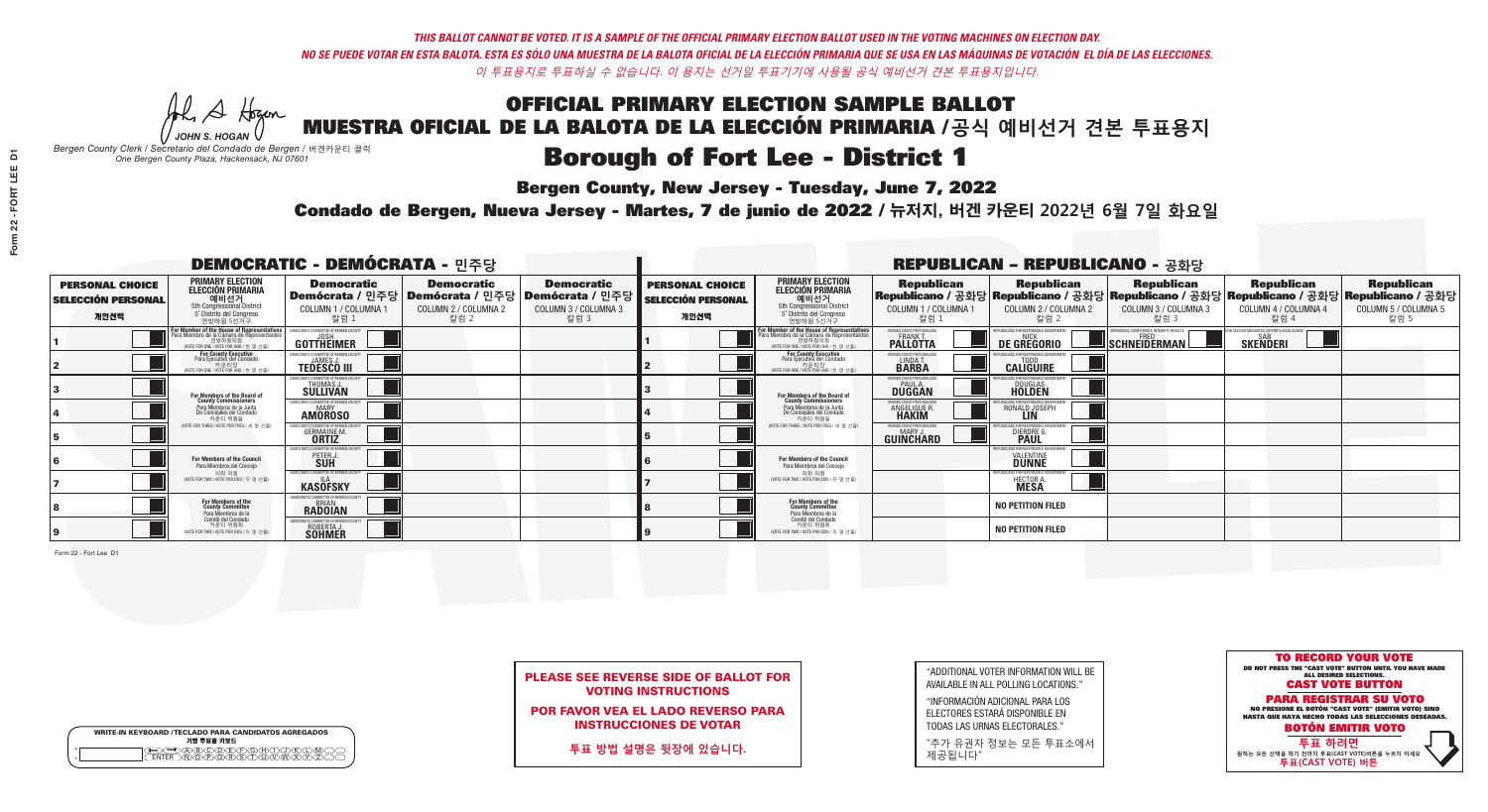A Hogen *JOHN S. HOGAN*

|   | <b>WRITE-IN KEYBOARD /TECLADO PARA CANDIDATOS AGREGADOS</b><br>기명 투표용 키보드 |
|---|---------------------------------------------------------------------------|
| o | .)B)C)DE)F)G)H)                                                           |
| o | <u>እጅአል አል</u>                                                            |

# **Borough of Fort Lee - District 2**

**Bergen County, New Jersey - Tuesday, June 7, 2022** 

*Bergen County Clerk / Secretario del Condado de Bergen /* 버겐카운티 클럭 *One Bergen County Plaza, Hackensack, NJ 07601*



PLEASE SEE REVERSE SIDE OF BALLOT FOR VOTING INSTRUCTIONS

POR FAVOR VEA EL LADO REVERSO PARA INSTRUCCIONES DE VOTAR

**투표 방법 설명은 뒷장에 있습니다.**

"ADDITIONAL VOTER INFORMATION WILL BE AVAILABLE IN ALL POLLING LOCATIONS."

"INFORMACIÓN ADICIONAL PARA LOS ELECTORES ESTARÁ DISPONIBLE EN TODAS LAS URNAS ELECTORALES."

"추가 유권자 정보는 모든 투표소에서 제공됩니다"

Condado de Bergen, Nueva Jersey - Martes, 7 de junio de 2022 / 뉴저지, 버겐 카운티 2022년 6월 7일 화요일 *One Bergen County Plaza, Hackensack, NJ 07601*

|                                                             |                                                                                                                                                      | <b>DEMOCRATIC - DEMÓCRATA - 민주당</b>                                |                                                   |                                                                                                        |                                                             |                                                                                                                                              |                                                            | <b>REPUBLICAN - REPUBLICANO - 공화당</b>                                                                                                          |                                                   |                                                                 |                                                   |
|-------------------------------------------------------------|------------------------------------------------------------------------------------------------------------------------------------------------------|--------------------------------------------------------------------|---------------------------------------------------|--------------------------------------------------------------------------------------------------------|-------------------------------------------------------------|----------------------------------------------------------------------------------------------------------------------------------------------|------------------------------------------------------------|------------------------------------------------------------------------------------------------------------------------------------------------|---------------------------------------------------|-----------------------------------------------------------------|---------------------------------------------------|
| <b>PERSONAL CHOICE</b><br><b>SELECCIÓN PERSONAL</b><br>개인선택 | <b>PRIMARY ELECTION</b><br><b>ELECCIÓN PRIMARIA</b><br>예비선거<br>5th Congressional District<br>5° Distrito del Congreso<br>연방하원 5선거구                   | <b>Democratic</b><br>COLUMN 1 / COLUMNA 1<br>칼럼 :                  | <b>Democratic</b><br>COLUMN 2 / COLUMNA 2<br>칼럼 2 | <b>Democratic</b><br>│Demócrata / 민주당│Demócrata / 민주당│Demócrata / 민주당│<br>COLUMN 3 / COLUMNA 3<br>칼럼 3 | <b>PERSONAL CHOICE</b><br><b>SELECCIÓN PERSONAL</b><br>개인선택 | <b>PRIMARY ELECTION</b><br><b>ELECCIÓN PRIMARIA</b><br>예비선거<br>5th Congressional District<br>5° Distrito del Congreso<br>연방하원 5선거구           | <b>Republican</b><br>COLUMN 1 / COLUMNA 1<br>칼럼            | <b>Republican</b><br>Republicano / 공화당 Republicano / 공화당 Republicano / 공화당 Republicano / 공화당 Republicano / 공화당<br>COLUMN 2 / COLUMNA 2<br>칼럼 2 | <b>Republican</b><br>COLUMN 3 / COLUMNA 3<br>칼럼 3 | <b>Republican</b><br>COLUMN 4 / COLUMNA 4<br>칼럼 4               | <b>Republican</b><br>COLUMN 5 / COLUMNA 5<br>칼럼 5 |
|                                                             | <b>For Member of the House of Representatives</b><br>Para Miembro de la Cámara de Representantes<br>연방하원의원<br>(VOTE FOR ONE / VOTE POR UNO / 한 명 선출) | DEMOCRATIC COMMITTEE OF BERGEN COUNTY<br>JOSH<br><b>GOTTHEIMER</b> |                                                   |                                                                                                        |                                                             | For Member of the House of Representatives<br>Para Miembro de la Cámara de Representantes<br>연방하원의원<br>(VOTE FOR ONE / VOTE POR UNO / 한 명 선출 | BERGEN COUNTY REPUBLICANS<br>FRANK T.<br><b>PALLOTTA</b>   | DE GREGORIO                                                                                                                                    | SCHNEIDERMAN                                      | D VACCINE MANDATES, DEPORT ILLEGAL ALIENS. [<br><b>SKENDERI</b> |                                                   |
|                                                             | For County Executive<br>Para Ejecutivo del Condado<br>가운티장 - 카운티장<br>(VOTE FOR ONE / VOTE POR UNO / 한 명 선출)                                          | )EMOCRATIC COMMITTEE OF BERGEN COUNT<br><b>TEDESCO III</b>         |                                                   |                                                                                                        |                                                             | <b>For County Executive</b><br>Para Ejecutivo del Condado<br>가운티상<br>(VOTE FOR ONE / VOTE POR UNO / 한 명 선출)                                  | BERGEN COUNTY REPUBLICAN<br>LINDAT.                        | <b>CALIGUIRE</b>                                                                                                                               |                                                   |                                                                 |                                                   |
|                                                             | <b>For Members of the Board of<br/>County Commissioners</b>                                                                                          | MOCRATIC COMMITTEE OF BERGEN COUNT<br><b>SULLIVAN</b>              |                                                   |                                                                                                        |                                                             | For Members of the Board of<br>County Commissioners                                                                                          | ERGEN COUNTY REPUBLICAN<br><b>PAUL A.</b><br><b>DUGGAN</b> | DOUGLAS<br>HOLDEN                                                                                                                              |                                                   |                                                                 |                                                   |
|                                                             | Para Miembros de la Junta<br>De Concejales del Condado<br>카우티 위원들                                                                                    | <b>10CRATIC COMMITTEE OF BERGEN COUNTY</b><br><b>AMOROSO</b>       |                                                   |                                                                                                        |                                                             | Para Miembros de la Junta<br>De Concejales del Condado<br>카우티 위원들                                                                            | ERGEN COUNTY REPUBLICAN<br>ANGELIQUE R                     | RONALD JOSEPH                                                                                                                                  |                                                   |                                                                 |                                                   |
|                                                             | NOTE FOR THREE / VOTE POR TRES / 세 명 선출)                                                                                                             | RATIC COMMITTEE OF BERGEN COUN<br><b>GERMAINE M.</b>               |                                                   |                                                                                                        |                                                             | NOTE FOR THREE / VOTE POR TRES / 세 명 선출                                                                                                      | ERGEN COUNTY REPUBLICANS<br>MARY J.<br>GUINCHARD           | <b>DIERDRE</b> Q                                                                                                                               |                                                   |                                                                 |                                                   |
|                                                             | For Members of the Council<br>Para Miembros del Conceio                                                                                              | CRATIC COMMITTEE OF BERGEN<br>PETER J                              |                                                   |                                                                                                        |                                                             | For Members of the Council<br>Para Miembros del Conceio                                                                                      |                                                            | <b>FOR RESPONSIBLE G</b><br><b>VALENTINE</b>                                                                                                   |                                                   |                                                                 |                                                   |
|                                                             | 의회 의원<br>(VOTE FOR TWO / VOTE POR DOS / 두 명 선출)                                                                                                      | EMOCRATIC COMMITTEE OF BERGEN COUNT<br><b>KASOFSKY</b>             |                                                   |                                                                                                        |                                                             | 의회 의원<br>(VOTE FOR TWO / VOTE POR DOS / 두 명 선출)                                                                                              |                                                            | EPUBLICANS FOR RESPONSIBLE GOVERNMEN<br><b>HECTOR A</b>                                                                                        |                                                   |                                                                 |                                                   |
|                                                             | For Members of the<br>County Committee<br>Para Miembros de la                                                                                        | <b>PAUL F.</b><br>LEALE Jr.                                        |                                                   |                                                                                                        |                                                             | For Members of the<br>County Committee<br>Para Miembros de la<br>Comité del Condado                                                          |                                                            | REPUBLICANS FOR RESPONSIBLE<br><b>ARTHUR H.</b><br><b>JENSEN</b>                                                                               |                                                   |                                                                 |                                                   |
|                                                             | Comité del Condado<br>카운티 위원회<br>(VOTE FOR TWO / VOTE POR DOS / 두 명 선출)                                                                              | IOCRATIC COMMITTEE OF BERGEI<br><b>PATRICIA</b><br><b>RUMI</b>     |                                                   |                                                                                                        |                                                             | 카운티 위원회<br>WOTE FOR TWO / VOTE POR DOS / 두 명 선출)                                                                                             |                                                            | REPUBLICANS FOR RESPONSIBLE<br><b>MARGOL</b><br><b>JENSEN</b>                                                                                  |                                                   |                                                                 |                                                   |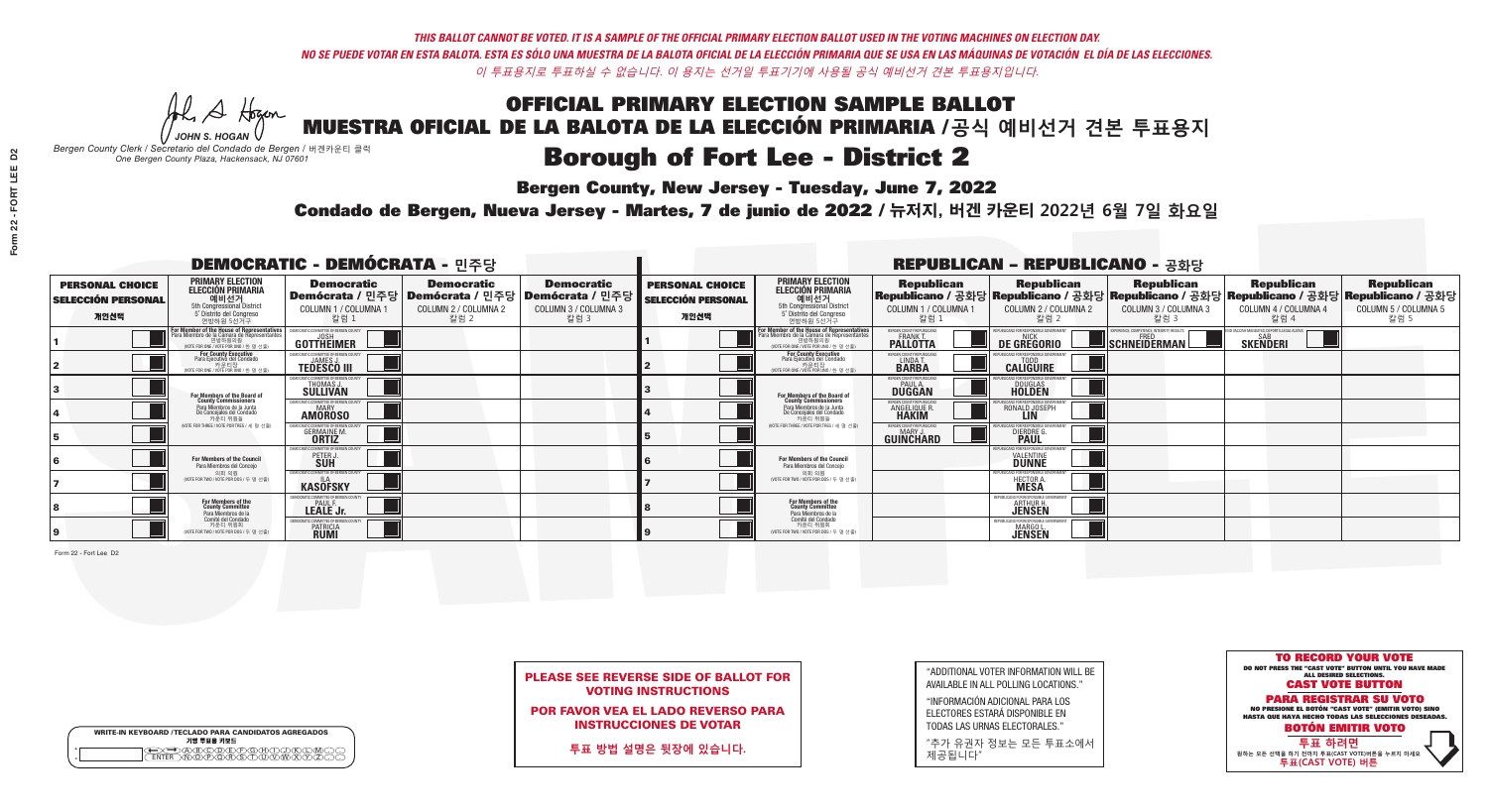A Hogen *JOHN S. HOGAN*

|              | <b>WRITE-IN KEYBOARD /TECLADO PARA CANDIDATOS AGREGADOS</b><br>기명 투표용 키보드 |
|--------------|---------------------------------------------------------------------------|
| o<br>$\circ$ | @®©®©©©®<br>®®®®®®©®®                                                     |

# **Borough of Fort Lee - District 3**

**Bergen County, New Jersey - Tuesday, June 7, 2022** 

*Bergen County Clerk / Secretario del Condado de Bergen /* 버겐카운티 클럭 *One Bergen County Plaza, Hackensack, NJ 07601*



|  |                            | <b>PLEASE SEE REVERSE SIDE OF BALLOT FOR</b> |  |
|--|----------------------------|----------------------------------------------|--|
|  | <b>VOTING INSTRUCTIONS</b> |                                              |  |

POR FAVOR VEA EL LADO REVERSO PARA INSTRUCCIONES DE VOTAR

**투표 방법 설명은 뒷장에 있습니다.**

"ADDITIONAL VOTER INFORMATION WILL BE AVAILABLE IN ALL POLLING LOCATIONS."

"INFORMACIÓN ADICIONAL PARA LOS ELECTORES ESTARÁ DISPONIBLE EN TODAS LAS URNAS ELECTORALES."

"추가 유권자 정보는 모든 투표소에서 제공됩니다"

Condado de Bergen, Nueva Jersey - Martes, 7 de junio de 2022 / 뉴저지, 버겐 카운티 2022년 6월 7일 화요일 *One Bergen County Plaza, Hackensack, NJ 07601*

|                                                             |                                                                                                                                    | <b>DEMOCRATIC - DEMÓCRATA - 민주당</b>                     |                                                                                                        |                                                   |                                                             |                                                                                                                                                       |                                                                      | <b>REPUBLICAN - REPUBLICANO - 공화당</b>              |                                                                                                                                                |                                                   |                                                   |
|-------------------------------------------------------------|------------------------------------------------------------------------------------------------------------------------------------|---------------------------------------------------------|--------------------------------------------------------------------------------------------------------|---------------------------------------------------|-------------------------------------------------------------|-------------------------------------------------------------------------------------------------------------------------------------------------------|----------------------------------------------------------------------|----------------------------------------------------|------------------------------------------------------------------------------------------------------------------------------------------------|---------------------------------------------------|---------------------------------------------------|
| <b>PERSONAL CHOICE</b><br><b>SELECCIÓN PERSONAL</b><br>개인선택 | <b>PRIMARY ELECTION</b><br><b>ELECCIÓN PRIMARIA</b><br>예비선거<br>5th Congressional District<br>5° Distrito del Congreso<br>연방하원 5선거구 | <b>Democratic</b><br>COLUMN 1 / COLUMNA 1<br>칼럼 1       | <b>Democratic</b><br>│Demócrata / 민주당│Demócrata / 민주당│Demócrata / 민주당│<br>COLUMN 2 / COLUMNA 2<br>칼럼 2 | <b>Democratic</b><br>COLUMN 3 / COLUMNA 3<br>칼럼 3 | <b>PERSONAL CHOICE</b><br><b>SELECCIÓN PERSONAL</b><br>개인선택 | <b>PRIMARY ELECTION</b><br>ELECCIÓN PRIMARIA<br>5th Congressional District<br>5° Distrito del Congreso<br>연방하원 5선거구                                   | <b>Republican</b><br>COLUMN 1 / COLUMNA 1<br>칼럼                      | <b>Republican</b><br>COLUMN 2 / COLUMNA 2<br>·칼럼 2 | <b>Republican</b><br>Republicano / 공화당 Republicano / 공화당 Republicano / 공화당 Republicano / 공화당 Republicano / 공화당<br>COLUMN 3 / COLUMNA 3<br>칼럼 3 | <b>Republican</b><br>COLUMN 4 / COLUMNA 4<br>칼럼 4 | <b>Republican</b><br>COLUMN 5 / COLUMNA 5<br>칼럼 5 |
|                                                             | F <b>or Member of the House of Representatives</b><br>Para Miembro de la Cámara de Representantes                                  | <b>GOTTHEIMER</b>                                       |                                                                                                        |                                                   |                                                             | <b>For Member of the House of Representatives<br/>Para Miembro de la Cámara de Representantes</b><br>연방하원의원<br>(VOTE FOR ONE / VOTE POR UNO / 한 명 선출) | <b>ERGEN COUNTY REPUBLICAN</b><br><b>FRANK T.</b><br><b>PALLOTTA</b> | DE GREGORIO                                        | SCHNEIDERMAN                                                                                                                                   | <b>SKENDERI</b>                                   |                                                   |
|                                                             | <b>For County Executive</b><br>Para Ejecutivo del Condado<br>(VOTE FOR ONE / VOTE POR UNO / 한 명 선출)                                | <b>TEDESCO III</b>                                      |                                                                                                        |                                                   |                                                             | For County Executive<br>Para Ejecutivo del Condado<br>WOTE FOR ONE /VOTE POR UNO / 한 명 선출                                                             | ERGEN COUNTY REPUBLICAN<br>LINDA T.                                  | <b>CALIGUIRE</b>                                   |                                                                                                                                                |                                                   |                                                   |
|                                                             | For Members of the Board of<br>County Commissioners                                                                                | MOCRATIC COMMITTEE OF BERGEN COUN'<br>THOMAS J.         |                                                                                                        |                                                   |                                                             | <b>For Members of the Board of</b><br>County Commissioners                                                                                            | ERGEN COUNTY REPUBLICAN<br><b>DUGGAN</b>                             | <b>DOUGLAS</b><br><b>HOLDEN</b>                    |                                                                                                                                                |                                                   |                                                   |
|                                                             | Para Miembros de la Junta<br>De Conceiales del Condado<br>카운티 위원들                                                                  | MOCRATIC COMMITTEE OF BERGEN COUNTY<br><b>AMOROSO</b>   |                                                                                                        |                                                   |                                                             | Para Miembros de la Junta<br>De Concejales del Condado<br>카우티 위원들                                                                                     | ERGEN COUNTY REPUBLICAN<br><b>ANGELIQUE F</b><br><b>HAKIM</b>        | RONALD JOSEPH<br><b>LIN</b>                        |                                                                                                                                                |                                                   |                                                   |
|                                                             | (VOTE FOR THREE / VOTE POR TRES / 세 명 선출)                                                                                          | <b>GERMAINE M.</b>                                      |                                                                                                        |                                                   |                                                             | (VOTE FOR THREE / VOTE POR TRES / 세 명 선출)                                                                                                             | ERGEN COUNTY REPUBLICAN<br>MARY .I<br><b>GUINCHARD</b>               | DIERDRE G                                          |                                                                                                                                                |                                                   |                                                   |
|                                                             | For Members of the Council<br>Para Miembros del Conceio                                                                            | CRATIC COMMITTEE OF BERGEN COUNTY<br>PETER J            |                                                                                                        |                                                   |                                                             | <b>For Members of the Council</b><br>Para Miembros del Concejo                                                                                        |                                                                      | FOR RESPONSIBI E (<br><b>VALENTINE</b>             |                                                                                                                                                |                                                   |                                                   |
|                                                             | 의회 의원<br>(VOTE FOR TWO / VOTE POR DOS / 두 명 선출)                                                                                    | EMOCRATIC COMMITTEE OF BERGEN COUNTY<br><b>KASOFSKY</b> |                                                                                                        |                                                   |                                                             | 의회 의원<br>NOTE FOR TWO / VOTE POR DOS / 두 명 선출)                                                                                                        |                                                                      | HECTOR A.                                          |                                                                                                                                                |                                                   |                                                   |
|                                                             | For Members of the<br>County Committee<br>Para Miembros de la                                                                      | ICRATIC COMMITTEE OF BERGEN C<br>ROBERTO<br>CAFASSO     |                                                                                                        |                                                   |                                                             | For Members of the<br>County Committee<br>Para Miembros de la<br>Comité del Condado                                                                   |                                                                      | <b>NO PETITION FILED</b>                           |                                                                                                                                                |                                                   |                                                   |
|                                                             | Comité del Condado<br>카운티 위원회<br>(VOTE FOR TWO / VOTE POR DOS / 두 명 선출)                                                            | OCRATIC COMMITTEE OF RERGEN C<br><b>CAFASSO</b>         |                                                                                                        |                                                   |                                                             | 카운티 위원회<br>(VOTE FOR TWO / VOTE POR DOS / 두 명 선출)                                                                                                     |                                                                      | <b>NO PETITION FILED</b>                           |                                                                                                                                                |                                                   |                                                   |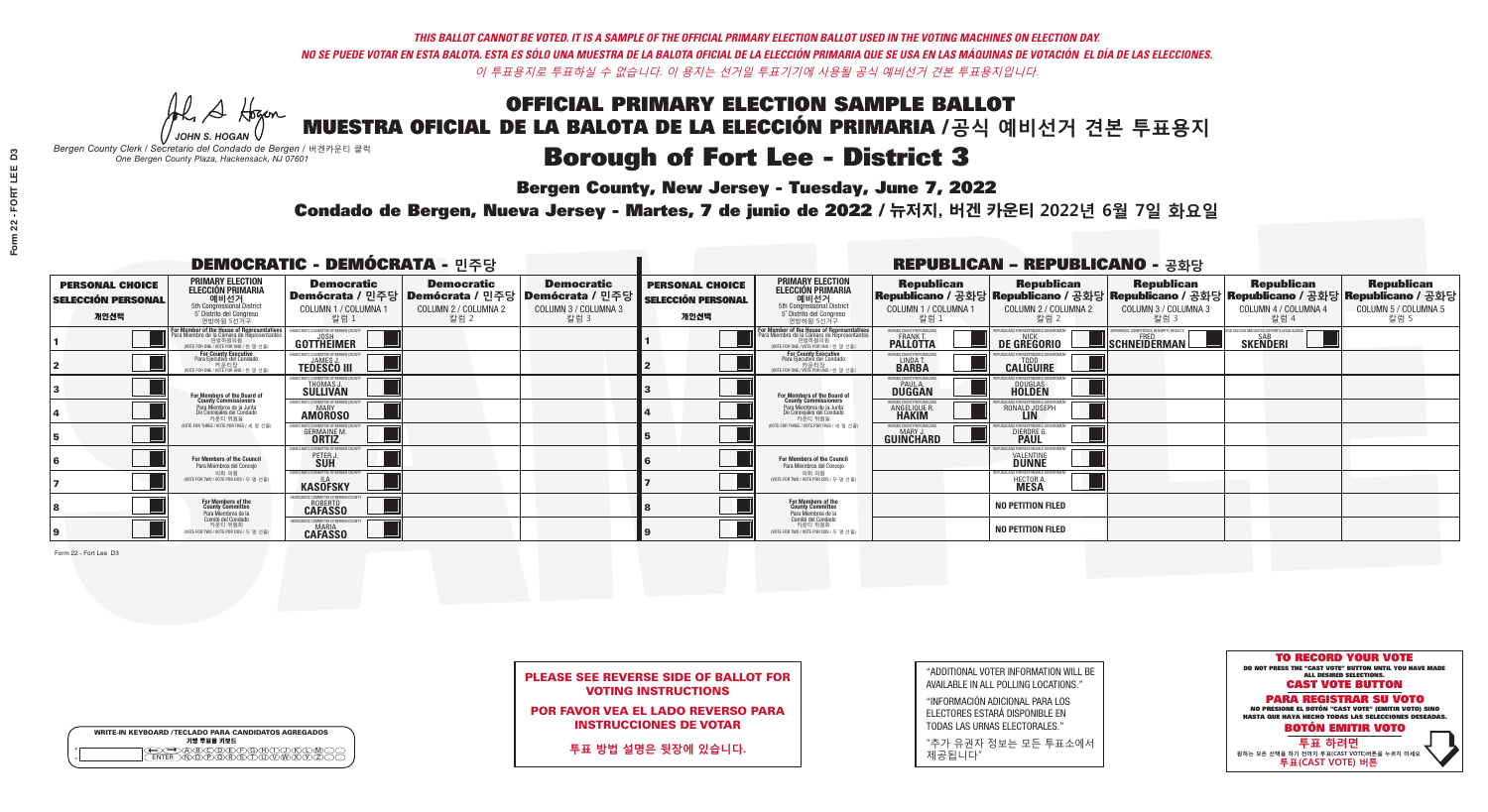A Hogen *JOHN S. HOGAN*

| <b>WRITE-IN KEYBOARD /TECLADO PARA CANDIDATOS AGREGADOS</b><br>기명 투표용 키보드 |  |
|---------------------------------------------------------------------------|--|
| (A)B)C)D)E)(F)(G)(H)(T)(T)(<br>o<br>心面有心的<br>o                            |  |

## **Borough of Fort Lee - District 4**

**Bergen County, New Jersey - Tuesday, June 7, 2022** 

*Bergen County Clerk / Secretario del Condado de Bergen /* 버겐카운티 클럭 *One Bergen County Plaza, Hackensack, NJ 07601*



|  | <b>PLEASE SEE REVERSE SIDE OF BALLOT FOR</b> |  |  |
|--|----------------------------------------------|--|--|
|  | <b>VOTING INSTRUCTIONS</b>                   |  |  |

POR FAVOR VEA EL LADO REVERSO PARA INSTRUCCIONES DE VOTAR

**투표 방법 설명은 뒷장에 있습니다.**

"ADDITIONAL VOTER INFORMATION WILL BE AVAILABLE IN ALL POLLING LOCATIONS."

"INFORMACIÓN ADICIONAL PARA LOS ELECTORES ESTARÁ DISPONIBLE EN TODAS LAS URNAS ELECTORALES."

"추가 유권자 정보는 모든 투표소에서 제공됩니다"

Condado de Bergen, Nueva Jersey - Martes, 7 de junio de 2022 / 뉴저지, 버겐 카운티 2022년 6월 7일 화요일 *One Bergen County Plaza, Hackensack, NJ 07601*

|                                                             |                                                                                                                                    | <b>DEMOCRATIC - DEMÓCRATA - 민주당</b>                                  |                                                   |                                                                                                              |                                                             |                                                                                                                                              |                                                            | <b>REPUBLICAN - REPUBLICANO - 공화당</b>              |                                                   |                                                                                                                                                |                                                   |
|-------------------------------------------------------------|------------------------------------------------------------------------------------------------------------------------------------|----------------------------------------------------------------------|---------------------------------------------------|--------------------------------------------------------------------------------------------------------------|-------------------------------------------------------------|----------------------------------------------------------------------------------------------------------------------------------------------|------------------------------------------------------------|----------------------------------------------------|---------------------------------------------------|------------------------------------------------------------------------------------------------------------------------------------------------|---------------------------------------------------|
| <b>PERSONAL CHOICE</b><br><b>SELECCIÓN PERSONAL</b><br>개인선택 | <b>PRIMARY ELECTION</b><br><b>ELECCIÓN PRIMARIA</b><br>예비선거<br>5th Congressional District<br>5° Distrito del Congreso<br>연방하원 5선거구 | <b>Democratic</b><br>COLUMN 1 / COLUMNA 1<br>칼럼 1                    | <b>Democratic</b><br>COLUMN 2 / COLUMNA 2<br>칼럼 2 | <b>Democratic</b><br>  Demócrata / 민주당   Demócrata / 민주당   Demócrata / 민주당  <br>COLUMN 3 / COLUMNA 3<br>칼럼 3 | <b>PERSONAL CHOICE</b><br><b>SELECCIÓN PERSONAL</b><br>개인선택 | <b>PRIMARY ELECTION</b><br><b>ELECCIÓN PRIMARIA</b><br>예비선거<br>5th Congressional District<br>5° Distrito del Congreso<br>연방하원 5선거구           | <b>Republican</b><br>COLUMN 1 / COLUMNA 1<br>칼럼 :          | <b>Republican</b><br>COLUMN 2 / COLUMNA 2<br>칼럼 2  | <b>Republican</b><br>COLUMN 3 / COLUMNA 3<br>칼럼 3 | <b>Republican</b><br>Republicano / 공화당 Republicano / 공화당 Republicano / 공화당 Republicano / 공화당 Republicano / 공화당<br>COLUMN 4 / COLUMNA 4<br>칼럼 4 | <b>Republican</b><br>COLUMN 5 / COLUMNA 5<br>칼럼 5 |
|                                                             | For Member of the House of Representatives<br>Para Miembro de la Cámara de Representantes                                          | <b>GOTTHEIMER</b>                                                    |                                                   |                                                                                                              |                                                             | For Member of the House of Representatives<br>Para Miembro de la Cámara de Representantes<br>연방하원의원<br>(VOTE FOR ONE / VOTE POR UNO / 한 명 선출 | ERGEN COUNTY REPUBLICAN<br><b>PALLOTTA</b>                 | DE GREGORIO                                        | SCHNEIDERMAN                                      | O VACCINE MANDATES, DEPORT ILLEGAL ALIENS<br><b>SKENDERI</b>                                                                                   |                                                   |
|                                                             | <b>For County Executive</b><br>Para Ejecutivo del Condado<br>WOTE FOR ONE / VOTE POR UNO / 한 명 선출)                                 | <b>TEDESCO III</b>                                                   |                                                   |                                                                                                              |                                                             | For County Executive<br>Para Ejecutivo del Condado<br>WOTE FOR ONE / VOTE POR UNO / 한 명 선출                                                   | BERGEN COUNTY REPUBLICA<br>LINDAT.                         | <b>CALIGUIRE</b>                                   |                                                   |                                                                                                                                                |                                                   |
|                                                             | <b>For Members of the Board of<br/>County Commissioners</b>                                                                        | MOCRATIC COMMITTEE OF BERGEN COUNT:<br><b>SULLIVAN</b>               |                                                   |                                                                                                              |                                                             | For Members of the Board of<br>County Commissioners                                                                                          | ERGEN COUNTY REPUBLICAN<br><b>PAUL A.</b><br><b>DUGGAN</b> | DOUGLAS<br>HOLDEN                                  |                                                   |                                                                                                                                                |                                                   |
|                                                             | Para Miembros de la Junta<br>De Concejales del Condado<br>카운티 위원들                                                                  | EMOCRATIC COMMITTEE OF BERGEN COUNT<br><b>MARY</b><br><b>AMOROSO</b> |                                                   |                                                                                                              |                                                             | Para Miembros de la Junta<br>De Concejales del Condado<br>카운티 위원들                                                                            | ERGEN COUNTY REPUBLICAN<br><b>ANGELIQUE R.</b>             | RONALD JOSEPH<br><b>LIN</b>                        |                                                   |                                                                                                                                                |                                                   |
|                                                             | (VOTE FOR THREE / VOTE POR TRES / 세 명 선출)                                                                                          | 'RATIC COMMITTEE OF RERGEN COLIN<br><b>GERMAINE M.</b>               |                                                   |                                                                                                              |                                                             | (VOTE FOR THREE / VOTE POR TRES / 세 명 선출)                                                                                                    | ERGEN COUNTY REPUBLICANS<br>MARY J<br>GUINCHARD            | <b>ICANS FOR RESPONSIBLE O</b><br><b>DIERDRE</b> O |                                                   |                                                                                                                                                |                                                   |
|                                                             | For Members of the Council<br>Para Miembros del Conceio                                                                            | MOCRATIC COMMITTEE OF BERGEN COUNTY<br>PETER J                       |                                                   |                                                                                                              |                                                             | <b>For Members of the Council</b><br>Para Miembros del Conceio                                                                               |                                                            | IBI ICANS FOR RESPONSIBI E GO<br><b>DUNNE</b>      |                                                   |                                                                                                                                                |                                                   |
|                                                             | 의회 의원<br>(VOTE FOR TWO / VOTE POR DOS / 두 명 선출)                                                                                    | DEMOCRATIC COMMITTEE OF BERGEN COUNTY<br><b>KASOFSKY</b>             |                                                   |                                                                                                              |                                                             | 의회 의원<br>(VOTE FOR TWO / VOTE POR DOS / 두 명 선출)                                                                                              |                                                            | UBLICANS FOR RESPONSIBLE GOVERNMEN<br>HECTOR A.    |                                                   |                                                                                                                                                |                                                   |
|                                                             | For Members of the<br>County Committee<br>Para Miembros de la<br>Comité del Condado                                                | <b>NO PETITION FILED</b>                                             |                                                   |                                                                                                              |                                                             | For Members of the<br>County Committee<br>Para Miembros de la<br>Comité del Condado                                                          |                                                            | <b>NO PETITION FILED</b>                           |                                                   |                                                                                                                                                |                                                   |
|                                                             | 카운티 위원회<br>(VOTE FOR TWO / VOTE POR DOS / 두 명 선출)                                                                                  | NO PETITION FILED                                                    |                                                   |                                                                                                              |                                                             | 카운티 위원회<br>(VOTE FOR TWO / VOTE POR DOS / 두 명 선출)                                                                                            |                                                            | <b>NO PETITION FILED</b>                           |                                                   |                                                                                                                                                |                                                   |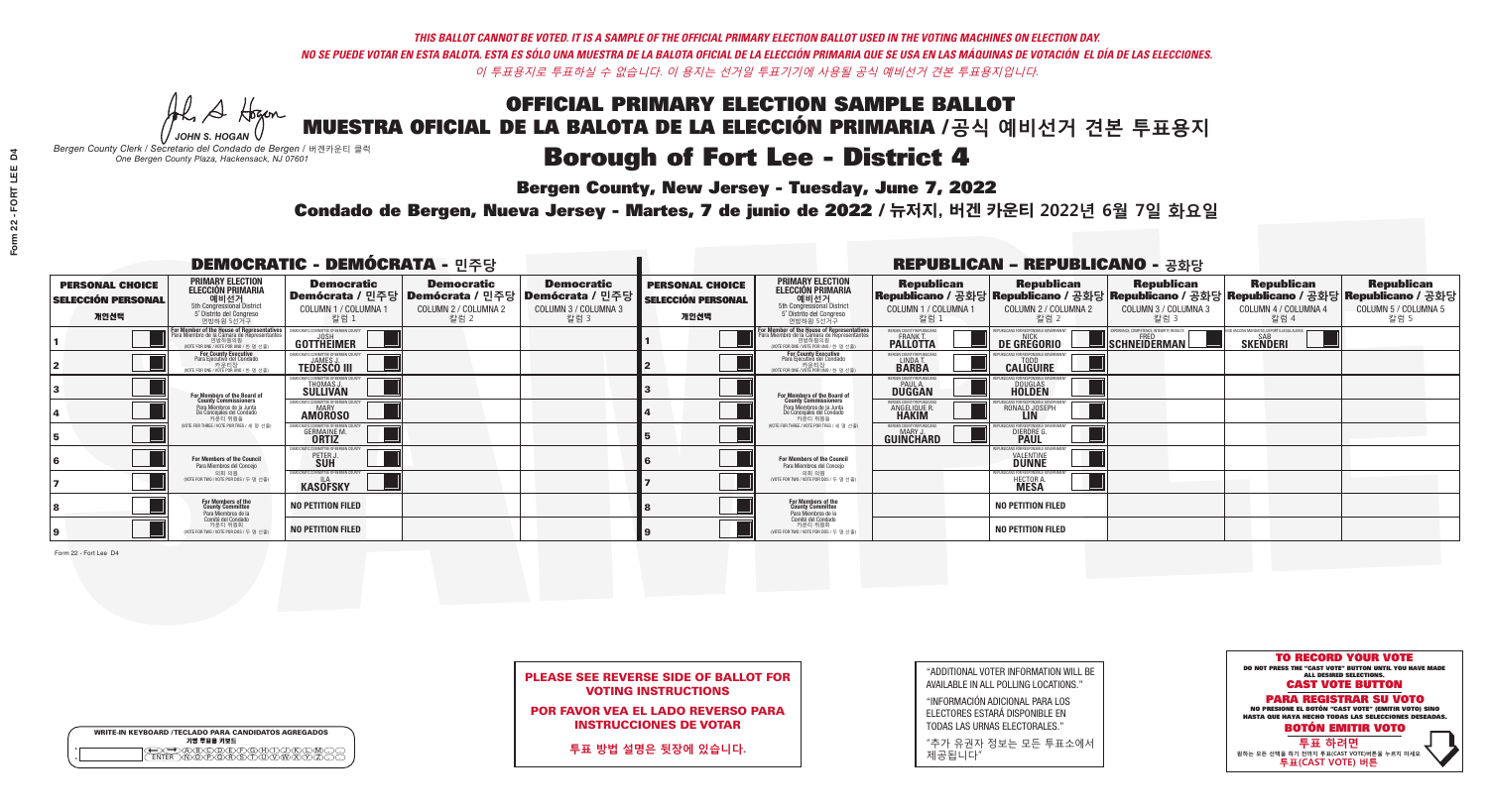A Hogen *JOHN S. HOGAN*

|         | <b>WRITE-IN KEYBOARD /TECLADO PARA CANDIDATOS AGREGADOS</b><br>기명 투표용 키보드 |
|---------|---------------------------------------------------------------------------|
| ٥       | )(B)C)(D)(E)(F)(G)(H)(                                                    |
| $\circ$ | <u>፝ዀ፝</u> ፙዂጞቝ                                                           |

## **Borough of Fort Lee - District 5**

**Bergen County, New Jersey - Tuesday, June 7, 2022** 

*Bergen County Clerk / Secretario del Condado de Bergen /* 버겐카운티 클럭 *One Bergen County Plaza, Hackensack, NJ 07601*

Condado de Bergen, Nueva Jersey - Martes, 7 de junio de 2022 / 뉴저지, 버겐 카운티 2022년 6월 7일 화요일 *One Bergen County Plaza, Hackensack, NJ 07601*



|  |                            | <b>PLEASE SEE REVERSE SIDE OF BALLOT FOR</b> |  |
|--|----------------------------|----------------------------------------------|--|
|  | <b>VOTING INSTRUCTIONS</b> |                                              |  |

POR FAVOR VEA EL LADO REVERSO PARA INSTRUCCIONES DE VOTAR

**투표 방법 설명은 뒷장에 있습니다.**

"ADDITIONAL VOTER INFORMATION WILL BE AVAILABLE IN ALL POLLING LOCATIONS."

"INFORMACIÓN ADICIONAL PARA LOS ELECTORES ESTARÁ DISPONIBLE EN TODAS LAS URNAS ELECTORALES."

"추가 유권자 정보는 모든 투표소에서 제공됩니다"

|                                                             |                                                                                                                                             | <b>DEMOCRATIC - DEMÓCRATA - 민주당</b>                              |                                                   |                                                                                                        |                                                             |                                                                                                                                              |                                                            | <b>REPUBLICAN - REPUBLICANO - 공화당</b>             |                                                                                                                                                |                                                       |                                                   |
|-------------------------------------------------------------|---------------------------------------------------------------------------------------------------------------------------------------------|------------------------------------------------------------------|---------------------------------------------------|--------------------------------------------------------------------------------------------------------|-------------------------------------------------------------|----------------------------------------------------------------------------------------------------------------------------------------------|------------------------------------------------------------|---------------------------------------------------|------------------------------------------------------------------------------------------------------------------------------------------------|-------------------------------------------------------|---------------------------------------------------|
| <b>PERSONAL CHOICE</b><br><b>SELECCIÓN PERSONAL</b><br>개인선택 | <b>PRIMARY ELECTION</b><br><b>ELECCIÓN PRIMARIA</b><br>예비선거<br>5th Congressional District<br>5° Distrito del Congreso<br>연방하원 5선거구          | <b>Democratic</b><br>COLUMN 1 / COLUMNA 1<br>칼럼 :                | <b>Democratic</b><br>COLUMN 2 / COLUMNA 2<br>칼럼 2 | <b>Democratic</b><br>│Demócrata / 민주당│Demócrata / 민주당│Demócrata / 민주당┃<br>COLUMN 3 / COLUMNA 3<br>칼럼 3 | <b>PERSONAL CHOICE</b><br><b>SELECCIÓN PERSONAL</b><br>개인선택 | <b>PRIMARY ELECTION</b><br><b>ELECCIÓN PRIMARIA</b><br><u>. 예비선거</u><br>5th Congressional District<br>5° Distrito del Congreso<br>연방하원 5선거구  | <b>Republican</b><br>COLUMN 1 / COLUMNA 1<br>칼럼 :          | <b>Republican</b><br>COLUMN 2 / COLUMNA 2<br>칼럼 2 | <b>Republican</b><br>Republicano / 공화당 Republicano / 공화당 Republicano / 공화당 Republicano / 공화당 Republicano / 공화당<br>COLUMN 3 / COLUMNA 3<br>칼럼 3 | <b>Republican</b><br>COLUMN 4 / COLUMNA 4<br>칼럼 4     | <b>Republican</b><br>COLUMN 5 / COLUMNA 5<br>칼럼 5 |
|                                                             | or Member of the House of Representatives<br>ara Miembro de la Cámara de Representantes<br>연방하원의원<br>(VOTE FOR ONE / VOTE POR UNO / 한 명 선출) | <b>GOTTHEIMER</b>                                                |                                                   |                                                                                                        |                                                             | For Member of the House of Representatives<br>Para Miembro de la Cámara de Representantes<br>연방하원의원<br>(VOTE FOR ONE / VOTE POR UNO / 한 명 선출 | ERGEN COUNTY REPUBLICAN<br><b>PALLOTTA</b>                 | DE GREGORIO                                       | SCHNEIDERMAN                                                                                                                                   | ) VACCINE MANDATES, DEPORT ILLEGAL ALIENS<br>SKEÑDERI |                                                   |
|                                                             | For County Executive<br>Para Ejecutivo del Condado<br>가운티장<br>(VOTE FOR ONE / VOTE POR UNO / 한 명 선출)                                        | <b>EMOCRATIC COMMITTEE OF BERGEN COUNT</b><br><b>TEDESCO III</b> |                                                   |                                                                                                        |                                                             | <b>For County Executive</b><br>Para Ejecutivo del Condado<br>가운티장<br>(VOTE FOR ONE / VOTE POR UNO / 한 명 선출)                                  | BERGEN COUNTY REPUBLICAN<br>LINDA T.                       | <b>CALIGUIRE</b>                                  |                                                                                                                                                |                                                       |                                                   |
|                                                             | <b>For Members of the Board of<br/>County Commissioners</b>                                                                                 | MOCRATIC COMMITTEE OF BERGEN COUNTY<br>THOMAS J.                 |                                                   |                                                                                                        |                                                             | For Members of the Board of<br>County Commissioners                                                                                          | ERGEN COUNTY REPUBLICAN<br><b>PAUL A.</b><br><b>DUGGAN</b> | <b>DOUGLAS</b>                                    |                                                                                                                                                |                                                       |                                                   |
|                                                             | Para Miembros de la Junta<br>De Concejales del Condado<br>카운티 위원들                                                                           | <b>IMOCRATIC COMMITTEE OF BERGEN COUNTY</b><br><b>AMOROSO</b>    |                                                   |                                                                                                        |                                                             | Para Miembros de la Junta<br>De Concejales del Condado<br>카운티 위원들                                                                            | <b>RGEN COUNTY REPUBLICAN</b><br>ANGELIQUE R               | RONALD JOSEPH                                     |                                                                                                                                                |                                                       |                                                   |
|                                                             | NOTE FOR THREE / VOTE POR TRES / 세 명 선출                                                                                                     | ATIC COMMITTEE OF BERGEN COUN<br><b>GERMAINE M.</b>              |                                                   |                                                                                                        |                                                             | NOTE FOR THREE / VOTE POR TRES / 세 명 선출                                                                                                      | BERGEN COUNTY REPUBLICANS<br>MARY J.<br>GUINCHARD          | S FOR RESPONSIBI E G<br><b>DIERDRE</b>            |                                                                                                                                                |                                                       |                                                   |
|                                                             | For Members of the Council<br>Para Miembros del Conceio                                                                                     | <i><b>MOCRATIC COMMITTEE OF BERGEN COUNTY</b></i><br>PETER J     |                                                   |                                                                                                        |                                                             | <b>For Members of the Council</b><br>Para Miembros del Conceio                                                                               |                                                            | 31 ICANS FOR RESPONSIBI E GO'<br><b>DUNNE</b>     |                                                                                                                                                |                                                       |                                                   |
|                                                             | 의회 의원<br>(VOTE FOR TWO / VOTE POR DOS / 두 명 선출)                                                                                             | <b>EMOCRATIC COMMITTEE OF BERGEN COUNT</b><br><b>KASOFSKY</b>    |                                                   |                                                                                                        |                                                             | 의회 의원<br>(VOTE FOR TWO / VOTE POR DOS / 두 명 선출)                                                                                              |                                                            | FPUBLICANS FOR RESPONSIBLE GOVERNMEN<br>HECTOR A. |                                                                                                                                                |                                                       |                                                   |
|                                                             | For Members of the<br>County Committee<br>Para Miembros de la                                                                               | MARCANTONIO                                                      |                                                   |                                                                                                        |                                                             | For Members of the<br>County Committee<br>Para Miembros de la<br>Comité del Condado                                                          |                                                            | <b>NO PETITION FILED</b>                          |                                                                                                                                                |                                                       | <b>BEDOYA</b>                                     |
|                                                             | Comité del Condado<br>카운티 위원회<br>(VOTE FOR TWO / VOTE POR DOS / 두 명 선출)                                                                     | <b>EMOCRATIC COMMITTEE OF BERGEN COUN</b><br><b>NAPOLITANO</b>   |                                                   |                                                                                                        |                                                             | 카운티 위원회<br>NOTE FOR TWO / VOTE POR DOS / 두 명 선출)                                                                                             |                                                            | <b>NO PETITION FILED</b>                          |                                                                                                                                                |                                                       |                                                   |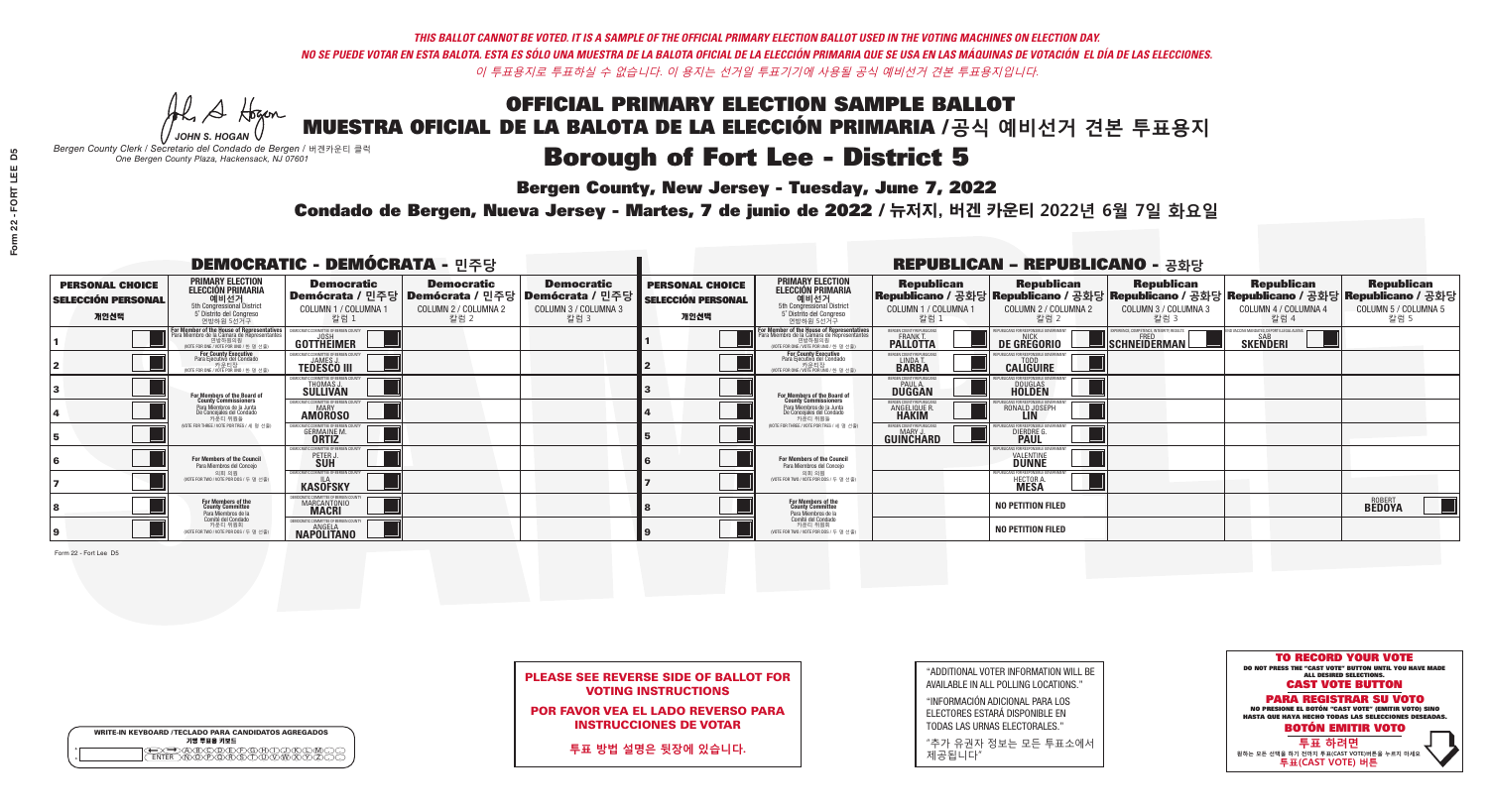A Hogen *JOHN S. HOGAN*

|              | <b>WRITE-IN KEYBOARD /TECLADO PARA CANDIDATOS AGREGADOS</b><br>기명 투표용 키보드 |
|--------------|---------------------------------------------------------------------------|
| 0<br>$\circ$ | )®©®®®®®<br>b®®®®®©®®                                                     |

# **Borough of Fort Lee - District 6**

**Bergen County, New Jersey - Tuesday, June 7, 2022** 

*Bergen County Clerk / Secretario del Condado de Bergen /* 버겐카운티 클럭 *One Bergen County Plaza, Hackensack, NJ 07601*



|  |                            | <b>PLEASE SEE REVERSE SIDE OF BALLOT FOR</b> |  |
|--|----------------------------|----------------------------------------------|--|
|  | <b>VOTING INSTRUCTIONS</b> |                                              |  |

POR FAVOR VEA EL LADO REVERSO PARA INSTRUCCIONES DE VOTAR

**투표 방법 설명은 뒷장에 있습니다.**

"ADDITIONAL VOTER INFORMATION WILL BE AVAILABLE IN ALL POLLING LOCATIONS."

"INFORMACIÓN ADICIONAL PARA LOS ELECTORES ESTARÁ DISPONIBLE EN TODAS LAS URNAS ELECTORALES."

"추가 유권자 정보는 모든 투표소에서 제공됩니다"

Condado de Bergen, Nueva Jersey - Martes, 7 de junio de 2022 / 뉴저지, 버겐 카운티 2022년 6월 7일 화요일 *One Bergen County Plaza, Hackensack, NJ 07601*

|                                                             |                                                                                                                                               | <b>DEMOCRATIC - DEMÓCRATA - 민주당</b>                                    |                                                   |                                                                                                        |                                                             |                                                                                                                                   |                                                            | <b>REPUBLICAN - REPUBLICANO - 공화당</b>                                                                                                          |                                                   |                                                   |                                                   |
|-------------------------------------------------------------|-----------------------------------------------------------------------------------------------------------------------------------------------|------------------------------------------------------------------------|---------------------------------------------------|--------------------------------------------------------------------------------------------------------|-------------------------------------------------------------|-----------------------------------------------------------------------------------------------------------------------------------|------------------------------------------------------------|------------------------------------------------------------------------------------------------------------------------------------------------|---------------------------------------------------|---------------------------------------------------|---------------------------------------------------|
| <b>PERSONAL CHOICE</b><br><b>SELECCIÓN PERSONAL</b><br>개인선택 | <b>PRIMARY ELECTION</b><br><b>ELECCIÓN PRIMARIA</b><br>예비선거<br>5th Congressional District<br>5° Distrito del Congreso<br>연방하원 5선거구            | <b>Democratic</b><br>COLUMN 1 / COLUMNA 1<br>칼럼 1                      | <b>Democratic</b><br>COLUMN 2 / COLUMNA 2<br>칼럼 2 | <b>Democratic</b><br>│Demócrata / 민주당│Demócrata / 민주당│Demócrata / 민주당│<br>COLUMN 3 / COLUMNA 3<br>칼럼 3 | <b>PERSONAL CHOICE</b><br><b>SELECCIÓN PERSONAL</b><br>개인선택 | <b>PRIMARY ELECTION</b><br>ELECCIÓN PRIMARIA<br>예비선거<br>5th Congressional District<br>5° Distrito del Congreso<br>연방하원 5선거구       | <b>Republican</b><br>COLUMN 1 / COLUMNA 1<br>칼럼 :          | <b>Republican</b><br>Republicano / 공화당 Republicano / 공화당 Republicano / 공화당 Republicano / 공화당 Republicano / 공화당<br>COLUMN 2 / COLUMNA 2<br>칼럼 2 | <b>Republican</b><br>COLUMN 3 / COLUMNA 3<br>칼럼 3 | <b>Republican</b><br>COLUMN 4 / COLUMNA 4<br>칼럼 4 | <b>Republican</b><br>COLUMN 5 / COLUMNA 5<br>칼럼 5 |
|                                                             | For Member of the House of Representatives<br>Para Miembro de la Cámara de Representantes<br>연방하원의원<br>(VOTE FOR ONE / VOTE POR UNO / 한 명 선출) | <b>GOTTHEIMER</b>                                                      |                                                   |                                                                                                        |                                                             | For Member of the House of Representatives<br>Para Miembro de la Cámara de Representantes<br>NOTE FOR ONE / VOTE POR UNO / 한 명 선출 | <b>PALLOTTA</b>                                            | DE GREGORIO                                                                                                                                    | SCHNEIDERMAN                                      | <b>SKENDERI</b>                                   |                                                   |
|                                                             | <b>For County Executive</b><br>Para Ejecutivo del Condado<br>WOTE FOR ONE / VOTE POR UNO / 한 명 선출)                                            | JEMOCRATIC COMMITTEE OF BERGEN COUNT<br><b>TEDESCO III</b>             |                                                   |                                                                                                        |                                                             | <b>For County Executive</b><br>Para Ejecutivo del Condado<br>WOTE FOR ONE / VOTE POR UNO / 한 명 선출                                 | BERGEN COUNTY REPUBLICAN<br>LINDAT.                        | <b>CALIGUIRE</b>                                                                                                                               |                                                   |                                                   |                                                   |
|                                                             | For Members of the Board of<br>County Commissioners                                                                                           | MOCRATIC COMMITTEE OF BERGEN CO<br><b>THOMAS J.</b><br><b>SULLIVAN</b> |                                                   |                                                                                                        |                                                             | For Members of the Board of<br>County Commissioners                                                                               | ERGEN COUNTY REPUBLICAN<br><b>PAUL A.</b><br><b>DUGGAN</b> | DOUGLAS<br>HOLDEN                                                                                                                              |                                                   |                                                   |                                                   |
|                                                             | Para Miembros de la Junta<br>De Concejales del Condado<br>카운티 위원들                                                                             | MOCRATIC COMMITTEE OF BERGEN COUN<br><b>AMOROSO</b>                    |                                                   |                                                                                                        |                                                             | Para Miembros de la Junta<br>De Concejales del Condado<br>카운티 위원들                                                                 | ERGEN COUNTY REPUBLICAN<br><b>ANGELIQUE R<br/>HAKIM</b>    | RONALD JOSEPH                                                                                                                                  |                                                   |                                                   |                                                   |
|                                                             | (VOTE FOR THREE / VOTE POR TRES / 세 명 선출)                                                                                                     | <b>GERMAINE M.</b>                                                     |                                                   |                                                                                                        |                                                             | (VOTE FOR THREE / VOTE POR TRES / 세 명 선출)                                                                                         | ERGEN COUNTY REPUBLICANS<br>MARY J<br>GUINCHARD            | I ICANS FOR RESPONSIBI E (<br><b>DIERDRE</b> O                                                                                                 |                                                   |                                                   |                                                   |
|                                                             | For Members of the Council<br>Para Miembros del Conceio                                                                                       | MOCRATIC COMMITTEE OF BERGEN COUNTY<br>PETER J                         |                                                   |                                                                                                        |                                                             | <b>For Members of the Council</b><br>Para Miembros del Conceio                                                                    |                                                            | IRLICANS FOR RESPONSIRI E G<br><b>DUNNE</b>                                                                                                    |                                                   |                                                   |                                                   |
|                                                             | 의회 의원<br>(VOTE FOR TWO / VOTE POR DOS / 두 명 선출)                                                                                               | DEMOCRATIC COMMITTEE OF BERGEN COUNTY<br><b>KASOFSKY</b>               |                                                   |                                                                                                        |                                                             | 의회 의원<br>WOTE FOR TWO / VOTE POR DOS / 두 명 선출)                                                                                    |                                                            | 'UBLICANS FOR RESPONSIBLE GOVERNMEN<br>HECTOR A.                                                                                               |                                                   |                                                   |                                                   |
|                                                             | For Members of the<br>County Committee<br>Para Miembros de la<br>Comité del Condado                                                           | EMOCRATIC COMMITTEE OF BERGEN COUNT<br><b>RADOIAN</b>                  |                                                   |                                                                                                        |                                                             | For Members of the<br>County Committee<br>Para Miembros de la<br>Comité del Condado                                               |                                                            | <b>NO PETITION FILED</b>                                                                                                                       |                                                   |                                                   |                                                   |
|                                                             | 카운티 위원회<br>(VOTE FOR TWO / VOTE POR DOS / 두 명 선출)                                                                                             | MOCRATIC COMMITTEE OF BERGEN COUNTY<br>DRUMGOOLE                       |                                                   |                                                                                                        |                                                             | 카운티 위원회<br>(VOTE FOR TWO / VOTE POR DOS / 두 명 선출)                                                                                 |                                                            | <b>NO PETITION FILED</b>                                                                                                                       |                                                   |                                                   |                                                   |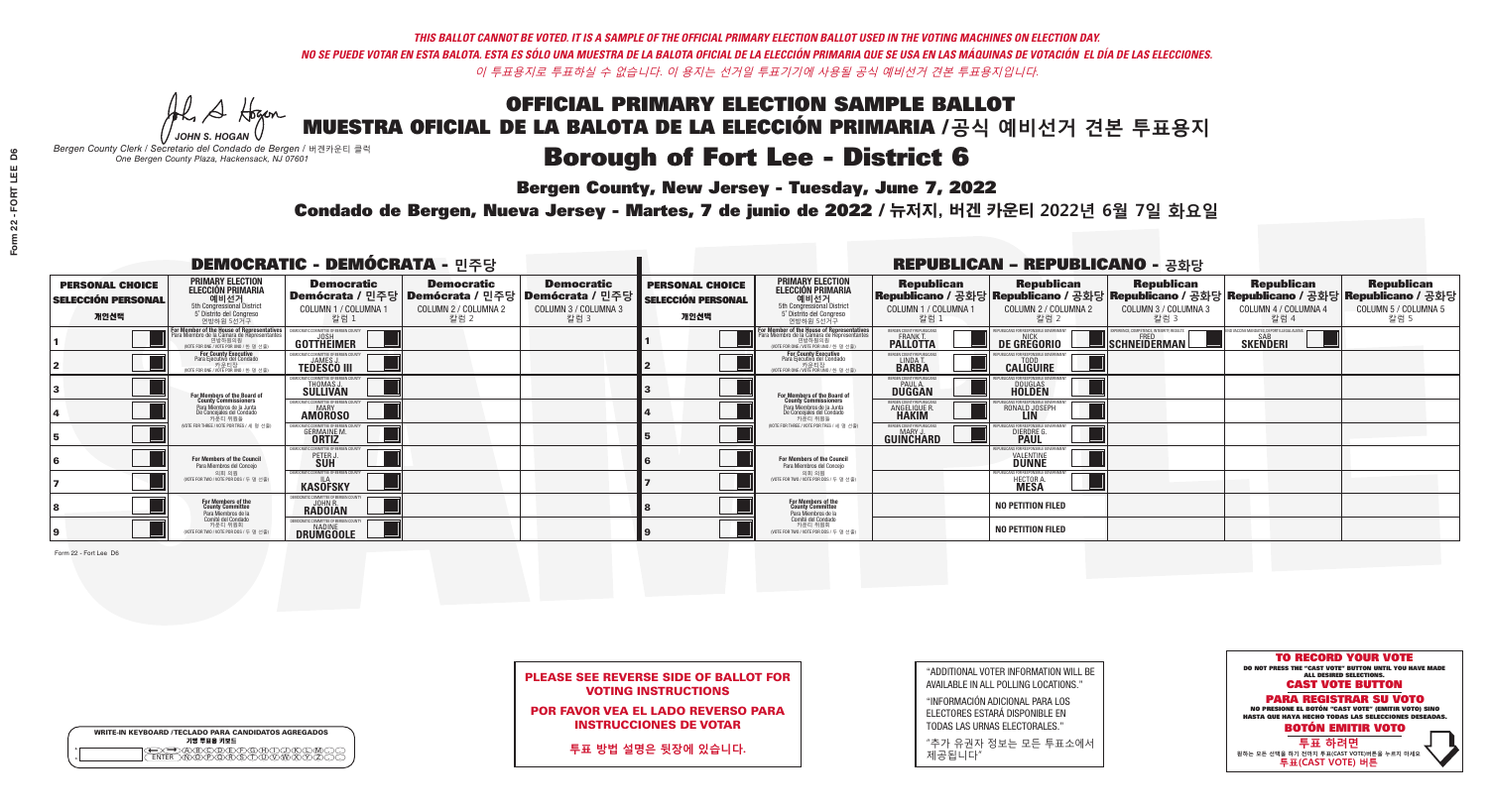A Hogen *JOHN S. HOGAN*

|              | <b>WRITE-IN KEYBOARD /TECLADO PARA CANDIDATOS AGREGADOS</b><br>기명 투표용 키보드 |
|--------------|---------------------------------------------------------------------------|
| o<br>$\circ$ | @®©®©©©®<br>®®®®®®©®®                                                     |

# **Borough of Fort Lee - District 7**

**Bergen County, New Jersey - Tuesday, June 7, 2022** 

*Bergen County Clerk / Secretario del Condado de Bergen /* 버겐카운티 클럭 *One Bergen County Plaza, Hackensack, NJ 07601*



|  |                            | <b>PLEASE SEE REVERSE SIDE OF BALLOT FOR</b> |  |
|--|----------------------------|----------------------------------------------|--|
|  | <b>VOTING INSTRUCTIONS</b> |                                              |  |

POR FAVOR VEA EL LADO REVERSO PARA INSTRUCCIONES DE VOTAR

**투표 방법 설명은 뒷장에 있습니다.**

"ADDITIONAL VOTER INFORMATION WILL BE AVAILABLE IN ALL POLLING LOCATIONS."

"INFORMACIÓN ADICIONAL PARA LOS ELECTORES ESTARÁ DISPONIBLE EN TODAS LAS URNAS ELECTORALES."

"추가 유권자 정보는 모든 투표소에서 제공됩니다"

Condado de Bergen, Nueva Jersey - Martes, 7 de junio de 2022 / 뉴저지, 버겐 카운티 2022년 6월 7일 화요일 *One Bergen County Plaza, Hackensack, NJ 07601*

|                                                             |                                                                                                                                               | <b>DEMOCRATIC - DEMÓCRATA - 민주당</b>                                                                    |                                                   |                                                   |                                                             |                                                                                                                                            |                                                               | <b>REPUBLICAN - REPUBLICANO - 공화당</b>                           |                                                                                                                                                |                                                   |                                                   |
|-------------------------------------------------------------|-----------------------------------------------------------------------------------------------------------------------------------------------|--------------------------------------------------------------------------------------------------------|---------------------------------------------------|---------------------------------------------------|-------------------------------------------------------------|--------------------------------------------------------------------------------------------------------------------------------------------|---------------------------------------------------------------|-----------------------------------------------------------------|------------------------------------------------------------------------------------------------------------------------------------------------|---------------------------------------------------|---------------------------------------------------|
| <b>PERSONAL CHOICE</b><br><b>SELECCIÓN PERSONAL</b><br>개인선택 | <b>PRIMARY ELECTION</b><br><b>ELECCIÓN PRIMARIA</b><br>예비선거<br>5th Congressional District<br>5° Distrito del Conareso<br>연방하원 5선거구            | <b>Democratic</b><br>│Demócrata / 민주당│Demócrata / 민주당│Demócrata / 민주당│<br>COLUMN 1 / COLUMNA 1<br>칼럼 : | <b>Democratic</b><br>COLUMN 2 / COLUMNA 2<br>칼럼 2 | <b>Democratic</b><br>COLUMN 3 / COLUMNA 3<br>칼럼 3 | <b>PERSONAL CHOICE</b><br><b>SELECCIÓN PERSONAL</b><br>개인선택 | <b>PRIMARY ELECTION</b><br>ELECCIÓN PRIMARIA<br>5th Congressional District<br>5° Distrito del Congreso<br>연방하원 5선거구                        | <b>Republican</b><br>COLUMN 1 / COLUMNA 1<br>칼럼               | <b>Republican</b><br>COLUMN 2 / COLUMNA 2<br>·칼럼 2              | <b>Republican</b><br>Republicano / 공화당 Republicano / 공화당 Republicano / 공화당 Republicano / 공화당 Republicano / 공화당<br>COLUMN 3 / COLUMNA 3<br>칼럼 3 | <b>Republican</b><br>COLUMN 4 / COLUMNA 4<br>칼럼 4 | <b>Republican</b><br>COLUMN 5 / COLUMNA 5<br>칼럼 5 |
|                                                             | For Member of the House of Representatives<br>Para Miembro de la Cámara de Representantes<br>연방하원의원<br>(VOTE FOR ONE / VOTE POR UNO / 한 명 선출) | <b>GOTTHEIMER</b>                                                                                      |                                                   |                                                   |                                                             | <b>For Member of the House of Representatives</b><br>Para Miembro de la Cámara de Representantes<br>(VOTE FOR ONE / VOTE POR UNO / 한 명 선출) | ERGEN COUNTY REPUBLICAN<br><b>FRANK T.</b><br><b>PALLOTTA</b> | DE GREGORIO                                                     | SCHNEIDERMAN                                                                                                                                   | <b>SKENDERI</b>                                   |                                                   |
|                                                             | <b>For County Executive</b><br>Para Ejecutivo del Condado<br>WOTE FOR ONE / VOTE POR UNO / 한 명 선출)                                            | EMOCRATIC COMMITTEE OF RERGEN COUNT<br><b>TEDESCO III</b>                                              |                                                   |                                                   |                                                             | For County Executive<br>Para Ejecutivo del Condado<br>기운티상<br>NOTE FOR ONE / VOTE POR UNO / 한 명 선출                                         | BERGEN COUNTY REPUBLICAN<br>LINDA T.                          | <b>CALIGUIRE</b>                                                |                                                                                                                                                |                                                   |                                                   |
|                                                             | For Members of the Board of<br>County Commissioners                                                                                           | <b><i>MOCRATIC COMMITTEE OF BERGEN COUNTY</i></b><br>THOMAS J.                                         |                                                   |                                                   |                                                             | <b>For Members of the Board of</b><br>County Commissioners                                                                                 | ERGEN COUNTY REPUBLICAN<br><b>DUGGAN</b>                      | <b>DOUGLAS</b><br><b>HOLDEN</b>                                 |                                                                                                                                                |                                                   |                                                   |
|                                                             | Para Miembros de la Junta<br>De Concejales del Condado<br>카우티 위원들                                                                             | <i><b>MOCRATIC COMMITTEE OF BERGEN COUNTY</b></i><br><b>AMOROSO</b>                                    |                                                   |                                                   |                                                             | Para Miembros de la Junta<br>De Concejales del Condado<br>카우티 위원들                                                                          | RGEN COUNTY REPUBLICA<br><b>ANGELIQUE F</b><br><b>HAKIM</b>   | RONALD JOSEPH                                                   |                                                                                                                                                |                                                   |                                                   |
|                                                             | NOTE FOR THREE / VOTE POR TRES / 세 명 선출                                                                                                       | TIC COMMITTEE OF BERGEN CI<br><b>GERMAINE M.</b>                                                       |                                                   |                                                   |                                                             | (VOTE FOR THREE / VOTE POR TRES / 세 명 선출                                                                                                   | ERGEN COUNTY REPUBLICANS<br>MARY J<br>GUINCHARD               | DIERDRE G                                                       |                                                                                                                                                |                                                   |                                                   |
|                                                             | For Members of the Council<br>Para Miembros del Conceio                                                                                       | OCRATIC COMMITTEE OF BERG<br>PETER J                                                                   |                                                   |                                                   |                                                             | <b>For Members of the Council</b><br>Para Miembros del Conceio                                                                             |                                                               | <b>VALENTINE</b>                                                |                                                                                                                                                |                                                   |                                                   |
|                                                             | 의회 의원<br>(VOTE FOR TWO / VOTE POR DOS / 두 명 선출)                                                                                               | EMOCRATIC COMMITTEE OF BERGEN COUNT<br><b>KASOFSKY</b>                                                 |                                                   |                                                   |                                                             | 의회 의원<br>NOTE FOR TWO / VOTE POR DOS / 두 명 선출)                                                                                             |                                                               | PUBLICANS FOR RESPONSIBLE G<br><b>HECTOR A</b><br><b>MESA</b>   |                                                                                                                                                |                                                   |                                                   |
|                                                             | For Members of the<br>County Committee<br>Para Miembros de la                                                                                 | WEISSMAN                                                                                               |                                                   |                                                   |                                                             | For Members of the<br>County Committee<br>Para Miembros de la<br>Comité del Condado                                                        |                                                               | REPUBLICANS FOR RESPONSIBLE<br><b>MAURIZIO</b><br><b>BIONDO</b> |                                                                                                                                                |                                                   |                                                   |
|                                                             | Comité del Condado<br>카운티 위원회<br>(VOTE FOR TWO / VOTE POR DOS / 두 명 선출)                                                                       | SUSAN L<br>WIELKOCZ                                                                                    |                                                   |                                                   |                                                             | 카운티 위원회<br>(VOTE FOR TWO / VOTE POR DOS / 두 명 선출)                                                                                          |                                                               | <b>REPUBLICANS FOR RESPONSIBL</b><br>PRATIMA<br><b>ROY</b>      |                                                                                                                                                |                                                   |                                                   |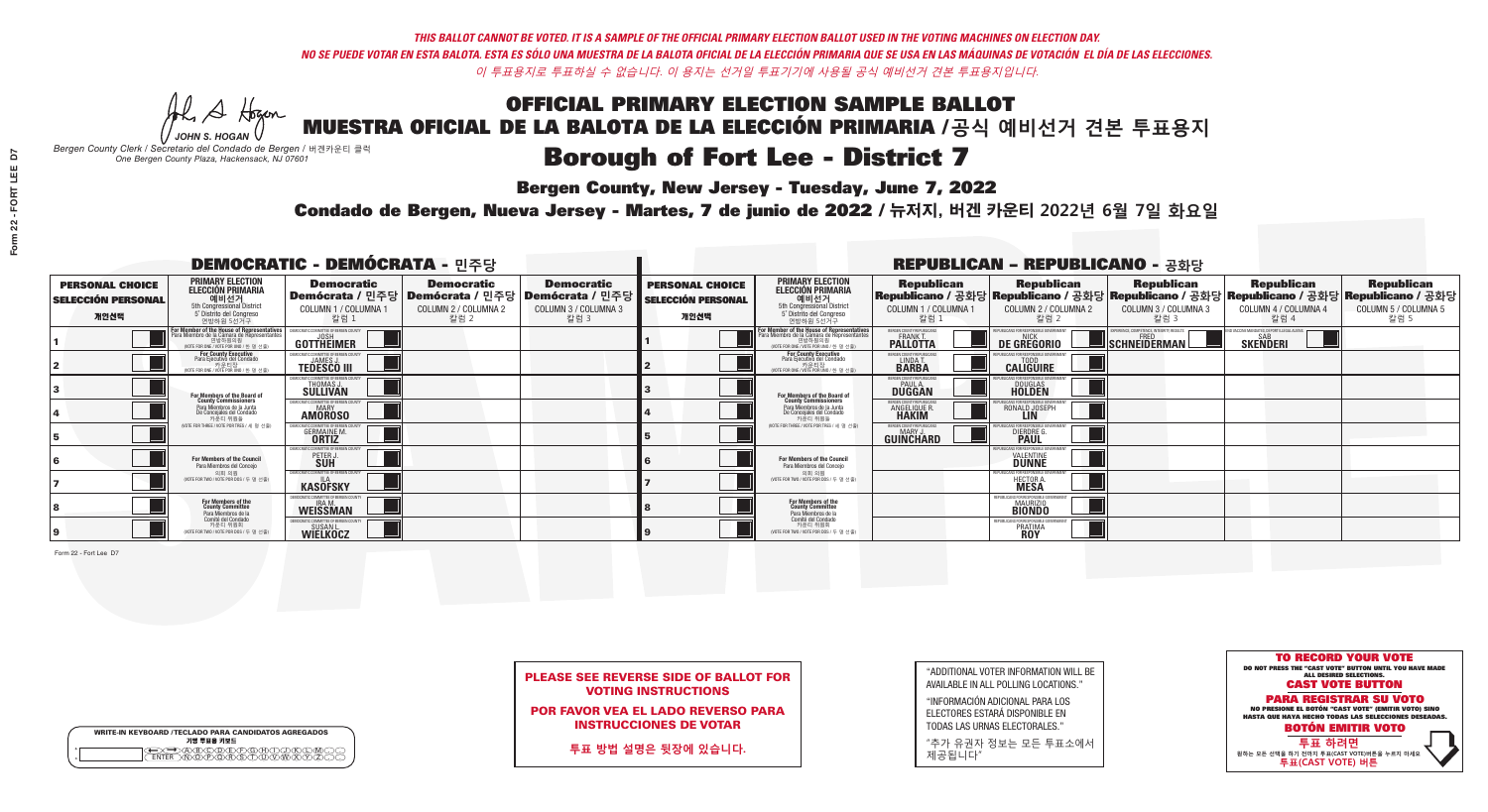A Hogen *JOHN S. HOGAN*

|              | <b>WRITE-IN KEYBOARD /TECLADO PARA CANDIDATOS AGREGADOS</b><br>기명 투표용 키보드 |
|--------------|---------------------------------------------------------------------------|
| o<br>$\circ$ | @®©®©©©®<br>®®®®®®©®®                                                     |

# **Borough of Fort Lee - District 8**

**Bergen County, New Jersey - Tuesday, June 7, 2022** 

*Bergen County Clerk / Secretario del Condado de Bergen /* 버겐카운티 클럭 *One Bergen County Plaza, Hackensack, NJ 07601*



|  |                            | <b>PLEASE SEE REVERSE SIDE OF BALLOT FOR</b> |  |
|--|----------------------------|----------------------------------------------|--|
|  | <b>VOTING INSTRUCTIONS</b> |                                              |  |

POR FAVOR VEA EL LADO REVERSO PARA INSTRUCCIONES DE VOTAR

**투표 방법 설명은 뒷장에 있습니다.**

| "ADDITIONAL VOTER INFORMATION WILL BE |
|---------------------------------------|
| AVAILABLE IN ALL POLLING LOCATIONS."  |

"INFORMACIÓN ADICIONAL PARA LOS ELECTORES ESTARÁ DISPONIBLE EN TODAS LAS URNAS ELECTORALES."

"추가 유권자 정보는 모든 투표소에서 제공됩니다"

Condado de Bergen, Nueva Jersey - Martes, 7 de junio de 2022 / 뉴저지, 버겐 카운티 2022년 6월 7일 화요일 *One Bergen County Plaza, Hackensack, NJ 07601*

|                                                             |                                                                                                                                    | <b>DEMOCRATIC - DEMÓCRATA - 민주당</b>                     |                                                                                                        |                                                   |                                                             |                                                                                                                                                       |                                                                      | <b>REPUBLICAN - REPUBLICANO - 공화당</b>              |                                                                                                                                                |                                                   |                                                   |
|-------------------------------------------------------------|------------------------------------------------------------------------------------------------------------------------------------|---------------------------------------------------------|--------------------------------------------------------------------------------------------------------|---------------------------------------------------|-------------------------------------------------------------|-------------------------------------------------------------------------------------------------------------------------------------------------------|----------------------------------------------------------------------|----------------------------------------------------|------------------------------------------------------------------------------------------------------------------------------------------------|---------------------------------------------------|---------------------------------------------------|
| <b>PERSONAL CHOICE</b><br><b>SELECCIÓN PERSONAL</b><br>개인선택 | <b>PRIMARY ELECTION</b><br><b>ELECCIÓN PRIMARIA</b><br>예비선거<br>5th Congressional District<br>5° Distrito del Congreso<br>연방하원 5선거구 | <b>Democratic</b><br>COLUMN 1 / COLUMNA 1<br>칼럼 1       | <b>Democratic</b><br>│Demócrata / 민주당│Demócrata / 민주당│Demócrata / 민주당│<br>COLUMN 2 / COLUMNA 2<br>칼럼 2 | <b>Democratic</b><br>COLUMN 3 / COLUMNA 3<br>칼럼 3 | <b>PERSONAL CHOICE</b><br><b>SELECCIÓN PERSONAL</b><br>개인선택 | <b>PRIMARY ELECTION</b><br>ELECCIÓN PRIMARIA<br>5th Congressional District<br>5° Distrito del Congreso<br>연방하원 5선거구                                   | <b>Republican</b><br>COLUMN 1 / COLUMNA 1<br>칼럼                      | <b>Republican</b><br>COLUMN 2 / COLUMNA 2<br>·칼럼 2 | <b>Republican</b><br>Republicano / 공화당 Republicano / 공화당 Republicano / 공화당 Republicano / 공화당 Republicano / 공화당<br>COLUMN 3 / COLUMNA 3<br>칼럼 3 | <b>Republican</b><br>COLUMN 4 / COLUMNA 4<br>칼럼 4 | <b>Republican</b><br>COLUMN 5 / COLUMNA 5<br>칼럼 5 |
|                                                             | F <b>or Member of the House of Representatives</b><br>Para Miembro de la Cámara de Representantes                                  | <b>GOTTHEIMER</b>                                       |                                                                                                        |                                                   |                                                             | <b>For Member of the House of Representatives<br/>Para Miembro de la Cámara de Representantes</b><br>연방하원의원<br>(VOTE FOR ONE / VOTE POR UNO / 한 명 선출) | <b>ERGEN COUNTY REPUBLICAN</b><br><b>FRANK T.</b><br><b>PALLOTTA</b> | DE GREGORIO                                        | SCHNEIDERMAN                                                                                                                                   | <b>SKENDERI</b>                                   |                                                   |
|                                                             | <b>For County Executive</b><br>Para Ejecutivo del Condado<br>(VOTE FOR ONE / VOTE POR UNO / 한 명 선출)                                | <b>TEDESCO III</b>                                      |                                                                                                        |                                                   |                                                             | For County Executive<br>Para Ejecutivo del Condado<br>WOTE FOR ONE /VOTE POR UNO / 한 명 선출                                                             | ERGEN COUNTY REPUBLICAN<br>LINDA T.                                  | <b>CALIGUIRE</b>                                   |                                                                                                                                                |                                                   |                                                   |
|                                                             | For Members of the Board of<br>County Commissioners                                                                                | MOCRATIC COMMITTEE OF BERGEN COUN'<br>THOMAS J.         |                                                                                                        |                                                   |                                                             | <b>For Members of the Board of</b><br>County Commissioners                                                                                            | ERGEN COUNTY REPUBLICAN<br><b>DUGGAN</b>                             | <b>DOUGLAS</b><br><b>HOLDEN</b>                    |                                                                                                                                                |                                                   |                                                   |
|                                                             | Para Miembros de la Junta<br>De Conceiales del Condado<br>카운티 위원들                                                                  | MOCRATIC COMMITTEE OF BERGEN COUNTY<br><b>AMOROSO</b>   |                                                                                                        |                                                   |                                                             | Para Miembros de la Junta<br>De Concejales del Condado<br>카우티 위원들                                                                                     | ERGEN COUNTY REPUBLICAN<br><b>ANGELIQUE F</b><br><b>HAKIM</b>        | RONALD JOSEPH<br><b>LIN</b>                        |                                                                                                                                                |                                                   |                                                   |
|                                                             | (VOTE FOR THREE / VOTE POR TRES / 세 명 선출)                                                                                          | <b>GERMAINE M.</b>                                      |                                                                                                        |                                                   |                                                             | (VOTE FOR THREE / VOTE POR TRES / 세 명 선출)                                                                                                             | ERGEN COUNTY REPUBLICAN<br>MARY .I<br><b>GUINCHARD</b>               | DIERDRE G                                          |                                                                                                                                                |                                                   |                                                   |
|                                                             | For Members of the Council<br>Para Miembros del Conceio                                                                            | CRATIC COMMITTEE OF BERGEN COUNTY<br>PETER J            |                                                                                                        |                                                   |                                                             | <b>For Members of the Council</b><br>Para Miembros del Concejo                                                                                        |                                                                      | FOR RESPONSIBI E (<br><b>VALENTINE</b>             |                                                                                                                                                |                                                   |                                                   |
|                                                             | 의회 의원<br>(VOTE FOR TWO / VOTE POR DOS / 두 명 선출)                                                                                    | EMOCRATIC COMMITTEE OF BERGEN COUNTY<br><b>KASOFSKY</b> |                                                                                                        |                                                   |                                                             | 의회 의원<br>NOTE FOR TWO / VOTE POR DOS / 두 명 선출)                                                                                                        |                                                                      | HECTOR A.                                          |                                                                                                                                                |                                                   |                                                   |
|                                                             | For Members of the<br>County Committee<br>Para Miembros de la                                                                      | CHARLES M.                                              |                                                                                                        |                                                   |                                                             | For Members of the<br>County Committee<br>Para Miembros de la<br>Comité del Condado                                                                   |                                                                      | <b>NO PETITION FILED</b>                           |                                                                                                                                                |                                                   |                                                   |
|                                                             | Comité del Condado<br>카운티 위원회<br>NOTE FOR TWO / VOTE POR DOS / 두 명 선출)                                                             | <b>RATIC COMMITTEE OF BERGEN 0</b><br><b>CATHERINE</b>  |                                                                                                        |                                                   |                                                             | 카운티 위원회<br>(VOTE FOR TWO / VOTE POR DOS / 두 명 선출)                                                                                                     |                                                                      | <b>NO PETITION FILED</b>                           |                                                                                                                                                |                                                   |                                                   |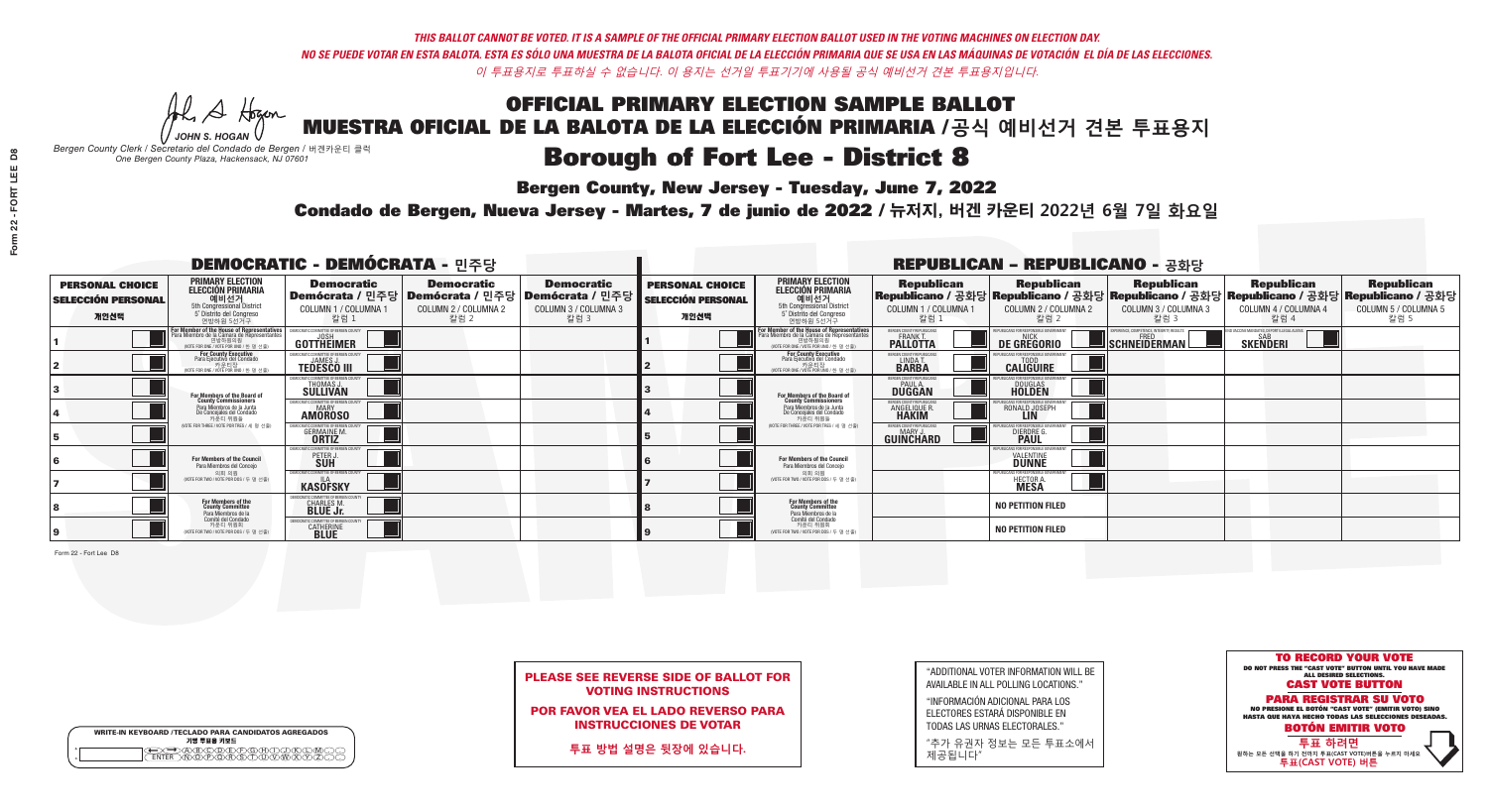A Hogen *JOHN S. HOGAN*

|         | <b>WRITE-IN KEYBOARD /TECLADO PARA CANDIDATOS AGREGADOS</b><br>기명 투표용 키보드 |
|---------|---------------------------------------------------------------------------|
| ٥       | .)(B)C)(D)(E)(F)(G)(H)(                                                   |
| $\circ$ | <u>፝ዀፙቑ፝፠ዾ</u>                                                            |

# **Borough of Fort Lee - District 9**

**Bergen County, New Jersey - Tuesday, June 7, 2022** 

*Bergen County Clerk / Secretario del Condado de Bergen /* 버겐카운티 클럭 *One Bergen County Plaza, Hackensack, NJ 07601*



|  |                            |  | <b>PLEASE SEE REVERSE SIDE OF BALLOT FOR</b> |
|--|----------------------------|--|----------------------------------------------|
|  | <b>VOTING INSTRUCTIONS</b> |  |                                              |

POR FAVOR VEA EL LADO REVERSO PARA INSTRUCCIONES DE VOTAR

**투표 방법 설명은 뒷장에 있습니다.**

"ADDITIONAL VOTER INFORMATION WILL BE AVAILABLE IN ALL POLLING LOCATIONS."

"INFORMACIÓN ADICIONAL PARA LOS ELECTORES ESTARÁ DISPONIBLE EN TODAS LAS URNAS ELECTORALES."

"추가 유권자 정보는 모든 투표소에서 제공됩니다"

Condado de Bergen, Nueva Jersey - Martes, 7 de junio de 2022 / 뉴저지, 버겐 카운티 2022년 6월 7일 화요일 *One Bergen County Plaza, Hackensack, NJ 07601*

| <b>DEMOCRATIC - DEMÓCRATA - 민주당</b>                         |                                                                                                                                    |                                                                                                        |                                                   |                                                   |                                                             |                                                                                                                     |                                                               | <b>REPUBLICAN - REPUBLICANO - 공화당</b>             |                                                                                                                                                |                                                           |                                                   |
|-------------------------------------------------------------|------------------------------------------------------------------------------------------------------------------------------------|--------------------------------------------------------------------------------------------------------|---------------------------------------------------|---------------------------------------------------|-------------------------------------------------------------|---------------------------------------------------------------------------------------------------------------------|---------------------------------------------------------------|---------------------------------------------------|------------------------------------------------------------------------------------------------------------------------------------------------|-----------------------------------------------------------|---------------------------------------------------|
| <b>PERSONAL CHOICE</b><br><b>SELECCIÓN PERSONAL</b><br>개인선택 | <b>PRIMARY ELECTION</b><br><b>ELECCIÓN PRIMARIA</b><br>예비선거<br>5th Congressional District<br>5° Distrito del Congreso<br>연방하원 5선거구 | <b>Democratic</b><br>│Demócrata / 민주당│Demócrata / 민주당│Demócrata / 민주당┃<br>COLUMN 1 / COLUMNA 1<br>칼럼 1 | <b>Democratic</b><br>COLUMN 2 / COLUMNA 2<br>칼럼 2 | <b>Democratic</b><br>COLUMN 3 / COLUMNA 3<br>칼럼 3 | <b>PERSONAL CHOICE</b><br><b>SELECCIÓN PERSONAL</b><br>개인선택 | <b>PRIMARY ELECTION</b><br>ELECCIÓN PRIMARIA<br>5th Congressional District<br>5° Distrito del Congreso<br>연방하원 5선거구 | <b>Republican</b><br>COLUMN 1 / COLUMNA 1<br>칼럼               | <b>Republican</b><br>COLUMN 2 / COLUMNA 2<br>칼럼 2 | <b>Republican</b><br>Republicano / 공화당 Republicano / 공화당 Republicano / 공화당 Republicano / 공화당 Republicano / 공화당<br>COLUMN 3 / COLUMNA 3<br>칼럼 3 | <b>Republican</b><br>COLUMN 4 / COLUMNA 4<br>칼럼 4         | <b>Republican</b><br>COLUMN 5 / COLUMNA 5<br>칼럼 5 |
|                                                             | F <b>or Member of the House of Representatives</b><br>Para Miembro de la Cámara de Representantes                                  | <b>GOTTHEIMER</b>                                                                                      |                                                   |                                                   |                                                             | For Member of the House of Representatives<br>Para Miembro de la Cámara de Representantes                           | BERGEN COUNTY REPUBLICAN<br><b>PALLOTTA</b>                   | DE GREGORIO                                       | SCHNEIDERMAN                                                                                                                                   | /ACCINE MANDATES, DEPORT ILLEGAL ALIEN<br><b>SKENDERI</b> |                                                   |
|                                                             | For County Executive<br>Para Ejecutivo del Condado<br>가운티장<br>(VOTE FOR ONE / VOTE POR UNO / 한 명 선출)                               | <b>TEDESCO III</b>                                                                                     |                                                   |                                                   |                                                             | <b>For County Executive</b><br>Para Ejecutivo del Condado<br>가운티상<br>WOTE FOR ONE / VOTE POR UNO / 한 명 선출           | BERGEN COUNTY REPUBLICA<br>LINDA T.                           | <b>CALIGUIRE</b>                                  |                                                                                                                                                |                                                           |                                                   |
|                                                             | <b>For Members of the Board of<br/>County Commissioners</b>                                                                        | MOCRATIC COMMITTEE OF BERGEN COUN'<br>THOMAS J.                                                        |                                                   |                                                   |                                                             | For Members of the Board of<br>County Commissioners                                                                 | ERGEN COUNTY REPUBLICAN<br><b>PAUL A.</b><br><b>DUGGAN</b>    | <b>DOUGLAS</b>                                    |                                                                                                                                                |                                                           |                                                   |
|                                                             | Para Miembros de la Junta<br>De Concejales del Condado<br>카운티 위원들                                                                  | EMOCRATIC COMMITTEE OF BERGEN COUNT<br><b>MARY</b><br><b>AMOROSO</b>                                   |                                                   |                                                   |                                                             | Para Miembros de la Junta<br>De Concejales del Condado<br>카운티 위원들                                                   | <b>FRGEN COUNTY REPUBLICAN</b><br>ANGELIQUE F<br><b>HAKIM</b> | RONALD JOSEPH<br><b>LIN</b>                       |                                                                                                                                                |                                                           |                                                   |
|                                                             | (VOTE FOR THREE / VOTE POR TRES / 세 명 선출)                                                                                          | ATIC COMMITTEE OF BERGEN COUNT<br><b>GERMAINE M.</b>                                                   |                                                   |                                                   |                                                             | NOTE FOR THREE / VOTE POR TRES / 세 명 선출)                                                                            | ERGEN COUNTY REPUBLICAN<br>MARY J<br>GUINCHARD                | DIERDRE G                                         |                                                                                                                                                |                                                           |                                                   |
|                                                             | For Members of the Council<br>Para Miembros del Conceio                                                                            | OCRATIC COMMITTEE OF BERGEN COUNTY<br>PETER J                                                          |                                                   |                                                   |                                                             | For Members of the Council<br>Para Miembros del Conceio                                                             |                                                               | INS FOR RESPONSIBLE G<br><b>VALENTINE</b>         |                                                                                                                                                |                                                           |                                                   |
|                                                             | 의회 의원<br>(VOTE FOR TWO / VOTE POR DOS / 두 명 선출)                                                                                    | EMOCRATIC COMMITTEE OF BERGEN COUNTY<br><b>KASOFSKY</b>                                                |                                                   |                                                   |                                                             | 의회 의원<br>NOTE FOR TWO / VOTE POR DOS / 두 명 선출)                                                                      |                                                               | PUBLICANS FOR RESPONSIBLE GOV<br>HECTOR A.        |                                                                                                                                                |                                                           |                                                   |
|                                                             | For Members of the<br>County Committee<br>Para Miembros de la<br>Comité del Condado                                                | MOCRATIC COMMITTEE OF BERGEN COUN'<br>STEVE<br>NO                                                      |                                                   |                                                   |                                                             | For Members of the<br>County Committee<br>Para Miembros de la<br>Comité del Condado                                 |                                                               | <b>NO PETITION FILED</b>                          |                                                                                                                                                |                                                           |                                                   |
|                                                             | 카운티 위원회<br>NOTE FOR TWO / VOTE POR DOS / 두 명 선출)                                                                                   | EMOCRATIC COMMITTEE OF BERGEN COUNTY<br>TANYA<br><b>BYERS-KANG</b>                                     |                                                   |                                                   |                                                             | 카운티 위원회<br>(VOTE FOR TWO / VOTE POR DOS / 두 명 선출)                                                                   |                                                               | <b>NO PETITION FILED</b>                          |                                                                                                                                                |                                                           |                                                   |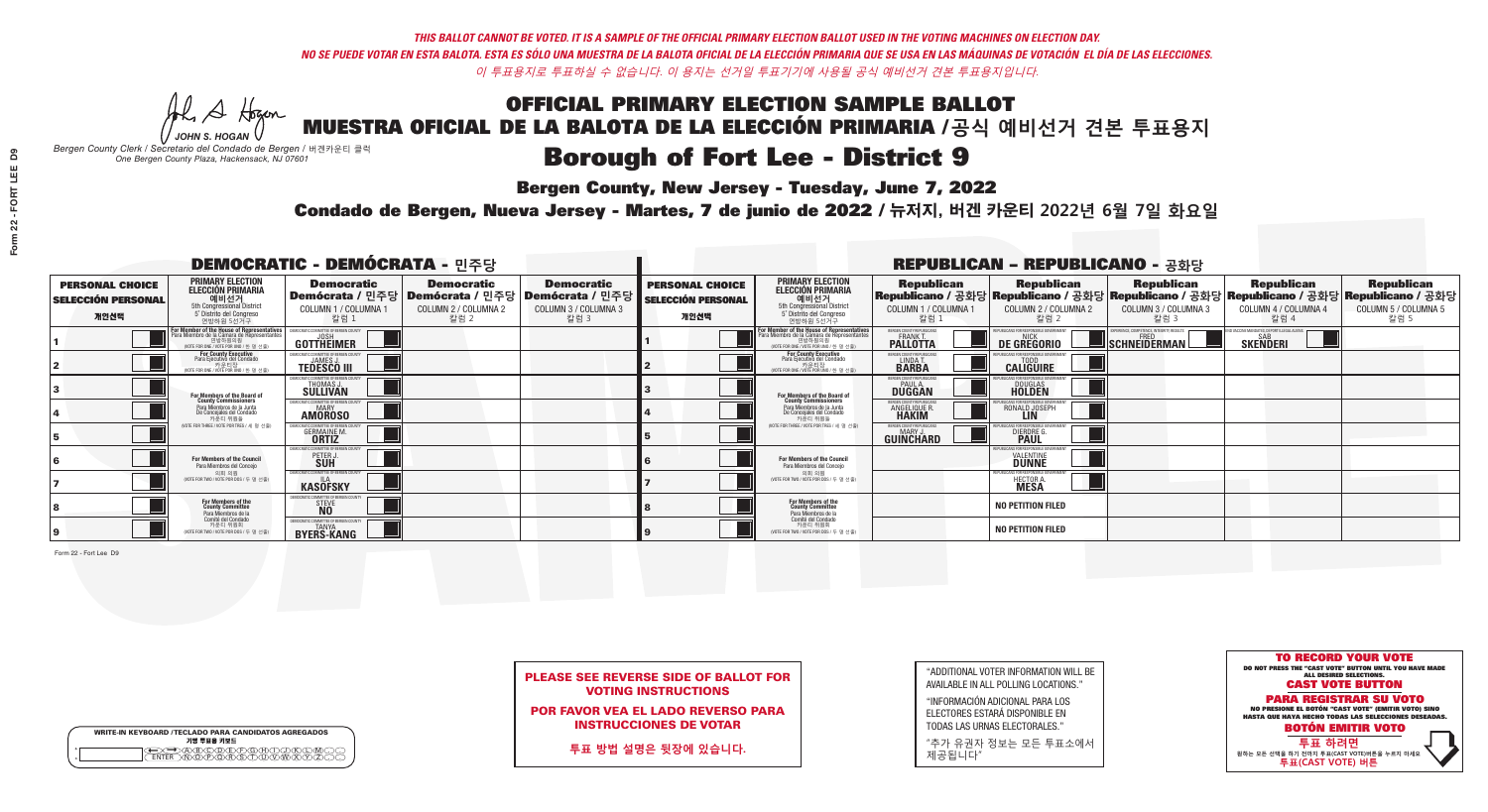## **Bergen County, New Jersey - Tuesday, June 7, 2022**

A Hogen *JOHN S. HOGAN*

| <b>WRITE-IN KEYBOARD /TECLADO PARA CANDIDATOS AGREGADOS</b><br>기명 투표용 키보드 |  |
|---------------------------------------------------------------------------|--|
| <b>ABCODEFGAC</b><br>፞ <i>শ</i> িক কৰি কৰি কৰি                            |  |

*Bergen County Clerk / Secretario del Condado de Bergen /* 버겐카운티 클럭 *One Bergen County Plaza, Hackensack, NJ 07601*



|  | <b>PLEASE SEE REVERSE SIDE OF BALLOT FOR</b> |  |  |
|--|----------------------------------------------|--|--|
|  | <b>VOTING INSTRUCTIONS</b>                   |  |  |

POR FAVOR VEA EL LADO REVERSO PARA INSTRUCCIONES DE VOTAR

**투표 방법 설명은 뒷장에 있습니다.**

"ADDITIONAL VOTER INFORMATION WILL BE AVAILABLE IN ALL POLLING LOCATIONS."

"INFORMACIÓN ADICIONAL PARA LOS ELECTORES ESTARÁ DISPONIBLE EN TODAS LAS URNAS ELECTORALES."

"추가 유권자 정보는 모든 투표소에서 제공됩니다"

## Condado de Bergen, Nueva Jersey - Martes, 7 de junio de 2022 / 뉴저지, 버겐 카운티 2022년 6월 7일 화요일 *One Bergen County Plaza, Hackensack, NJ 07601*

| <b>DEMOCRATIC - DEMÓCRATA - 민주당</b>                         |                                                                                                                                               |                                                           |                                                   |                                                                                                        | <b>REPUBLICAN - REPUBLICANO - 공화당</b>                       |                                                                                                                                               |                                                               |                                                   |                                                   |                                                                                                                                                |                                                   |
|-------------------------------------------------------------|-----------------------------------------------------------------------------------------------------------------------------------------------|-----------------------------------------------------------|---------------------------------------------------|--------------------------------------------------------------------------------------------------------|-------------------------------------------------------------|-----------------------------------------------------------------------------------------------------------------------------------------------|---------------------------------------------------------------|---------------------------------------------------|---------------------------------------------------|------------------------------------------------------------------------------------------------------------------------------------------------|---------------------------------------------------|
| <b>PERSONAL CHOICE</b><br><b>SELECCIÓN PERSONAL</b><br>개인선택 | <b>PRIMARY ELECTION</b><br><b>ELECCIÓN PRIMARIA</b><br>예비선거<br><sup>5th</sup> Congressional District<br>5° Distrito del Conareso<br>연방하원 5선거구 | <b>Democratic</b><br>COLUMN 1 / COLUMNA 1<br>칼럼 1         | <b>Democratic</b><br>COLUMN 2 / COLUMNA 2<br>칼럼 2 | <b>Democratic</b><br>│Demócrata / 민주당│Demócrata / 민주당│Demócrata / 민주당│<br>COLUMN 3 / COLUMNA 3<br>칼럼 3 | <b>PERSONAL CHOICE</b><br><b>SELECCIÓN PERSONAL</b><br>개인선택 | <b>PRIMARY ELECTION</b><br>ELECCIÓN PRIMARIA<br>5th Congressional District<br>5° Distrito del Congreso<br>연방하원 5선거구                           | <b>Republican</b><br>COLUMN 1 / COLUMNA 1<br>칼럼               | <b>Republican</b><br>COLUMN 2 / COLUMNA 2<br>칼럼 2 | <b>Republican</b><br>COLUMN 3 / COLUMNA 3<br>칼럼 3 | <b>Republican</b><br>Republicano / 공화당 Republicano / 공화당 Republicano / 공화당 Republicano / 공화당 Republicano / 공화당<br>COLUMN 4 / COLUMNA 4<br>칼럼 4 | <b>Republican</b><br>COLUMN 5 / COLUMNA 5<br>칼럼 5 |
|                                                             | For Member of the House of Representatives<br>Para Miembro de la Cámara de Representantes                                                     | <b>GOTTHEIMER</b>                                         |                                                   |                                                                                                        |                                                             | For Member of the House of Representatives<br>Para Miembro de la Cámara de Representantes<br>연방하원의원<br>(VOTE FOR ONE / VOTE POR UNO / 한 명 선출) | BERGEN COUNTY REPUBLICAN<br><b>PALLOTTA</b>                   | DE GREGORIO                                       | SCHNEIDERMAN                                      | O VACCINE MANDATES, DEPORT ILLEGAL ALIENS<br><b>SKENDERI</b>                                                                                   |                                                   |
|                                                             | <b>For County Executive</b><br>Para Ejecutivo del Condado<br>NOTE FOR ONE / VOTE POR UNO / 한 명 선출)                                            | EMOCRATIC COMMITTEE OF BERGEN COUNT<br><b>TEDESCO III</b> |                                                   |                                                                                                        |                                                             | For County Executive<br>Para Ejecutivo del Condado<br>WOTE FOR ONE / VOTE POR UNO / 한 명 선출)                                                   | BERGEN COUNTY REPUBLICAN<br>LINDA T.                          | <b>CALIGUIRE</b>                                  |                                                   |                                                                                                                                                |                                                   |
|                                                             | <b>For Members of the Board of<br/>County Commissioners</b>                                                                                   | MOCRATIC COMMITTEE OF BERGEN COUNTY<br>THOMAS J.          |                                                   |                                                                                                        |                                                             | <b>For Members of the Board of</b><br>County Commissioners                                                                                    | ERGEN COUNTY REPUBLICAN<br><b>PAUL A.</b><br><b>DUGGAN</b>    | <b>DOUGLAS</b>                                    |                                                   |                                                                                                                                                |                                                   |
|                                                             | Para Miembros de la Junta<br>De Concejales del Condado<br>카운티 위원들                                                                             | EMOCRATIC COMMITTEE OF BERGEN COUNTY<br><b>AMOROSO</b>    |                                                   |                                                                                                        |                                                             | Para Miembros de la Junta<br>De Concejales del Condado<br>카우티 위원들<br>(VOTE FOR THREE / VOTE POR TRES / 세 명 선출)                                | <b>ERGEN COUNTY REPUBLICAN</b><br>ANGELIQUE R<br><b>HAKIM</b> | RONALD JOSEPH<br><b>LIN</b>                       |                                                   |                                                                                                                                                |                                                   |
|                                                             | (VOTE FOR THREE / VOTE POR TRES / 세 명 선출)                                                                                                     | ITIC COMMITTEE OF BERGEN COUNT<br><b>GERMAINE M.</b>      |                                                   |                                                                                                        |                                                             |                                                                                                                                               | ERGEN COUNTY REPUBLICANS<br>MARY J<br><b>GUINCHARD</b>        | INS FOR RESPONSIBLE (<br><b>DIERDRE</b> G         |                                                   |                                                                                                                                                |                                                   |
|                                                             | For Members of the Council<br>Para Miembros del Conceio                                                                                       | <i>A</i> OCRATIC COMMITTEE OF BERGEN COUNTY<br>PETER J    |                                                   |                                                                                                        |                                                             | For Members of the Council<br>Para Miembros del Conceio                                                                                       |                                                               | IBI ICANS FOR RESPONSIBI E GO<br><b>VALENTINE</b> |                                                   |                                                                                                                                                |                                                   |
|                                                             | 의회 의원<br>(VOTE FOR TWO / VOTE POR DOS / 두 명 선출)                                                                                               | EMOCRATIC COMMITTEE OF BERGEN COUNT<br><b>KASÖFSKY</b>    |                                                   |                                                                                                        |                                                             | 의회 의원<br>NOTE FOR TWO / VOTE POR DOS / 두 명 선출)                                                                                                |                                                               | HECTOR A.                                         |                                                   |                                                                                                                                                |                                                   |
|                                                             | For Members of the<br>County Committee<br>Para Miembros de la                                                                                 | <b>NO PETITION FILED</b>                                  |                                                   |                                                                                                        |                                                             | For Members of the<br>County Committee<br>Para Miembros de la<br>Comité del Condado                                                           |                                                               | FPUBLICANS FOR RESPONSIB<br><b>VALENTINE</b>      |                                                   |                                                                                                                                                |                                                   |
|                                                             | Comité del Condado<br>카운티 위원회<br>(VOTE FOR TWO / VOTE POR DOS / 두 명 선출)                                                                       | <b>NO PETITION FILED</b>                                  |                                                   |                                                                                                        |                                                             | 카운티 위원회<br>NOTE FOR TWO / VOTE POR DOS / 두 명 선출)                                                                                              |                                                               | REPUBLICANS FOR RESPONSIBLE<br><b>O'CONNOR</b>    |                                                   |                                                                                                                                                |                                                   |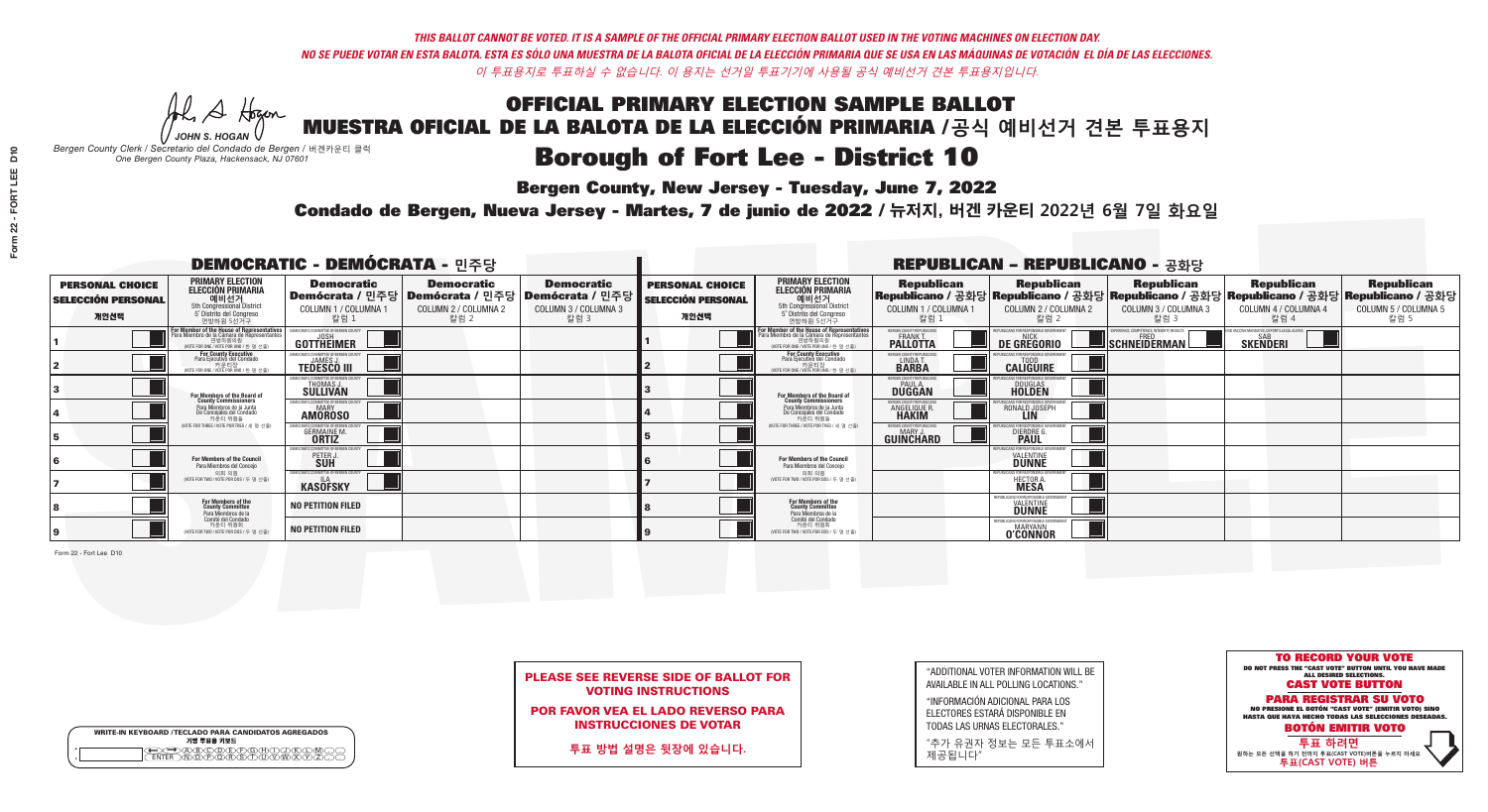## **Bergen County, New Jersey - Tuesday, June 7, 2022**

A Hogen *JOHN S. HOGAN*

| <b>WRITE-IN KEYBOARD /TECLADO PARA CANDIDATOS AGREGADOS</b><br>기명 투표용 키보드 |  |
|---------------------------------------------------------------------------|--|
| @®©®®®®®™©®©®<br>®®®®®®®™®®®®®©©<br><b>FNTFR</b>                          |  |

*Bergen County Clerk / Secretario del Condado de Bergen /* 버겐카운티 클럭 *One Bergen County Plaza, Hackensack, NJ 07601*



| <b>PLEASE SEE REVERSE SIDE OF BALLOT FOR</b> |  |
|----------------------------------------------|--|
| <b>VOTING INSTRUCTIONS</b>                   |  |

POR FAVOR VEA EL LADO REVERSO PARA INSTRUCCIONES DE VOTAR

**투표 방법 설명은 뒷장에 있습니다.**

| "ADDITIONAL VOTER INFORMATION WILL BE |
|---------------------------------------|
| AVAILABLE IN ALL POLLING LOCATIONS."  |

"INFORMACIÓN ADICIONAL PARA LOS ELECTORES ESTARÁ DISPONIBLE EN TODAS LAS URNAS ELECTORALES."

"추가 유권자 정보는 모든 투표소에서 제공됩니다"

## Condado de Bergen, Nueva Jersey - Martes, 7 de junio de 2022 / 뉴저지, 버겐 카운티 2022년 6월 7일 화요일 *One Bergen County Plaza, Hackensack, NJ 07601*

| <b>DEMOCRATIC - DEMÓCRATA - 민주당</b>                         |                                                                                                                                                 |                                                                   |                                                   |                                                                                                        |                                                             | <b>REPUBLICAN - REPUBLICANO - 공화당</b>                                                                                                            |                                                             |                                                   |                                                                                                                                                |                                                   |                                                   |
|-------------------------------------------------------------|-------------------------------------------------------------------------------------------------------------------------------------------------|-------------------------------------------------------------------|---------------------------------------------------|--------------------------------------------------------------------------------------------------------|-------------------------------------------------------------|--------------------------------------------------------------------------------------------------------------------------------------------------|-------------------------------------------------------------|---------------------------------------------------|------------------------------------------------------------------------------------------------------------------------------------------------|---------------------------------------------------|---------------------------------------------------|
| <b>PERSONAL CHOICE</b><br><b>SELECCIÓN PERSONAL</b><br>개인선택 | <b>PRIMARY ELECTION</b><br><b>ELECCIÓN PRIMARIA</b><br>예비선거<br><sup>6</sup> 6th Congressional District<br>5° Distrito del Congreso<br>연방하원 5선거구 | <b>Democratic</b><br>COLUMN 1 / COLUMNA ·<br>- 칼럼 1               | <b>Democratic</b><br>COLUMN 2 / COLUMNA 2<br>칼럼 2 | <b>Democratic</b><br>│Demócrata / 민주당│Demócrata / 민주당│Demócrata / 민주당│<br>COLUMN 3 / COLUMNA 3<br>칼럼 3 | <b>PERSONAL CHOICE</b><br><b>SELECCIÓN PERSONAL</b><br>개인선택 | <b>PRIMARY ELECTION</b><br>ELECCIÓN PRIMARIA<br>5th Congressional District<br>5° Distrito del Congreso<br>연방하원 5선거구                              | <b>Republican</b><br>COLUMN 1 / COLUMNA 1<br>칼럼             | <b>Republican</b><br>COLUMN 2 / COLUMNA 2<br>칼럼 2 | <b>Republican</b><br>Republicano / 공화당 Republicano / 공화당 Republicano / 공화당 Republicano / 공화당 Republicano / 공화당<br>COLUMN 3 / COLUMNA 3<br>칼럼 3 | <b>Republican</b><br>COLUMN 4 / COLUMNA 4<br>칼럼 4 | <b>Republican</b><br>COLUMN 5 / COLUMNA 5<br>칼럼 5 |
|                                                             | For Member of the House of Representatives<br>Para Miembro de la Cámara de Representantes<br>연방하원의원<br>(VOTE FOR ONE / VOTE POR UNO / 한 명 선출)   | GOTTHEIMER                                                        |                                                   |                                                                                                        |                                                             | F <mark>or Member of the House of Representatives</mark><br>Para Miembro de la Cámara de Representantes<br>WOTE FOR ONE / VOTE POR UNO / 한 명 선출) | ERGEN COUNTY REPUBLICA<br><b>FRANK T</b><br><b>PALLOTTA</b> | DE GREGORIO                                       | <b>SCHNEIDERMAN!</b>                                                                                                                           | <b>SKENDERI</b>                                   |                                                   |
|                                                             | For County Executive<br>Para Ejecutivo del Condado<br>(VOTE FOR ONE / VOTE POR UNO / 한 명 선출)                                                    | <b>FMOCRATIC COMMITTEE OF BERGEN COUNTY</b><br><b>TEDESCO III</b> |                                                   |                                                                                                        |                                                             | For County Executive<br>Para Ejecutivo del Condado<br>카운티장<br>(VOTE FOR ONE / VOTE POR UNO / 한 명 선출)                                             | <b>ERGEN COUNTY REPUBLICA!</b><br>LINDA T.                  | <b>CALIGUIRE</b>                                  |                                                                                                                                                |                                                   |                                                   |
|                                                             | For Members of the Board of<br>County Commissioners                                                                                             | OCRATIC COMMITTEE OF BERGEN C<br>THOMAS J.                        |                                                   |                                                                                                        |                                                             | For Members of the Board of<br>County Commissioners                                                                                              | ERGEN COUNTY REPUBLICA<br><b>PAUL A.</b><br><b>DUGGAN</b>   | <b>DOUGLAS</b>                                    |                                                                                                                                                |                                                   |                                                   |
|                                                             | Para Miembros de la Junta<br>De Concejales del Condado<br>카운티 위원들                                                                               | IOCRATIC COMMITTEE OF BERGEN COUNT<br><b>AMOROSO</b>              |                                                   |                                                                                                        |                                                             | Para Miembros de la Junta<br>De Concejales del Condado<br>카운티 위원들                                                                                | ERGEN COUNTY REPUBLICA!<br><b>ANGELIQUE F</b>               | RONALD JOSEPH                                     |                                                                                                                                                |                                                   |                                                   |
|                                                             | (VOTE FOR THREE / VOTE POR TRES / 세 명 선출)                                                                                                       | C COMMITTEE OF BERGEN C<br><b>GERMAINE M.</b>                     |                                                   |                                                                                                        |                                                             | (VOTE FOR THREE / VOTE POR TRES / 세 명 선출)                                                                                                        | ERGEN COUNTY REPUBLICAN<br>MARY J<br><b>GUINCHARD</b>       | DIERDRE G                                         |                                                                                                                                                |                                                   |                                                   |
|                                                             | For Members of the Council<br>Para Miembros del Conceio                                                                                         | OCRATIC COMMITTEE OF BERGEN C<br>PETER                            |                                                   |                                                                                                        |                                                             | <b>For Members of the Council</b><br>Para Miembros del Conceio                                                                                   |                                                             | <b>VALENTINE</b>                                  |                                                                                                                                                |                                                   |                                                   |
|                                                             | 의회 의원<br>(VOTE FOR TWO / VOTE POR DOS / 두 명 선출)                                                                                                 | EMOCRATIC COMMITTEE OF BERGEN COUNTY<br><b>KASÖFSKY</b>           |                                                   |                                                                                                        |                                                             | 의회 의원<br>(VOTE FOR TWO / VOTE POR DOS / 두 명 선출)                                                                                                  |                                                             | HECTOR A.                                         |                                                                                                                                                |                                                   |                                                   |
|                                                             | For Members of the<br>County Committee<br>Para Miembros de la                                                                                   | PETER T.<br><b>BAILIS</b>                                         |                                                   |                                                                                                        |                                                             | For Members of the<br>County Committee<br>Para Miembros de la<br>Comité del Condado                                                              |                                                             | <b>NO PETITION FILED</b>                          |                                                                                                                                                |                                                   |                                                   |
|                                                             | Comité del Condado<br>카운티 위원회<br>(VOTE FOR TWO / VOTE POR DOS / 두 명 선출)                                                                         | <b>NO PETITION FILED</b>                                          |                                                   |                                                                                                        |                                                             | 카운티 위원회<br>(VOTE FOR TWO / VOTE POR DOS / 두 명 선출)                                                                                                |                                                             | <b>NO PETITION FILED</b>                          |                                                                                                                                                |                                                   |                                                   |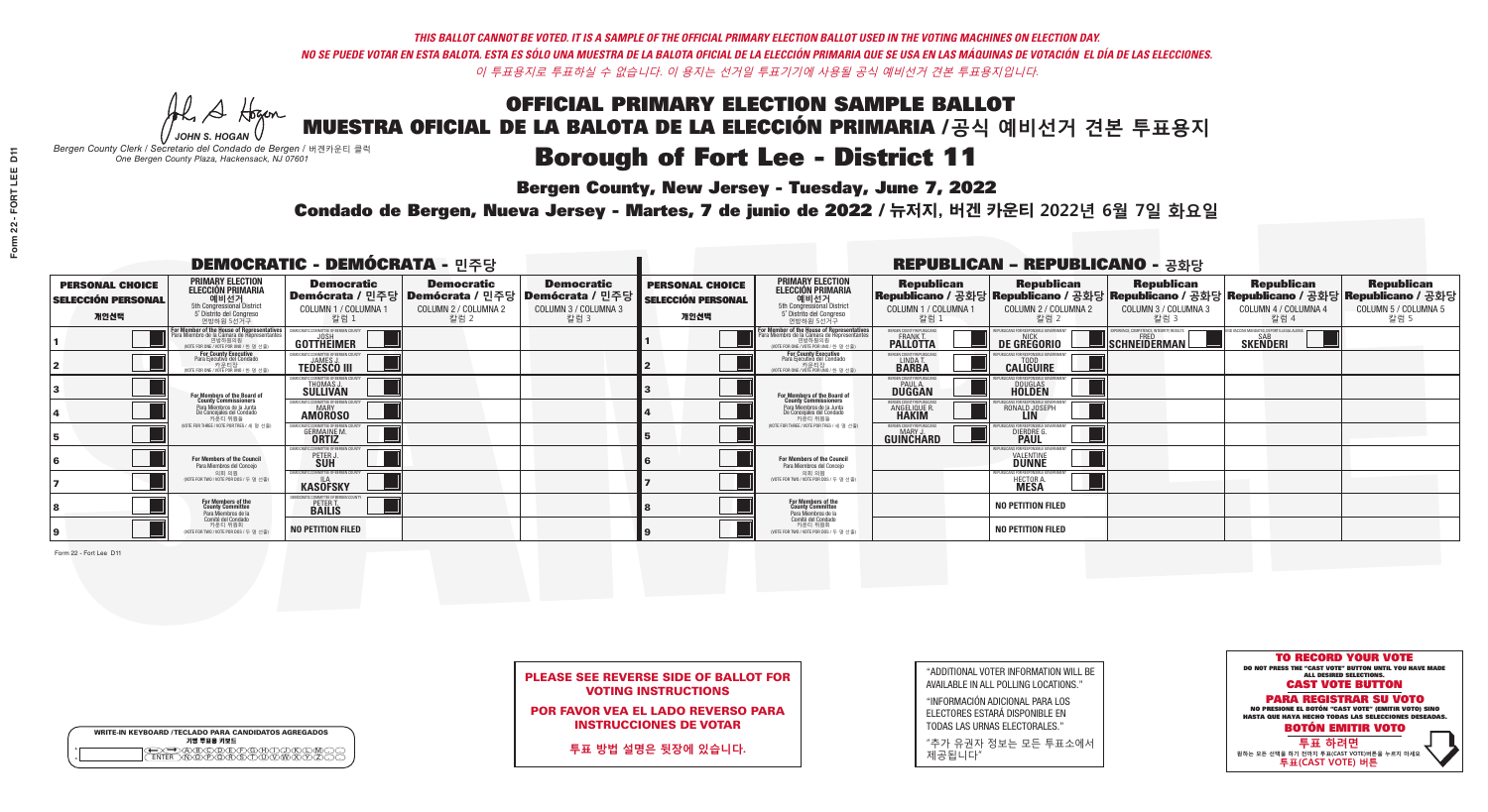**Bergen County, New Jersey - Tuesday, June 7, 2022** 

A Hogen *JOHN S. HOGAN*

| <b>WRITE-IN KEYBOARD /TECLADO PARA CANDIDATOS AGREGADOS</b><br>기명 투표용 키보드 |  |
|---------------------------------------------------------------------------|--|
| )(B)C)(D)(E)(F)(G)(H)(<br>o<br>ほうぶる<br>$\circ$                            |  |

*Bergen County Clerk / Secretario del Condado de Bergen /* 버겐카운티 클럭 *One Bergen County Plaza, Hackensack, NJ 07601*



| <b>PLEASE SEE REVERSE SIDE OF BALLOT FOR</b> |  |  |  |  |  |  |  |  |  |
|----------------------------------------------|--|--|--|--|--|--|--|--|--|
| <b>VOTING INSTRUCTIONS</b>                   |  |  |  |  |  |  |  |  |  |

POR FAVOR VEA EL LADO REVERSO PARA INSTRUCCIONES DE VOTAR

**투표 방법 설명은 뒷장에 있습니다.**

"ADDITIONAL VOTER INFORMATION WILL BE AVAILABLE IN ALL POLLING LOCATIONS."

"INFORMACIÓN ADICIONAL PARA LOS ELECTORES ESTARÁ DISPONIBLE EN TODAS LAS URNAS ELECTORALES."

"추가 유권자 정보는 모든 투표소에서 제공됩니다"

Condado de Bergen, Nueva Jersey - Martes, 7 de junio de 2022 / 뉴저지, 버겐 카운티 2022년 6월 7일 화요일 *One Bergen County Plaza, Hackensack, NJ 07601*

|                                                             |                                                                                                                                                  | <b>DEMOCRATIC - DEMÓCRATA - 민주당</b>                                          |                                                   |                                                                                                        |                                                             |                                                                                                                                   |                                                            | <b>REPUBLICAN - REPUBLICANO - 공화당</b>                            |                                                                                                                                         |                                                            |                                                   |
|-------------------------------------------------------------|--------------------------------------------------------------------------------------------------------------------------------------------------|------------------------------------------------------------------------------|---------------------------------------------------|--------------------------------------------------------------------------------------------------------|-------------------------------------------------------------|-----------------------------------------------------------------------------------------------------------------------------------|------------------------------------------------------------|------------------------------------------------------------------|-----------------------------------------------------------------------------------------------------------------------------------------|------------------------------------------------------------|---------------------------------------------------|
| <b>PERSONAL CHOICE</b><br><b>SELECCIÓN PERSONAL</b><br>개인선택 | <b>PRIMARY ELECTION</b><br><b>ELECCIÓN PRIMARIA</b><br>예비선거<br>5th Congressional District<br>5° Distrito del Congreso<br>연방하원 5선거구               | <b>Democratic</b><br>COLUMN 1 / COLUMNA 1<br>칼럼 :                            | <b>Democratic</b><br>COLUMN 2 / COLUMNA 2<br>칼럼 2 | <b>Democratic</b><br>│Demócrata / 민주당│Demócrata / 민주당│Demócrata / 민주당┃<br>COLUMN 3 / COLUMNA 3<br>칼럼 3 | <b>PERSONAL CHOICE</b><br><b>SELECCIÓN PERSONAL</b><br>개인선택 | <b>PRIMARY ELECTION</b><br>ELECCIÓN PRIMARIA<br>예비선거<br>5th Congressional District<br>5° Distrito del Congreso<br>연방하원 5선거구       | <b>Republican</b><br>COLUMN 1 / COLUMNA 1<br>칼럼            | <b>Republican</b><br>COLUMN 2 / COLUMNA 2<br>칼럼 2                | Republican<br>Republicano / 공화당 Republicano / 공화당 Republicano / 공화당 Republicano / 공화당 Republicano / 공화당<br>COLUMN 3 / COLUMNA 3<br>칼럼 3 | <b>Republican</b><br>COLUMN 4 / COLUMNA 4<br>칼럼 4          | <b>Republican</b><br>COLUMN 5 / COLUMNA 5<br>칼럼 5 |
|                                                             | <b>r Member of the House of Representatives</b><br>ra Miembro de la Cámara de Representantes<br>연방하원의원<br>(VOTE FOR ONE / VOTE POR UNO / 한 명 선출) | GOTTHEIMER                                                                   |                                                   |                                                                                                        |                                                             | For Member of the House of Representatives<br>Para Miembro de la Cámara de Representantes<br>WOTE FOR ONE / VOTE POR UNO / 한 명 선출 | BERGEN COUNTY REPUBLICANS<br>FRANK T.<br><b>PALLOTTA</b>   | DE GREGORIO                                                      | PERIENCE, COMPETENCE, INTEGRITY, RESULTS<br>SCHNEIDERMAN                                                                                | VACCINE MANDATES, DEPORT ILLEGAL ALIENS<br><b>SKENDERI</b> |                                                   |
|                                                             | For County Executive<br>Para Ejecutivo del Condado<br>. 카운티장<br>(VOTE FOR ONE / VOTE POR UNO / 한 명 선출)                                           | )EMOCRATIC COMMITTEE OF BERGEN COUNTY<br><b>TEDESCO III</b>                  |                                                   |                                                                                                        |                                                             | <b>For County Executive</b><br>Para Ejecutivo del Condado<br>카운티장<br>(VOTE FOR ONE / VOTE POR UNO / 한 명 선출)                       | BERGEN COUNTY REPUBLICAN<br>LINDA T.                       | <b>CALIGUIRE</b>                                                 |                                                                                                                                         |                                                            |                                                   |
|                                                             | <b>For Members of the Board of<br/>County Commissioners</b>                                                                                      | MOCRATIC COMMITTEE OF BERGEN COUNTY<br>THOMAS J.                             |                                                   |                                                                                                        |                                                             | For Members of the Board of<br>County Commissioners                                                                               | ERGEN COUNTY REPUBLICAN<br><b>PAUL A.</b><br><b>DUGGAN</b> | <b>DOUGLAS</b>                                                   |                                                                                                                                         |                                                            |                                                   |
|                                                             | Para Miembros de la Junta<br>De Concejales del Condado<br>카운티 위원들                                                                                | CRATIC COMMITTEE OF BERGEN COUNTY<br><b>MARY</b><br><b>AMÖROSO</b>           |                                                   |                                                                                                        |                                                             | Para Miembros de la Junta<br>De Concejales del Condado<br>카우티 위원들                                                                 | <b>RGEN COUNTY REPUBLICAN</b><br><b>ANGELIQUE F</b>        | RONALD JOSEPH                                                    |                                                                                                                                         |                                                            |                                                   |
|                                                             | NOTE FOR THREE / VOTE POR TRES / 세 명 선출)                                                                                                         | ATIC COMMITTEE OF BERGEN COUN<br><b>GERMAINE M.</b><br><b>ORTIZ</b>          |                                                   |                                                                                                        |                                                             | (VOTE FOR THREE / VOTE POR TRES / 세 명 선출)                                                                                         | ERGEN COUNTY REPUBLICANS<br><b>MARY J</b><br>GUINCHARD     | <b>DIERDRE G</b><br><b>PAUL</b>                                  |                                                                                                                                         |                                                            |                                                   |
|                                                             | For Members of the Council<br>Para Miembros del Conceio                                                                                          | MOCRATIC COMMITTEE OF BERGEN CI<br>PETER J                                   |                                                   |                                                                                                        |                                                             | For Members of the Council<br>Para Miembros del Conceio                                                                           |                                                            | <b>DUNNE</b>                                                     |                                                                                                                                         |                                                            |                                                   |
|                                                             | 의회 의원<br>(VOTE FOR TWO / VOTE POR DOS / 두 명 선출)                                                                                                  | EMOCRATIC COMMITTEE OF BERGEN COUNT<br><b>KASOFSKY</b>                       |                                                   |                                                                                                        |                                                             | 의회 의원<br>NOTE FOR TWO / VOTE POR DOS / 두 명 선출)                                                                                    |                                                            | PUBLICANS FOR RESPONSIBLE GO<br><b>HECTOR A</b><br><b>MESA</b>   |                                                                                                                                         |                                                            |                                                   |
|                                                             | For Members of the<br>County Committee<br>Para Miembros de la                                                                                    | <b>ROSENBLUTH</b>                                                            |                                                   |                                                                                                        |                                                             | For Members of the<br>County Committee<br>Para Miembros de la<br>Comité del Condado                                               |                                                            | REPUBLICANS FOR RESPONSIBLI<br><b>DESIND</b>                     |                                                                                                                                         |                                                            |                                                   |
|                                                             | Comité del Condado<br>카운티 위원회<br>(VOTE FOR TWO / VOTE POR DOS / 두 명 선출)                                                                          | <b>EMOCRATIC COMMITTEE OF BERGEN COUNTY</b><br><b>MIRIAM E</b><br>ROSENBLUTH |                                                   |                                                                                                        |                                                             | 카운티 위원회<br>(VOTE FOR TWO / VOTE POR DOS / 두 명 선출)                                                                                 |                                                            | REPUBLICANS FOR RESPONSIBLE<br><b>PAMELA B.</b><br><b>DESIND</b> |                                                                                                                                         |                                                            |                                                   |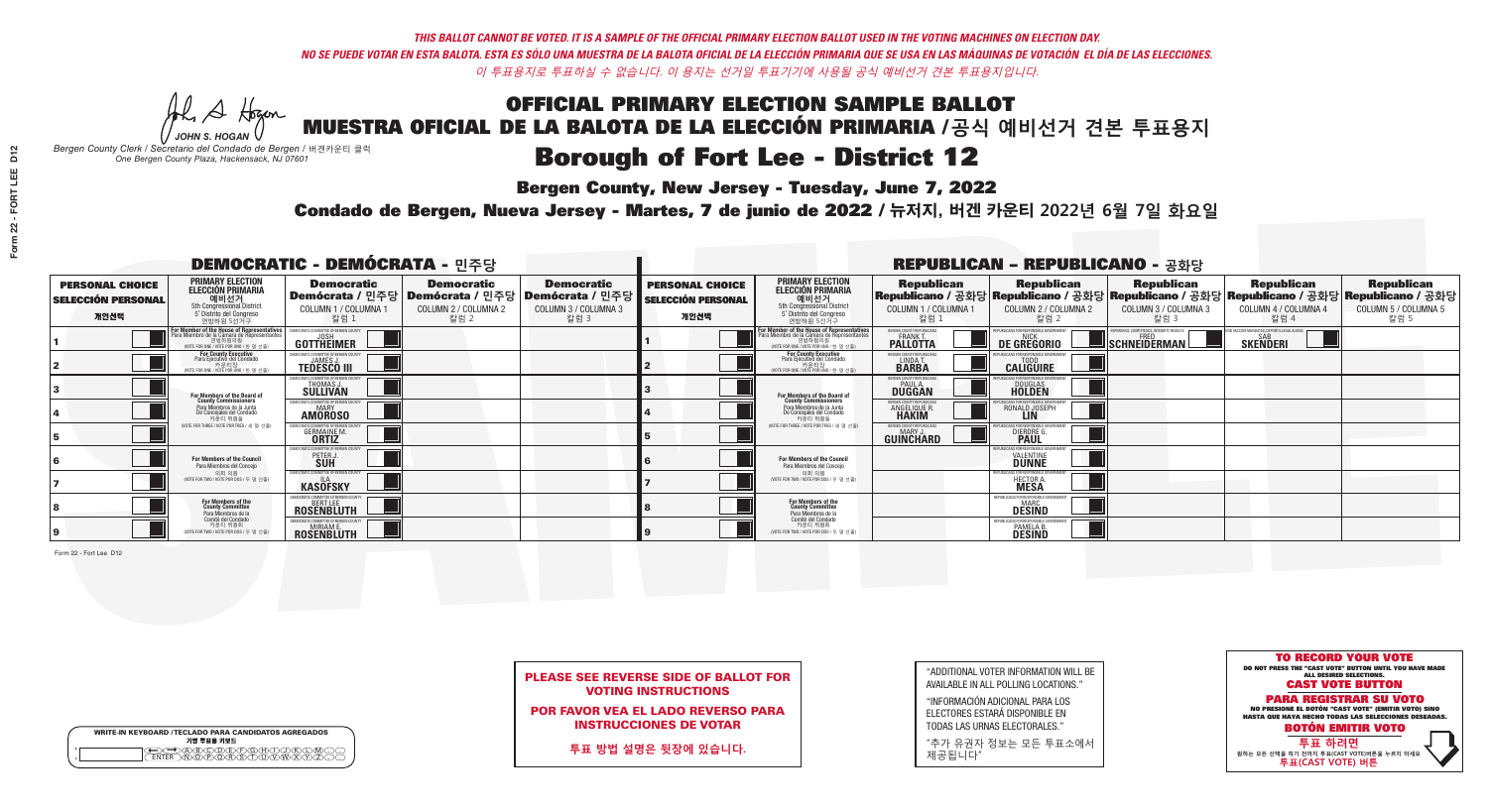**Bergen County, New Jersey - Tuesday, June 7, 2022** 

A Hogen *JOHN S. HOGAN*

| <b>WRITE-IN KEYBOARD /TECLADO PARA CANDIDATOS AGREGADOS</b><br>기명 투표용 키보드 |
|---------------------------------------------------------------------------|
| .)BXCXDXEXFXGXHX<br>፞ <i>ቚ</i> ፙ፝ዀ፝ጞጞ፝                                    |

*Bergen County Clerk / Secretario del Condado de Bergen /* 버겐카운티 클럭 *One Bergen County Plaza, Hackensack, NJ 07601*



| <b>PLEASE SEE REVERSE SIDE OF BALLOT FOR</b> |                            |  |  |  |
|----------------------------------------------|----------------------------|--|--|--|
|                                              | <b>VOTING INSTRUCTIONS</b> |  |  |  |

POR FAVOR VEA EL LADO REVERSO PARA INSTRUCCIONES DE VOTAR

**투표 방법 설명은 뒷장에 있습니다.**

"ADDITIONAL VOTER INFORMATION WILL BE AVAILABLE IN ALL POLLING LOCATIONS."

"INFORMACIÓN ADICIONAL PARA LOS ELECTORES ESTARÁ DISPONIBLE EN TODAS LAS URNAS ELECTORALES."

"추가 유권자 정보는 모든 투표소에서 제공됩니다"

Condado de Bergen, Nueva Jersey - Martes, 7 de junio de 2022 / 뉴저지, 버겐 카운티 2022년 6월 7일 화요일 *One Bergen County Plaza, Hackensack, NJ 07601*

|                                                             |                                                                                                                                 | <b>DEMOCRATIC - DEMÓCRATA - 민주당</b>                                   |                                                   |                                                                                                        |                                                             |                                                                                                                                    |                                                      | <b>REPUBLICAN - REPUBLICANO - 공화당</b>             |                                                                                                                                                |                                                   |                                                   |
|-------------------------------------------------------------|---------------------------------------------------------------------------------------------------------------------------------|-----------------------------------------------------------------------|---------------------------------------------------|--------------------------------------------------------------------------------------------------------|-------------------------------------------------------------|------------------------------------------------------------------------------------------------------------------------------------|------------------------------------------------------|---------------------------------------------------|------------------------------------------------------------------------------------------------------------------------------------------------|---------------------------------------------------|---------------------------------------------------|
| <b>PERSONAL CHOICE</b><br><b>SELECCIÓN PERSONAL</b><br>개인선택 | <b>PRIMARY ELECTION</b><br><b>ELECCIÓN PRIMARIA</b><br>예비선거 5th Congressional District<br>5° Distrito del Congreso<br>연방하원 5선거구 | <b>Democratic</b><br>COLUMN 1 / COLUMNA 1<br>칼럼 1                     | <b>Democratic</b><br>COLUMN 2 / COLUMNA 2<br>칼럼 2 | <b>Democratic</b><br>│Demócrata / 민주당│Demócrata / 민주당│Demócrata / 민주당│<br>COLUMN 3 / COLUMNA 3<br>칼럼 3 | <b>PERSONAL CHOICE</b><br><b>SELECCIÓN PERSONAL</b><br>개인선택 | <b>PRIMARY ELECTION</b><br><b>ELECCIÓN PRIMARIA</b><br>예비선거<br>5th Congressional District<br>5° Distrito del Congreso<br>연방하원 5선거구 | <b>Republican</b><br>COLUMN 1 / COLUMNA 1<br>칼럼      | <b>Republican</b><br>COLUMN 2 / COLUMNA 2<br>칼럼 2 | <b>Republican</b><br>Republicano / 공화당 Republicano / 공화당 Republicano / 공화당 Republicano / 공화당 Republicano / 공화당<br>COLUMN 3 / COLUMNA 3<br>칼럼 3 | <b>Republican</b><br>COLUMN 4 / COLUMNA 4<br>칼럼 4 | <b>Republican</b><br>COLUMN 5 / COLUMNA 5<br>칼럼 5 |
|                                                             | For Member of the House of Representatives<br>Para Miembro de la Cámara de Representantes                                       | EMOCRATIC COMMITTEE OF BERGEN (<br><b>GOTTHEIMER</b>                  |                                                   |                                                                                                        |                                                             | For Member of the House of Representatives<br>Para Miembro de la Cámara de Representantes                                          | ERGEN COUNTY REPUBLICAN<br><b>PALLOTTA</b>           | DE GREGORIO                                       | SCHNEIDERMAN                                                                                                                                   | <b>SKENDERI</b>                                   |                                                   |
|                                                             | For County Executive<br>Para Ejecutivo del Condado<br>WOTE FOR ONE / VOTE POR UNO / 하 명 선축                                      | <b>TEDESCO III</b>                                                    |                                                   |                                                                                                        |                                                             | <b>For County Executive</b><br>Para Ejecutivo del Condado<br>WOTE FOR ONE / VOTE POR UNO / 하 명 선축                                  | BERGEN COUNTY REPUBLICA<br>LINDA T.                  | <b>CALIGUIRE</b>                                  |                                                                                                                                                |                                                   |                                                   |
|                                                             | For Members of the Board of<br>County Commissioners                                                                             | EMOCRATIC COMMITTEE OF BERGEN COUNT<br>THOMAS J.                      |                                                   |                                                                                                        |                                                             | For Members of the Board of<br>County Commissioners                                                                                | ERGEN COUNTY REPUBLICAN<br><b>DUGGAN</b>             | <b>DOUGLAS</b>                                    |                                                                                                                                                |                                                   |                                                   |
|                                                             | Para Miembros de la Junta<br>De Concejales del Condado<br>카운티 위원들                                                               | EMOCRATIC COMMITTEE OF BERGEN COUNTY<br><b>MARY</b><br><b>AMOROSO</b> |                                                   |                                                                                                        |                                                             | Para Miembros de la Junta<br>De Concejales del Condado<br>카운티 위원들                                                                  | <b>FRGEN COUNTY REPUBLICAN</b><br><b>ANGELIQUE R</b> | RONALD JOSEPH                                     |                                                                                                                                                |                                                   |                                                   |
|                                                             | NOTE FOR THREE / VOTE POR TRES / 세 명 선출)                                                                                        | <b>GERMAINE M.</b><br><b>ORTIZ</b>                                    |                                                   |                                                                                                        |                                                             | (VOTE FOR THREE / VOTE POR TRES / 세 명 선출)                                                                                          | ERGEN COUNTY REPUBLICANS<br>MARY J<br>GUINCHARD      | <b>DIERDRE G</b><br><b>PAUL</b>                   |                                                                                                                                                |                                                   |                                                   |
|                                                             | For Members of the Council<br>Para Miembros del Conceio                                                                         | MOCRATIC COMMITTEE OF BERGEN COUNTY<br>PETER J                        |                                                   |                                                                                                        |                                                             | <b>For Members of the Council</b><br>Para Miembros del Conceio                                                                     |                                                      | IRI ICANS ENR RESPONSIRI E G<br><b>DUNNE</b>      |                                                                                                                                                |                                                   |                                                   |
|                                                             | 의회 의원<br>(VOTE FOR TWO / VOTE POR DOS / 두 명 선출)                                                                                 | EMOCRATIC COMMITTEE OF BERGEN COUNTY<br><b>KASOFSKY</b>               |                                                   |                                                                                                        |                                                             | 의회 의원<br>WOTE FOR TWO / VOTE POR DOS / 두 명 선출)                                                                                     |                                                      | PUBLICANS FOR RESPONSIBLE GO<br>HECTOR A.         |                                                                                                                                                |                                                   |                                                   |
|                                                             | For Members of the<br>County Committee<br>Para Miembros de la                                                                   | OCRATIC COMMITTEE OF RERGEN C<br><b>MICHAEL</b><br><b>KLEIN</b>       |                                                   |                                                                                                        |                                                             | For Members of the<br>County Committee<br>Para Miembros de la<br>Comité del Condado                                                |                                                      | <b>NO PETITION FILED</b>                          |                                                                                                                                                |                                                   |                                                   |
|                                                             | Comité del Condado<br>카운티 위원회<br>(VOTE FOR TWO / VOTE POR DOS / 두 명 선출)                                                         | MOCRATIC COMMITTEE OF BERGEN CO<br><b>SHERRY</b><br><b>BAUER</b>      |                                                   |                                                                                                        |                                                             | 카운티 위원회<br>(VOTE FOR TWO / VOTE POR DOS / 두 명 선출)                                                                                  |                                                      | <b>NO PETITION FILED</b>                          |                                                                                                                                                |                                                   |                                                   |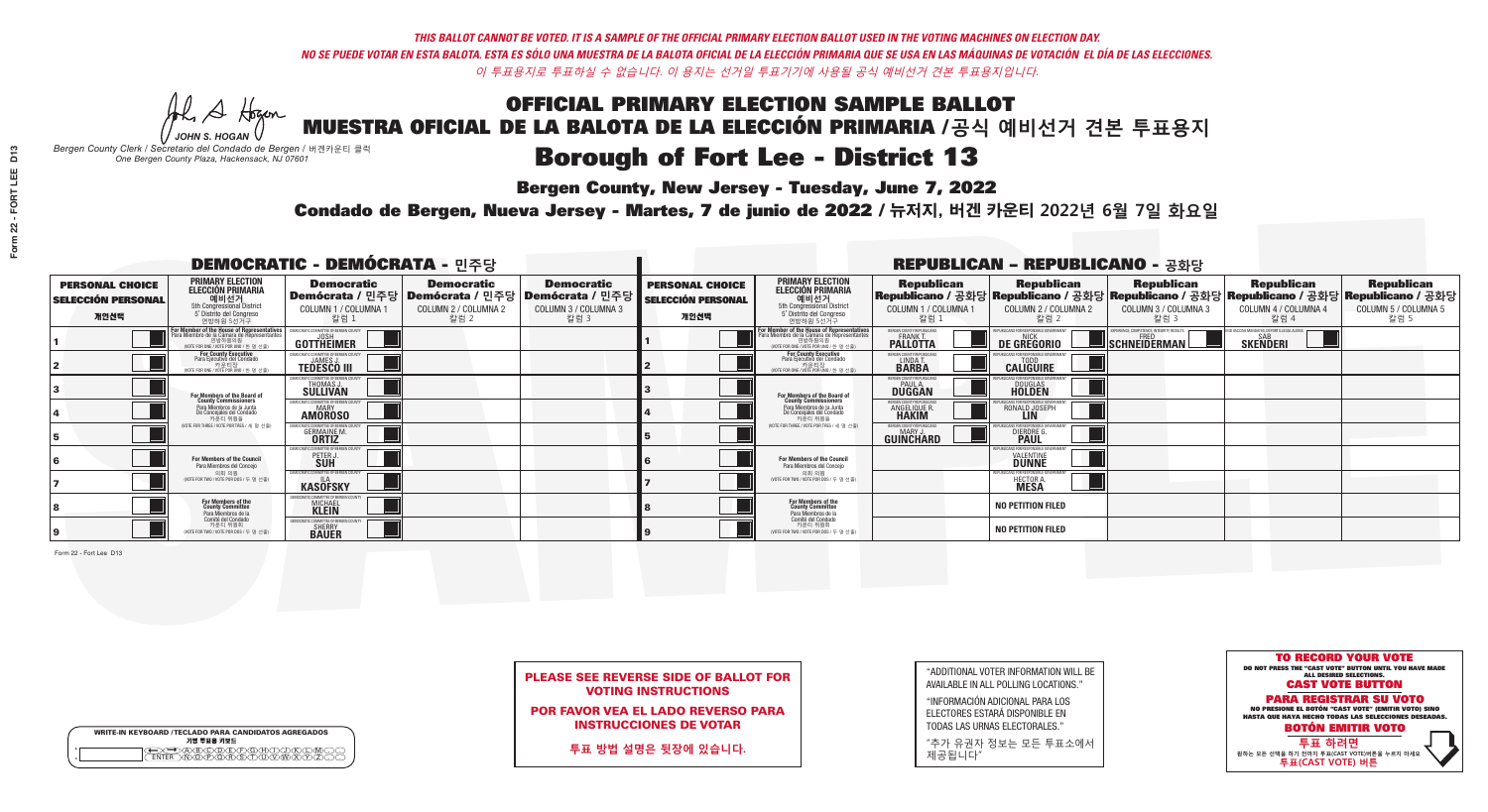**Bergen County, New Jersey - Tuesday, June 7, 2022** 

A Hogen *JOHN S. HOGAN*

| <b>WRITE-IN KEYBOARD /TECLADO PARA CANDIDATOS AGREGADOS</b><br>기명 투표용 키보드 |  |
|---------------------------------------------------------------------------|--|
| )@®©®®®®®<br>}M@®@®\${T{I}W                                               |  |

*Bergen County Clerk / Secretario del Condado de Bergen /* 버겐카운티 클럭 *One Bergen County Plaza, Hackensack, NJ 07601*



| <b>PLEASE SEE REVERSE SIDE OF BALLOT FOR</b> |  |
|----------------------------------------------|--|
| <b>VOTING INSTRUCTIONS</b>                   |  |

POR FAVOR VEA EL LADO REVERSO PARA INSTRUCCIONES DE VOTAR

**투표 방법 설명은 뒷장에 있습니다.**

"ADDITIONAL VOTER INFORMATION WILL BE AVAILABLE IN ALL POLLING LOCATIONS."

"INFORMACIÓN ADICIONAL PARA LOS ELECTORES ESTARÁ DISPONIBLE EN TODAS LAS URNAS ELECTORALES."

"추가 유권자 정보는 모든 투표소에서 제공됩니다"

Condado de Bergen, Nueva Jersey - Martes, 7 de junio de 2022 / 뉴저지, 버겐 카운티 2022년 6월 7일 화요일 *One Bergen County Plaza, Hackensack, NJ 07601*

|                                                             |                                                                                                                                               | <b>DEMOCRATIC - DEMÓCRATA - 민주당</b>                                |                                                   |                                                                                                        |                                                             |                                                                                                                                               |                                                                | <b>REPUBLICAN - REPUBLICANO - 공화당</b>             |                                                                                                                                                |                                                               |                                                   |
|-------------------------------------------------------------|-----------------------------------------------------------------------------------------------------------------------------------------------|--------------------------------------------------------------------|---------------------------------------------------|--------------------------------------------------------------------------------------------------------|-------------------------------------------------------------|-----------------------------------------------------------------------------------------------------------------------------------------------|----------------------------------------------------------------|---------------------------------------------------|------------------------------------------------------------------------------------------------------------------------------------------------|---------------------------------------------------------------|---------------------------------------------------|
| <b>PERSONAL CHOICE</b><br><b>SELECCIÓN PERSONAL</b><br>개인선택 | <b>PRIMARY ELECTION</b><br><b>ELECCIÓN PRIMARIA</b><br>예비선거<br><sup>5th</sup> Congressional District<br>5° Distrito del Congreso<br>연방하원 5선거구 | <b>Democratic</b><br>COLUMN 1 / COLUMNA 1<br>칼럼 1                  | <b>Democratic</b><br>COLUMN 2 / COLUMNA 2<br>칼럼 2 | <b>Democratic</b><br>│Demócrata / 민주당│Demócrata / 민주당│Demócrata / 민주당│<br>COLUMN 3 / COLUMNA 3<br>칼럼 3 | <b>PERSONAL CHOICE</b><br><b>SELECCIÓN PERSONAL</b><br>개인선택 | <b>PRIMARY ELECTION</b><br><b>ELECCIÓN PRIMARIA</b><br>예비선거<br>5th Congressional District<br>5° Distrito del Congreso<br>연방하원 5선거구            | <b>Republican</b><br>COLUMN 1 / COLUMNA 1<br>칼럼 :              | <b>Republican</b><br>COLUMN 2 / COLUMNA 2<br>칼럼 2 | <b>Republican</b><br>Republicano / 공화당 Republicano / 공화당 Republicano / 공화당 Republicano / 공화당 Republicano / 공화당<br>COLUMN 3 / COLUMNA 3<br>칼럼 3 | <b>Republican</b><br>COLUMN 4 / COLUMNA 4<br>칼럼 4             | <b>Republican</b><br>COLUMN 5 / COLUMNA 5<br>칼럼 5 |
|                                                             | For Member of the House of Representatives<br>Para Miembro de la Cámara de Representantes<br>연방하원의원<br>(VOTE FOR ONE / VOTE POR UNO / 한 명 선출  | DEMOCRATIC COMMITTEE OF BERGEN COUNTY<br>JOSH<br><b>GOTTHEIMER</b> |                                                   |                                                                                                        |                                                             | For Member of the House of Representatives<br>Para Miembro de la Cámara de Representantes<br>연방하원의원<br>(VOTE FOR ONE / VOTE POR UNO / 한 명 선출) | BERGEN COUNTY REPUBLICANS<br>FRANK T.<br><b>PALLOTTA</b>       | DE GREGORIO                                       | SCHNEIDERMAN                                                                                                                                   | D VACCINE MANDATES, DEPORT ILLEGAL ALIENS.<br><b>SKENDERI</b> |                                                   |
|                                                             | For County Executive<br>Para Ejecutivo del Condado<br>. 카운티장<br>(VOTE FOR ONE / VOTE POR UNO / 한 명 선출)                                        | )EMOCRATIC COMMITTEE OF BERGEN COUNT<br><b>TEDESCO III</b>         |                                                   |                                                                                                        |                                                             | <b>For County Executive</b><br>Para Ejecutivo del Condado<br>카운티장<br>(VOTE FOR ONE / VOTE POR UNO / 한 명 선출)                                   | BERGEN COUNTY REPUBLICAN<br>LINDAT.                            | <b>CALIGUIRE</b>                                  |                                                                                                                                                |                                                               |                                                   |
|                                                             | <b>For Members of the Board of<br/>County Commissioners</b>                                                                                   | MOCRATIC COMMITTEE OF BERGEN COUNT<br><b>SULLIVAN</b>              |                                                   |                                                                                                        |                                                             | For Members of the Board of<br>County Commissioners                                                                                           | ERGEN COUNTY REPUBLICAN<br><b>PAUL A.</b><br><b>DUGGAN</b>     | <b>DOUGLAS</b>                                    |                                                                                                                                                |                                                               |                                                   |
|                                                             | Para Miembros de la Junta<br>De Concejales del Condado<br>카운티 위원들                                                                             | <b>10CRATIC COMMITTEE OF BERGEN COUNTY</b><br><b>AMOROSO</b>       |                                                   |                                                                                                        |                                                             | Para Miembros de la Junta<br>De Concejales del Condado<br>카운티 위원들                                                                             | ERGEN COUNTY REPUBLICAN:<br><b>ANGELIQUE R</b><br><b>HAKIM</b> | RONALD JOSEPH                                     |                                                                                                                                                |                                                               |                                                   |
|                                                             | NOTE FOR THREE / VOTE POR TRES / 세 명 선출)                                                                                                      | RATIC COMMITTEE OF BERGEN COUN<br><b>GERMAINE M.</b>               |                                                   |                                                                                                        |                                                             | NOTE FOR THREE / VOTE POR TRES / 세 명 선출)                                                                                                      | ERGEN COUNTY REPUBLICANS<br>MARY J.<br>GUINCHARD               | DIERDRE G                                         |                                                                                                                                                |                                                               |                                                   |
|                                                             | For Members of the Council<br>Para Miembros del Conceio                                                                                       | CRATIC COMMITTEE OF BERGEN<br>PETER J                              |                                                   |                                                                                                        |                                                             | For Members of the Council<br>Para Miembros del Conceio                                                                                       |                                                                | : ENR RESPONSIRI E G<br><b>VALENTINE</b>          |                                                                                                                                                |                                                               |                                                   |
|                                                             | 의회 의원<br>(VOTE FOR TWO / VOTE POR DOS / 두 명 선출)                                                                                               | DEMOCRATIC COMMITTEE OF BERGEN COUNT<br><b>KASOFSKY</b>            |                                                   |                                                                                                        |                                                             | 의회 의원<br>(VOTE FOR TWO / VOTE POR DOS / 두 명 선출)                                                                                               |                                                                | EPUBLICANS FOR RESPONSIBLE GOVE<br>HECTOR A       |                                                                                                                                                |                                                               |                                                   |
|                                                             | For Members of the<br>County Committee<br>Para Miembros de la<br>Comité del Condado                                                           | <b>NO PETITION FILED</b>                                           |                                                   |                                                                                                        |                                                             | For Members of the<br>County Committee<br>Para Miembros de la<br>Comité del Condado                                                           |                                                                | REPUBLICANS FOR RESPONSIBLE (<br><b>SCHWARTZ</b>  |                                                                                                                                                |                                                               |                                                   |
|                                                             | 카운티 위원회<br>(VOTE FOR TWO / VOTE POR DOS / 두 명 선출)                                                                                             | NO PETITION FILED                                                  |                                                   |                                                                                                        |                                                             | 카운티 위원회<br>WOTE FOR TWO / VOTE POR DOS / 두 명 선출)                                                                                              |                                                                | REPUBLICANS FOR RESPONSIBLE (<br>LINDA T.         |                                                                                                                                                |                                                               |                                                   |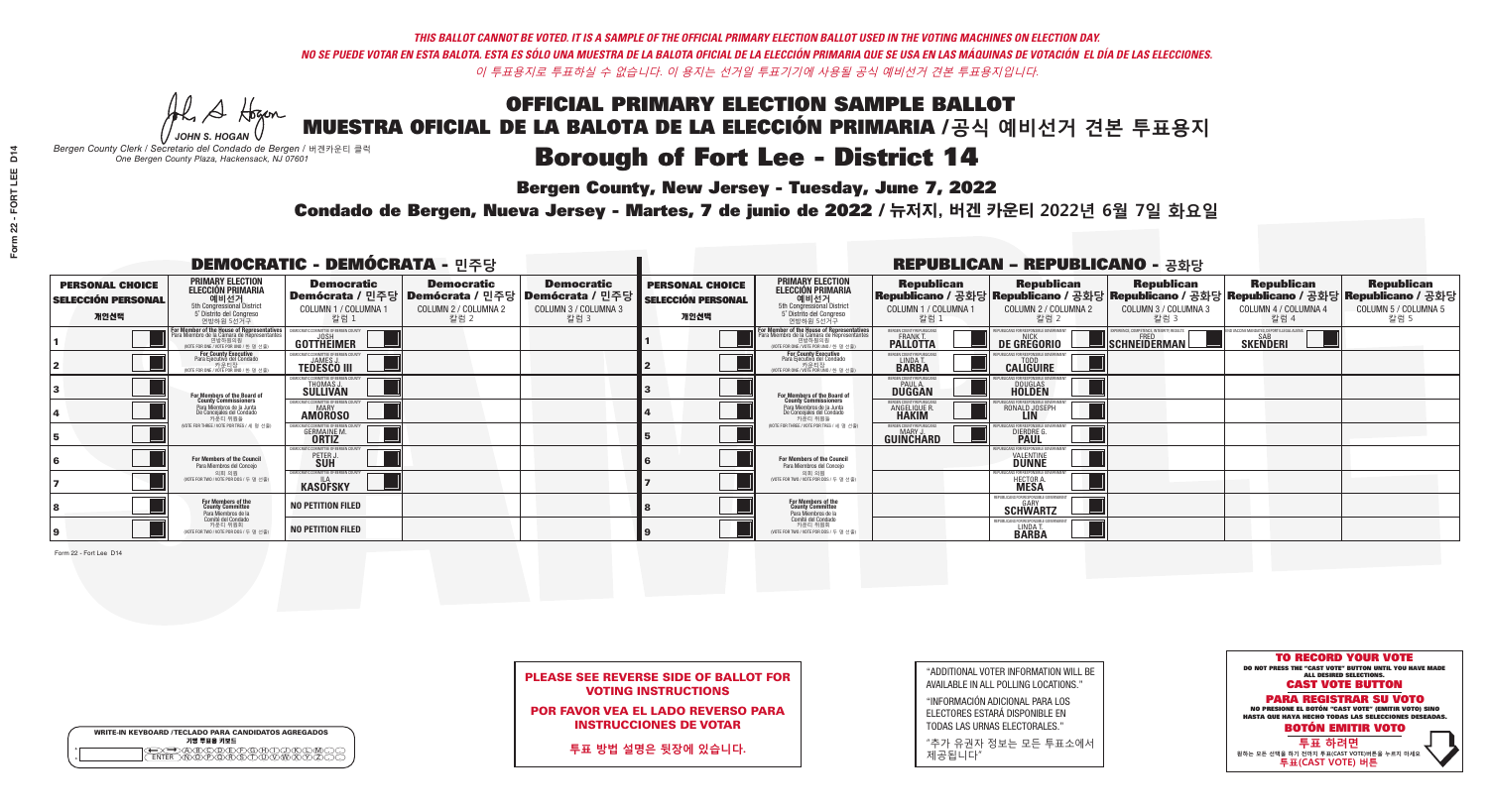**Bergen County, New Jersey - Tuesday, June 7, 2022** 

A Hogen *JOHN S. HOGAN*

| <b>WRITE-IN KEYBOARD /TECLADO PARA CANDIDATOS AGREGADOS</b><br>기명 투표용 키보드 |  |
|---------------------------------------------------------------------------|--|
| @®©®©©©®<br>®®®®®®®®®                                                     |  |

*Bergen County Clerk / Secretario del Condado de Bergen /* 버겐카운티 클럭 *One Bergen County Plaza, Hackensack, NJ 07601*



| <b>PLEASE SEE REVERSE SIDE OF BALLOT FOR</b> |  |
|----------------------------------------------|--|
| <b>VOTING INSTRUCTIONS</b>                   |  |

POR FAVOR VEA EL LADO REVERSO PARA INSTRUCCIONES DE VOTAR

**투표 방법 설명은 뒷장에 있습니다.**

"ADDITIONAL VOTER INFORMATION WILL BE AVAILABLE IN ALL POLLING LOCATIONS."

"INFORMACIÓN ADICIONAL PARA LOS ELECTORES ESTARÁ DISPONIBLE EN TODAS LAS URNAS ELECTORALES."

"추가 유권자 정보는 모든 투표소에서 제공됩니다"

Condado de Bergen, Nueva Jersey - Martes, 7 de junio de 2022 / 뉴저지, 버겐 카운티 2022년 6월 7일 화요일 *One Bergen County Plaza, Hackensack, NJ 07601*

|                                                             |                                                                                                                                               | <b>DEMOCRATIC - DEMÓCRATA - 민주당</b>                               |                                                   |                                                                                                        |                                                             |                                                                                                                                               |                                                              | <b>REPUBLICAN - REPUBLICANO - 공화당</b>                            |                                                                                                                                                |                                                   |                                                   |
|-------------------------------------------------------------|-----------------------------------------------------------------------------------------------------------------------------------------------|-------------------------------------------------------------------|---------------------------------------------------|--------------------------------------------------------------------------------------------------------|-------------------------------------------------------------|-----------------------------------------------------------------------------------------------------------------------------------------------|--------------------------------------------------------------|------------------------------------------------------------------|------------------------------------------------------------------------------------------------------------------------------------------------|---------------------------------------------------|---------------------------------------------------|
| <b>PERSONAL CHOICE</b><br><b>SELECCIÓN PERSONAL</b><br>개인선택 | <b>PRIMARY ELECTION</b><br><b>ELECCIÓN PRIMARIA</b><br>예비선거<br>5th Congressional District<br>5° Distrito del Congreso<br>연방하원 5선거구            | <b>Democratic</b><br>COLUMN 1 / COLUMNA 1<br>칼럼 1                 | <b>Democratic</b><br>COLUMN 2 / COLUMNA 2<br>칼럼 2 | <b>Democratic</b><br>│Demócrata / 민주당│Demócrata / 민주당│Demócrata / 민주당┃<br>COLUMN 3 / COLUMNA 3<br>칼럼 3 | <b>PERSONAL CHOICE</b><br><b>SELECCIÓN PERSONAL</b><br>개인선택 | <b>PRIMARY ELECTION</b><br>ELECCIÓN PRIMARIA<br>5th Congressional District<br>5° Distrito del Congreso<br>연방하원 5선거구                           | <b>Republican</b><br>COLUMN 1 / COLUMNA 1<br>칼럼 :            | <b>Republican</b><br>COLUMN 2 / COLUMNA 2<br>참럼 2                | <b>Republican</b><br>Republicano / 공화당 Republicano / 공화당 Republicano / 공화당 Republicano / 공화당 Republicano / 공화당<br>COLUMN 3 / COLUMNA 3<br>칼럼 3 | <b>Republican</b><br>COLUMN 4 / COLUMNA 4<br>칼럼 4 | <b>Republican</b><br>COLUMN 5 / COLUMNA 5<br>칼럼 5 |
|                                                             | For Member of the House of Representatives<br>Para Miembro de la Cámara de Representantes<br>연방하원의원<br>(VOTE FOR ONE / VOTE POR UNO / 한 명 선출) | GOTTHEIMER                                                        |                                                   |                                                                                                        |                                                             | For Member of the House of Representatives<br>Para Miembro de la Cámara de Representantes<br>엔망아원의원<br>(VOTE FOR ONE / VOTE POR UNO / 한 명 선출) | ERGEN COUNTY REPUBLICAN<br><b>PALLOTTA</b>                   | DE GREGORIO                                                      | SCHNEIDERMAN                                                                                                                                   | <b>SKENDERI</b>                                   |                                                   |
|                                                             | <b>For County Executive</b><br>Para Ejecutivo del Condado<br>가운티장<br>(VOTE FOR ONE / VOTE POR UNO / 한 명 선출)                                   | <b>FMOCRATIC COMMITTEE OF BERGEN COUNTY</b><br><b>TEDESCO III</b> |                                                   |                                                                                                        |                                                             | <b>For County Executive</b><br>Para Ejecutivo del Condado<br>카운티장<br>(VOTE FOR ONE / VOTE POR UNO / 한 명 선출                                    | BERGEN COUNTY REPUBLICAN<br>LINDA T.                         | <b>CALIGUIRE</b>                                                 |                                                                                                                                                |                                                   |                                                   |
|                                                             | <b>For Members of the Board of<br/>County Commissioners</b>                                                                                   | MOCRATIC COMMITTEE OF BERGEN COUNT<br>THOMAS J.                   |                                                   |                                                                                                        |                                                             | For Members of the Board of<br>County Commissioners                                                                                           | ERGEN COUNTY REPUBLICAI<br><b>PAUL A.</b><br><b>DUGGAN</b>   | <b>DOUGLAS</b><br><b>HOLDEN</b>                                  |                                                                                                                                                |                                                   |                                                   |
|                                                             | Para Miembros de la Junta<br>De Concejales del Condado<br>카우티 위원들                                                                             | MOCRATIC COMMITTEE OF BERGEN COUNTY<br><b>AMOROSO</b>             |                                                   |                                                                                                        |                                                             | Para Miembros de la Junta<br>De Concejales del Condado<br>카우티 위원들                                                                             | RGEN COUNTY REPUBLICAN<br><b>ANGELIQUE R</b><br><b>HAKIM</b> | RONALD JOSEPH                                                    |                                                                                                                                                |                                                   |                                                   |
|                                                             | NOTE FOR THREE / VOTE POR TRES / 세 명 선출)                                                                                                      | OCRATIC COMMITTEE OF BERGEN COL<br><b>GERMAINE M.</b>             |                                                   |                                                                                                        |                                                             | NOTE FOR THREE / VOTE POR TRES / 세 명 선출                                                                                                       | ERGEN COUNTY REPUBLICANS<br>MARY J<br>GUINCHARD              | <b>DIERDRE</b>                                                   |                                                                                                                                                |                                                   |                                                   |
|                                                             | For Members of the Council<br>Para Miembros del Conceio                                                                                       | AOCRATIC COMMITTEE OF BERGEN<br>PETER J.                          |                                                   |                                                                                                        |                                                             | <b>For Members of the Council</b><br>Para Miembros del Conceio                                                                                |                                                              | <b>DUNNE</b>                                                     |                                                                                                                                                |                                                   |                                                   |
|                                                             | 의회 의원<br>(VOTE FOR TWO / VOTE POR DOS / 두 명 선출)                                                                                               | EMOCRATIC COMMITTEE OF BERGEN COUNT<br><b>KASOFSKY</b>            |                                                   |                                                                                                        |                                                             | 의회 의원<br>(VOTE FOR TWO / VOTE POR DOS / 두 명 선출)                                                                                               |                                                              | EPUBLICANS FOR RESPONSIBLE GOT<br><b>HECTOR A</b><br><b>MESA</b> |                                                                                                                                                |                                                   |                                                   |
|                                                             | For Members of the<br>County Committee<br>Para Miembros de la<br>Comité del Condado                                                           | MOCRATIC COMMITTEE OF BERGEN<br>LUPPINO                           |                                                   |                                                                                                        |                                                             | For Members of the<br>County Committee<br>Para Miembros de la<br>Comité del Condado                                                           |                                                              | REPUBLICANS FOR RESPONSIBLI<br>ERIC P.<br>FISHER                 |                                                                                                                                                |                                                   |                                                   |
|                                                             | 카운티 위원회<br>(VOTE FOR TWO / VOTE POR DOS / 두 명 선출)                                                                                             | <b>NO PETITION FILED</b>                                          |                                                   |                                                                                                        |                                                             | 카운티 위원회<br>WOTE FOR TWO / VOTE POR DOS / 두 명 선출)                                                                                              |                                                              | REPUBLICANS FOR RESPONSIBLE<br><b>JUDITH W.</b><br>FISHER        |                                                                                                                                                |                                                   |                                                   |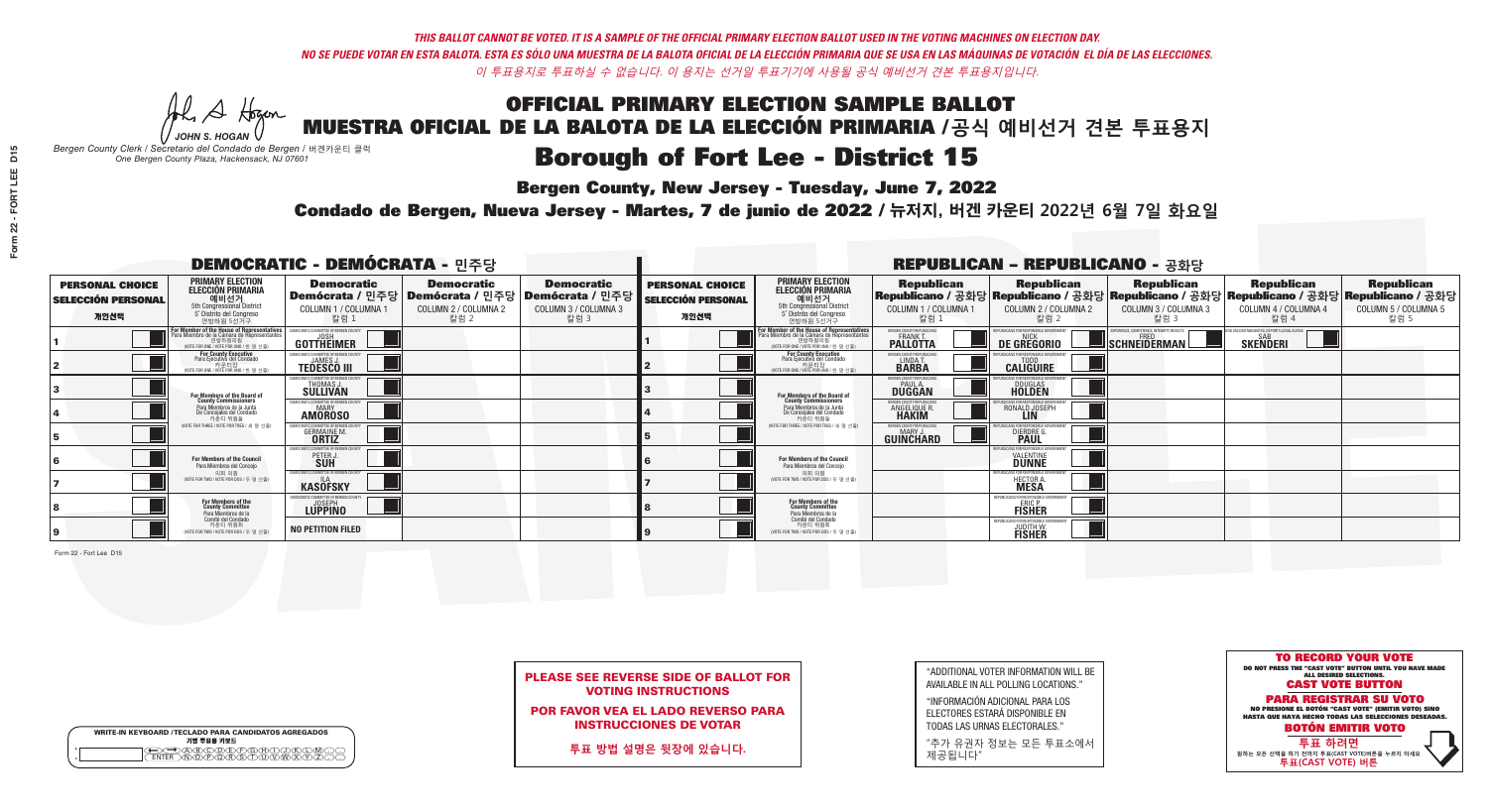**Bergen County, New Jersey - Tuesday, June 7, 2022** 

A Hogen *JOHN S. HOGAN*

| <b>WRITE-IN KEYBOARD /TECLADO PARA CANDIDATOS AGREGADOS</b><br>기명 투표용 키보드 |  |
|---------------------------------------------------------------------------|--|
| <b>ABCODEFGAC</b><br>፞ <i>শ</i> িক কৰি কৰি কৰি                            |  |

*Bergen County Clerk / Secretario del Condado de Bergen /* 버겐카운티 클럭 *One Bergen County Plaza, Hackensack, NJ 07601*



| <b>PLEASE SEE REVERSE SIDE OF BALLOT FOR</b> |
|----------------------------------------------|
| <b>VOTING INSTRUCTIONS</b>                   |

POR FAVOR VEA EL LADO REVERSO PARA INSTRUCCIONES DE VOTAR

**투표 방법 설명은 뒷장에 있습니다.**

"ADDITIONAL VOTER INFORMATION WILL BE AVAILABLE IN ALL POLLING LOCATIONS."

"INFORMACIÓN ADICIONAL PARA LOS ELECTORES ESTARÁ DISPONIBLE EN TODAS LAS URNAS ELECTORALES."

"추가 유권자 정보는 모든 투표소에서 제공됩니다"

Condado de Bergen, Nueva Jersey - Martes, 7 de junio de 2022 / 뉴저지, 버겐 카운티 2022년 6월 7일 화요일 *One Bergen County Plaza, Hackensack, NJ 07601*

| <b>DEMOCRATIC - DEMÓCRATA - 민주당</b>                         |                                                                                                                                                                 |                                                                                                        |                                                   |                                                   |                                                             |                                                                                                                                             |                                                                      | <b>REPUBLICAN - REPUBLICANO - 공화당</b>                    |                                                                                                                                                |                                                           |                                                   |
|-------------------------------------------------------------|-----------------------------------------------------------------------------------------------------------------------------------------------------------------|--------------------------------------------------------------------------------------------------------|---------------------------------------------------|---------------------------------------------------|-------------------------------------------------------------|---------------------------------------------------------------------------------------------------------------------------------------------|----------------------------------------------------------------------|----------------------------------------------------------|------------------------------------------------------------------------------------------------------------------------------------------------|-----------------------------------------------------------|---------------------------------------------------|
| <b>PERSONAL CHOICE</b><br><b>SELECCIÓN PERSONAL</b><br>개인선택 | <b>PRIMARY ELECTION</b><br><b>ELECCIÓN PRIMARIA</b><br>예비선거<br>5th Congressional District<br>5° Distrito del Congreso<br>연방하원 5선거구                              | <b>Democratic</b><br>│Demócrata / 민주당│Demócrata / 민주당│Demócrata / 민주당┃<br>COLUMN 1 / COLUMNA 1<br>칼럼 1 | <b>Democratic</b><br>COLUMN 2 / COLUMNA 2<br>칼럼 2 | <b>Democratic</b><br>COLUMN 3 / COLUMNA 3<br>칼럼 3 | <b>PERSONAL CHOICE</b><br><b>SELECCIÓN PERSONAL</b><br>개인선택 | <b>PRIMARY ELECTION</b><br>ELECCIÓN PRIMARIA<br>5th Congressional District<br>5° Distrito del Congreso<br>연방하원 5선거구                         | <b>Republican</b><br>COLUMN 1 / COLUMNA 1<br>칼럼                      | <b>Republican</b><br>COLUMN 2 / COLUMNA 2<br>칼럼 2        | <b>Republican</b><br>Republicano / 공화당 Republicano / 공화당 Republicano / 공화당 Republicano / 공화당 Republicano / 공화당<br>COLUMN 3 / COLUMNA 3<br>칼럼 3 | <b>Republican</b><br>COLUMN 4 / COLUMNA 4<br>칼럼 4         | <b>Republican</b><br>COLUMN 5 / COLUMNA 5<br>칼럼 5 |
|                                                             | <b>For Member of the House of Representatives<br/>Para Miembro de la Cámara de Representantes</b><br>현방하원의원<br>연방하원의원<br>(WOTE FOR ONE / VOTE POR UNO / 한 명 선출) | <b>GOTTHEIMER</b>                                                                                      |                                                   |                                                   |                                                             | For Member of the House of Representatives<br>Para Miembro de la Cámara de Representantes<br>연방하원의원<br>(VOTE FOR ONE / VOTE POR UNO / 한명선출) | ERGEN COUNTY REPUBLICAN<br><b>PALLOTTA</b>                           | DE GREGORIO                                              | PERIENCE, COMPETENCE, INTEGRITY, RESUL'<br>$\blacksquare$ Schneiderman                                                                         | /ACCINE MANDATES, DEPORT ILLEGAL ALIEN<br><b>SKENDERI</b> |                                                   |
|                                                             | For County Executive<br>Para Ejecutivo del Condado<br>가운티장<br>(VOTE FOR ONE / VOTE POR UNO / 한 명 선출)                                                            | <b>TEDESCO III</b>                                                                                     |                                                   |                                                   |                                                             | For County Executive<br>Para Ejecutivo del Condado<br>가운티장<br>(VOTE FOR ONE / VOTE POR UNO / 한 명 선출                                         | BERGEN COUNTY REPUBLICAN<br>LINDA T.                                 | <b>CALIGUIRE</b>                                         |                                                                                                                                                |                                                           |                                                   |
|                                                             | <b>For Members of the Board of<br/>County Commissioners</b>                                                                                                     | MOCRATIC COMMITTEE OF BERGEN COUNT<br>THOMAS J.                                                        |                                                   |                                                   |                                                             | For Members of the Board of<br>County Commissioners                                                                                         | ERGEN COUNTY REPUBLICAN<br><b>PAUL A.</b><br><b>DUGGAN</b>           | <b>DOUGLAS</b>                                           |                                                                                                                                                |                                                           |                                                   |
|                                                             | Para Miembros de la Junta<br>De Concejales del Condado<br>카우티 위원들                                                                                               | MOCRATIC COMMITTEE OF BERGEN COUNTY<br><b>MARY</b><br><b>AMOROSO</b>                                   |                                                   |                                                   |                                                             | Para Miembros de la Junta<br>De Concejales del Condado<br>카우티 위원들                                                                           | <b>FRGEN COUNTY REPUBLICAN</b><br><b>ANGELIQUE F</b><br><b>HAKIM</b> | RONALD JOSEPH                                            |                                                                                                                                                |                                                           |                                                   |
|                                                             | NOTE FOR THREE / VOTE POR TRES / 세 명 선출)                                                                                                                        | <b>GERMAINE M.</b>                                                                                     |                                                   |                                                   |                                                             | NOTE FOR THREE / VOTE POR TRES / 세 명 선출)                                                                                                    | ERGEN COUNTY REPUBLICANS<br>MARY J<br>GUINCHARD                      | DIERDRE G                                                |                                                                                                                                                |                                                           |                                                   |
|                                                             | <b>For Members of the Council</b><br>Para Miembros del Conceio                                                                                                  | MOCRATIC COMMITTEE OF BERGEN COUNTY<br>PETER J                                                         |                                                   |                                                   |                                                             | <b>For Members of the Council</b><br>Para Miembros del Conceio                                                                              |                                                                      | IBI ICANS FOR RESPONSIBI E GO<br><b><i>VALENTINE</i></b> |                                                                                                                                                |                                                           |                                                   |
|                                                             | 의회 의원<br>(VOTE FOR TWO / VOTE POR DOS / 두 명 선출)                                                                                                                 | EMOCRATIC COMMITTEE OF BERGEN COUNTY<br><b>KASÖFSKY</b>                                                |                                                   |                                                   |                                                             | 의회 의원<br>NOTE FOR TWO / VOTE POR DOS / 두 명 선출)                                                                                              |                                                                      | PUBLICANS FOR RESPONSIBLE GO<br>HECTOR A.                |                                                                                                                                                |                                                           |                                                   |
|                                                             | <b>For Members of the<br/>County Committee</b><br>Para Miembros de la<br>Comité del Condado                                                                     | <b>NO PETITION FILED</b>                                                                               |                                                   |                                                   |                                                             | For Members of the<br>County Committee<br>Para Miembros de la<br>Comité del Condado                                                         |                                                                      | <b>NO PETITION FILED</b>                                 |                                                                                                                                                |                                                           |                                                   |
|                                                             | 카운티 위원회<br>(VOTE FOR TWO / VOTE POR DOS / 두 명 선출)                                                                                                               | <b>NO PETITION FILED</b>                                                                               |                                                   |                                                   |                                                             | 카운티 위원회<br>(VOTE FOR TWO / VOTE POR DOS / 두 명 선출)                                                                                           |                                                                      | <b>NO PETITION FILED</b>                                 |                                                                                                                                                |                                                           |                                                   |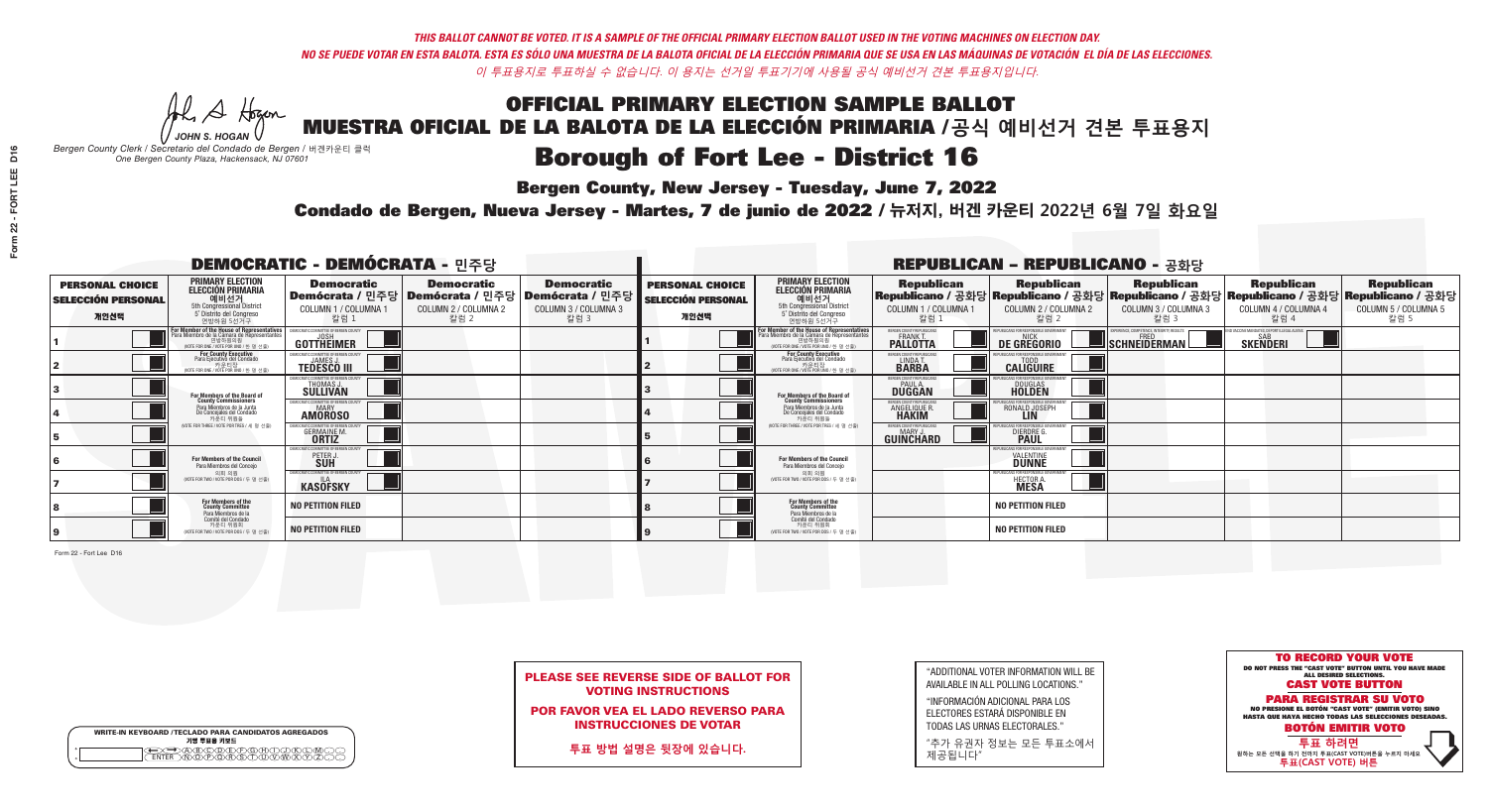**Bergen County, New Jersey - Tuesday, June 7, 2022** 

A Hogen *JOHN S. HOGAN*

| <b>WRITE-IN KEYBOARD /TECLADO PARA CANDIDATOS AGREGADOS</b><br>기명 투표용 키보드 |  |
|---------------------------------------------------------------------------|--|
| VBCODEXCORD<br>ዄ <u>ፙ፝፟፟</u> ቓሧ፝ዾቔጜዿ፝                                     |  |

*Bergen County Clerk / Secretario del Condado de Bergen /* 버겐카운티 클럭 *One Bergen County Plaza, Hackensack, NJ 07601*



| <b>PLEASE SEE REVERSE SIDE OF BALLOT FOR</b> |
|----------------------------------------------|
| <b>VOTING INSTRUCTIONS</b>                   |

POR FAVOR VEA EL LADO REVERSO PARA INSTRUCCIONES DE VOTAR

**투표 방법 설명은 뒷장에 있습니다.**

"ADDITIONAL VOTER INFORMATION WILL BE AVAILABLE IN ALL POLLING LOCATIONS."

"INFORMACIÓN ADICIONAL PARA LOS ELECTORES ESTARÁ DISPONIBLE EN TODAS LAS URNAS ELECTORALES."

"추가 유권자 정보는 모든 투표소에서 제공됩니다"

Condado de Bergen, Nueva Jersey - Martes, 7 de junio de 2022 / 뉴저지, 버겐 카운티 2022년 6월 7일 화요일 *One Bergen County Plaza, Hackensack, NJ 07601*

| <b>DEMOCRATIC - DEMÓCRATA - 민주당</b>                         |                                                                                                                                                                 |                                                                           |                                                   |                                                                                                              |                                                             |                                                                                                                                              |                                                            | <b>REPUBLICAN - REPUBLICANO - 공화당</b>                                                                                                          |                                                   |                                                                    |                                                   |
|-------------------------------------------------------------|-----------------------------------------------------------------------------------------------------------------------------------------------------------------|---------------------------------------------------------------------------|---------------------------------------------------|--------------------------------------------------------------------------------------------------------------|-------------------------------------------------------------|----------------------------------------------------------------------------------------------------------------------------------------------|------------------------------------------------------------|------------------------------------------------------------------------------------------------------------------------------------------------|---------------------------------------------------|--------------------------------------------------------------------|---------------------------------------------------|
| <b>PERSONAL CHOICE</b><br><b>SELECCIÓN PERSONAL</b><br>개인선택 | <b>PRIMARY ELECTION</b><br><b>ELECCIÓN PRIMARIA</b><br>예비선거<br>5th Congressional District<br>5° Distrito del Congreso<br>연방하원 5선거구                              | <b>Democratic</b><br>COLUMN 1 / COLUMNA 1<br>칼럼 1                         | <b>Democratic</b><br>COLUMN 2 / COLUMNA 2<br>칼럼 2 | <b>Democratic</b><br>  Demócrata / 민주당   Demócrata / 민주당   Demócrata / 민주당  <br>COLUMN 3 / COLUMNA 3<br>칼럼 3 | <b>PERSONAL CHOICE</b><br><b>SELECCIÓN PERSONAL</b><br>개인선택 | <b>PRIMARY ELECTION</b><br><b>ELECCIÓN PRIMARIA</b><br>예비선거<br>5th Congressional District<br>5° Distrito del Congreso<br>연방하원 5선거구           | <b>Republican</b><br>COLUMN 1 / COLUMNA 1<br>칼럼            | <b>Republican</b><br>Republicano / 공화당 Republicano / 공화당 Republicano / 공화당 Republicano / 공화당 Republicano / 공화당<br>COLUMN 2 / COLUMNA 2<br>참럼 2 | <b>Republican</b><br>COLUMN 3 / COLUMNA 3<br>칼럼 3 | <b>Republican</b><br>COLUMN 4 / COLUMNA 4<br>칼럼 4                  | <b>Republican</b><br>COLUMN 5 / COLUMNA 5<br>칼럼 5 |
|                                                             | F <b>or Member of the House of Representatives</b><br>Para Miembro de la Cámara de Representantes<br>현방하원의원<br>연방하원의원<br>(WOTE FOR ONE / VOTE POR UNO / 한 명 선출) | <b>GOTTHEIMER</b>                                                         |                                                   |                                                                                                              |                                                             | For Member of the House of Representatives<br>Para Miembro de la Cámara de Representantes<br>연방하원의원<br>(VOTE FOR ONE / VOTE POR UNO / 한 명 선출 | ERGEN COUNTY REPUBLICAN<br><b>PALLOTTA</b>                 | DE GREGORIO                                                                                                                                    | SCHNEIDERMAN                                      | <b>D VACCINE MANDATES, DEPORT ILLEGAL ALIEN</b><br><b>SKENDERI</b> |                                                   |
|                                                             | For County Executive<br>Para Ejecutivo del Condado<br>가운티장<br>(VOTE FOR ONE / VOTE POR UNO / 한 명 선출)                                                            | <b>TEDESCO III</b>                                                        |                                                   |                                                                                                              |                                                             | For County Executive<br>Para Ejecutivo del Condado<br>가운티장<br>(VOTE FOR ONE / VOTE POR UNO / 한 명 선출)                                         | BERGEN COUNTY REPUBLICAN<br>LINDA T.                       | <b>CALIGUIRE</b>                                                                                                                               |                                                   |                                                                    |                                                   |
|                                                             | <b>For Members of the Board of<br/>County Commissioners</b>                                                                                                     | MOCRATIC COMMITTEE OF BERGEN COUNT<br><b>THOMAS J.</b><br><b>SULLIVAN</b> |                                                   |                                                                                                              |                                                             | For Members of the Board of<br>County Commissioners                                                                                          | ERGEN COUNTY REPUBLICAN<br><b>PAUL A.</b><br><b>DUGGAN</b> | <b>DOUGLAS</b>                                                                                                                                 |                                                   |                                                                    |                                                   |
|                                                             | Para Miembros de la Junta<br>De Concejales del Condado<br>카우티 위원들                                                                                               | MOCRATIC COMMITTEE OF BERGEN COUNTY<br>MARY<br><b>AMOROSO</b>             |                                                   |                                                                                                              |                                                             | Para Miembros de la Junta<br>De Concejales del Condado<br>카운티 위원들                                                                            | <b>FRGEN COUNTY REPUBLICAN</b><br>ANGELIQUE R              | RONALD JOSEPH                                                                                                                                  |                                                   |                                                                    |                                                   |
|                                                             | NOTE FOR THREE / VOTE POR TRES / 세 명 선출)                                                                                                                        | <b>GERMAINE M.</b><br><b>ORTIZ</b>                                        |                                                   |                                                                                                              |                                                             | NOTE FOR THREE / VOTE POR TRES / 세 명 선출)                                                                                                     | ERGEN COUNTY REPUBLICANS<br>MARY .I<br>GUINCHARD           | DIERDRE G                                                                                                                                      |                                                   |                                                                    |                                                   |
|                                                             | <b>For Members of the Council</b><br>Para Miembros del Conceio                                                                                                  | MOCRATIC COMMITTEE OF BERGEN COUNTY<br>PETER J                            |                                                   |                                                                                                              |                                                             | <b>For Members of the Council</b><br>Para Miembros del Conceio                                                                               |                                                            | UBI ICANS FOR RESPONSIBI E GO<br><b>VALENTINE</b>                                                                                              |                                                   |                                                                    |                                                   |
|                                                             | 의회 의원<br>(VOTE FOR TWO / VOTE POR DOS / 두 명 선출)                                                                                                                 | EMOCRATIC COMMITTEE OF BERGEN COUNTY<br><b>KASOFSKY</b>                   |                                                   |                                                                                                              |                                                             | 의회 의원<br>NOTE FOR TWO / VOTE POR DOS / 두 명 선출)                                                                                               |                                                            | PUBLICANS FOR RESPONSIBLE GOV<br>HECTOR A.                                                                                                     |                                                   |                                                                    |                                                   |
|                                                             | For Members of the<br>County Committee<br>Para Miembros de la                                                                                                   | CRATIC COMMITTEE OF BERGEN CI<br><b>MICHAEL</b><br><b>KAPLAN</b>          |                                                   |                                                                                                              |                                                             | For Members of the<br>County Committee<br>Para Miembros de la<br>Comité del Condado                                                          |                                                            | <b>NO PETITION FILED</b>                                                                                                                       |                                                   |                                                                    |                                                   |
|                                                             | Comité del Condado<br>카운티 위원회<br>(VOTE FOR TWO / VOTE POR DOS / 두 명 선출)                                                                                         | <b>NO PETITION FILED</b>                                                  |                                                   |                                                                                                              |                                                             | 카운티 위원회<br>(VOTE FOR TWO / VOTE POR DOS / 두 명 선출)                                                                                            |                                                            | <b>NO PETITION FILED</b>                                                                                                                       |                                                   |                                                                    |                                                   |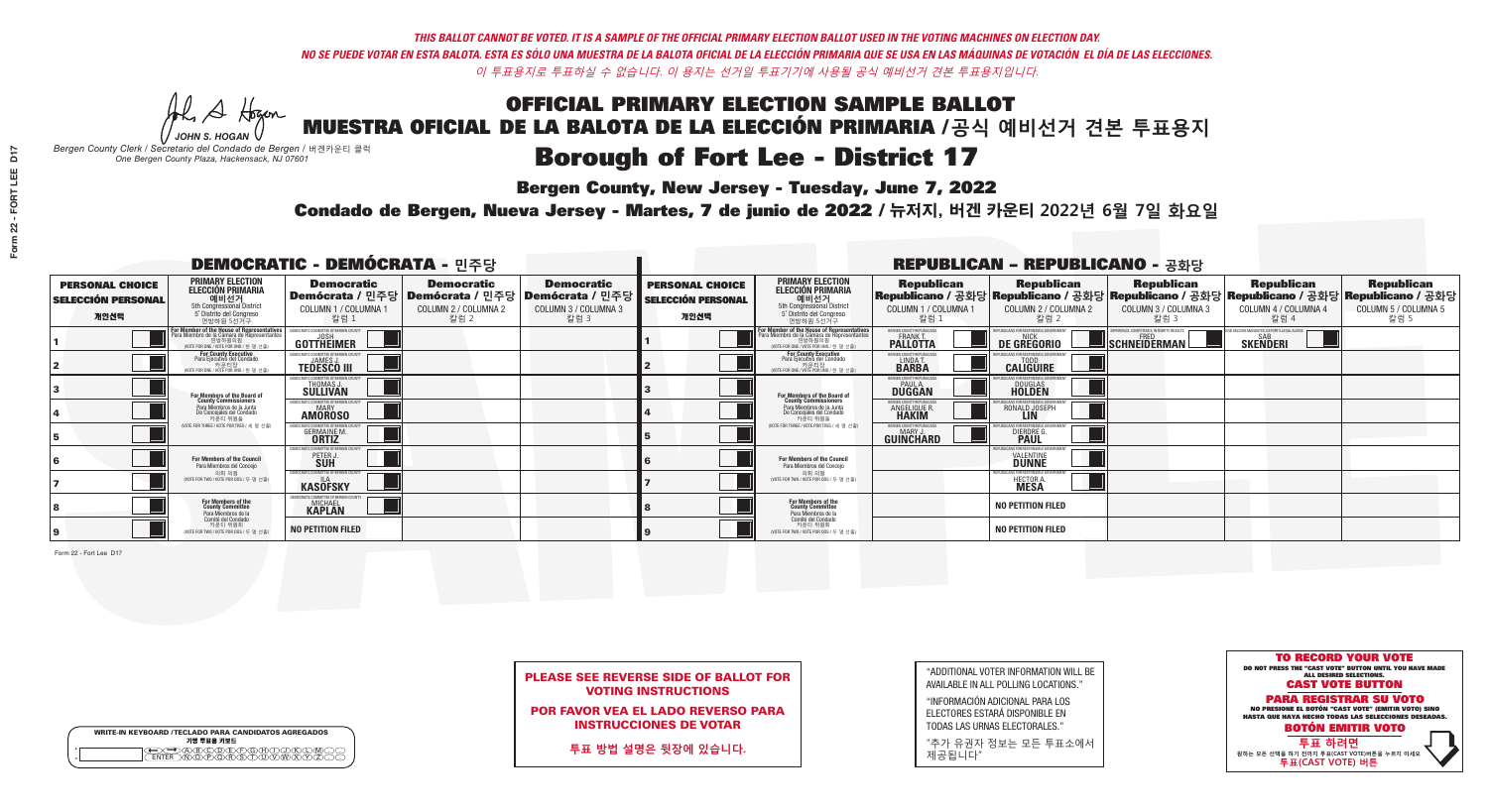## **Bergen County, New Jersey - Tuesday, June 7, 2022**

Condado de Bergen, Nueva Jersey - Martes, 7 de junio de 2022 / 뉴저지, 버겐 카운티 2022년 6월 7일 화요일

A Hogen *JOHN S. HOGAN*

|              | <b>WRITE-IN KEYBOARD /TECLADO PARA CANDIDATOS AGREGADOS</b><br>기명 투표용 키보드 |  |
|--------------|---------------------------------------------------------------------------|--|
| 0<br>$\circ$ | )(B)C)(D)(E)(F)(G)(H)<br><u> VEVEVELLE</u>                                |  |

*Bergen County Clerk / Secretario del Condado de Bergen /* 버겐카운티 클럭 *One Bergen County Plaza, Hackensack, NJ 07601*



| <b>PLEASE SEE REVERSE SIDE OF BALLOT FOR</b> |                            |  |  |  |
|----------------------------------------------|----------------------------|--|--|--|
|                                              | <b>VOTING INSTRUCTIONS</b> |  |  |  |

POR FAVOR VEA EL LADO REVERSO PARA INSTRUCCIONES DE VOTAR

**투표 방법 설명은 뒷장에 있습니다.**

"ADDITIONAL VOTER INFORMATION WILL BE AVAILABLE IN ALL POLLING LOCATIONS."

"INFORMACIÓN ADICIONAL PARA LOS ELECTORES ESTARÁ DISPONIBLE EN TODAS LAS URNAS ELECTORALES."

"추가 유권자 정보는 모든 투표소에서 제공됩니다"

Form 22 - Fort Lee D18

*One Bergen County Plaza, Hackensack, NJ 07601*

| <b>DEMOCRATIC - DEMÓCRATA - 민주당</b>                         |                                                                                                                                               |                                                                         |                                                                               |                                                                          |                                                             |                                                                                                                                     |                                                            | <b>REPUBLICAN - REPUBLICANO - 공화당</b>                   |                                                                                                                                                |                                                               |                                                   |
|-------------------------------------------------------------|-----------------------------------------------------------------------------------------------------------------------------------------------|-------------------------------------------------------------------------|-------------------------------------------------------------------------------|--------------------------------------------------------------------------|-------------------------------------------------------------|-------------------------------------------------------------------------------------------------------------------------------------|------------------------------------------------------------|---------------------------------------------------------|------------------------------------------------------------------------------------------------------------------------------------------------|---------------------------------------------------------------|---------------------------------------------------|
| <b>PERSONAL CHOICE</b><br><b>SELECCIÓN PERSONAL</b><br>개인선택 | <b>PRIMARY ELECTION</b><br><b>ELECCIÓN PRIMARIA</b><br>예비선거<br><sup>5th</sup> Congressional District<br>5° Distrito del Congreso<br>연방하원 5선거구 | <b>Democratic</b><br>Demócrata / 민주당<br>COLUMN 1 / COLUMNA<br>칼럼 :      | <b>Democratic</b><br><b>ː Demócrata /</b> 민주당<br>COLUMN 2 / COLUMNA 2<br>칼럼 2 | <b>Democratic</b><br>; Demócrata / 민주당  <br>COLUMN 3 / COLUMNA 3<br>칼럼 3 | <b>PERSONAL CHOICE</b><br><b>SELECCIÓN PERSONAL</b><br>개인선택 | <b>PRIMARY ELECTION</b><br>ELECCIÓN PRIMARIA<br>예비선거<br>5th Congressional District<br>5° Distrito del Congreso<br>연방하원 5선거구         | <b>Republican</b><br>COLUMN 1 / COLUMNA 1<br>칼럼 :          | <b>Republican</b><br>COLUMN 2 / COLUMNA 2<br>칼럼.        | <b>Republican</b><br>Republicano / 공화당 Republicano / 공화당 Republicano / 공화당 Republicano / 공화당 Republicano / 공화당<br>COLUMN 3 / COLUMNA 3<br>칼럼 3 | <b>Republican</b><br>COLUMN 4 / COLUMNA 4<br>칼럼 4             | <b>Republican</b><br>COLUMN 5 / COLUMNA 5<br>칼럼 5 |
|                                                             | or Member of the House of Representatives<br>ara Miembro de la Cámara de Representantes<br>연방하원의원<br>(VOTE FOR ONE / VOTE POR UNO / 한 명 선출)   | DEMOCRATIC COMMITTEE OF BERGEN COUN'<br>GOTTHEIMER                      |                                                                               |                                                                          |                                                             | For Member of the House of Representatives<br>Para Miembro de la Cámara de Representantes<br>(VOTE FOR ONE / VOTE POR UNO / 한 명 선출) | ERGEN COUNTY REPUBLICAN<br><b>PALLOTTA</b>                 | DE GREGORIO                                             | ERIENCE, COMPETENCE, INTEGRITY, RESULTS<br>SCHNEIDERMAN                                                                                        | D VACCINE MANDATES, DEPORT ILLEGAL ALIENS.<br><b>SKENDERI</b> |                                                   |
|                                                             | <b>For County Executive</b><br>Para Ejecutivo del Condado<br>NOTE FOR ONE / VOTE POR UNO / 한 명 선출)                                            | DEMOCRATIC COMMITTEE OF BERGEN COUNTY<br><b>TEDESCO III</b>             |                                                                               |                                                                          |                                                             | <b>For County Executive</b><br>Para Ejecutivo del Condado<br>│ 카운티장<br>(VOTE FOR ONE / VOTE POR UNO / 한 명 선출)                       | BERGEN COUNTY REPUBLICAN<br>LINDA T.                       | <b>CALIGUIRE</b>                                        |                                                                                                                                                |                                                               |                                                   |
|                                                             | For Members of the Board of<br>County Commissioners                                                                                           | EMOCRATIC COMMITTEE OF BERGEN COUNTY<br>THOMAS J.                       |                                                                               |                                                                          |                                                             | For Members of the Board of<br>County Commissioners                                                                                 | ERGEN COUNTY REPUBLICAN<br><b>PAUL A.</b><br><b>DUGGAN</b> | <b>DOUGLAS</b><br><b>HOLDEN</b>                         |                                                                                                                                                |                                                               |                                                   |
|                                                             | Para Miembros de la Junta<br>De Concejales del Condado<br>카운티 위원들                                                                             | OCRATIC COMMITTEE OF BERGEN COUNTY<br><b>AMOROSO</b>                    |                                                                               |                                                                          |                                                             | Para Miembros de la Junta<br>De Concejales del Condado<br>카우티 위원들                                                                   | ERGEN COUNTY REPUBLICAN<br><b>ANGELIQUE R<br/>HAKIM</b>    | RONALD JOSEPH                                           |                                                                                                                                                |                                                               |                                                   |
|                                                             | NOTE FOR THREE / VOTE POR TRES / 세 명 선출)                                                                                                      | RATIC COMMITTEE OF BERGEN COI<br><b>GERMAINE M.</b>                     |                                                                               |                                                                          |                                                             | (VOTE FOR THREE / VOTE POR TRES / 세 명 선출)                                                                                           | BERGEN COUNTY REPUBLICANS<br>MARY J<br>GUIÑCHARD           | FOR RESPONSIBLE GO<br><b>DIERDRE</b>                    |                                                                                                                                                |                                                               |                                                   |
|                                                             | For Members of the Council<br>Para Miembros del Conceio                                                                                       | <b>EMOCRATIC COMMITTEE OF BERGEN C</b><br>PETER J                       |                                                                               |                                                                          |                                                             | For Members of the Council<br>Para Miembros del Conceio                                                                             |                                                            | JBI ICANS FOR RESPONSIBI E G<br><b>VALENTINE</b>        |                                                                                                                                                |                                                               |                                                   |
|                                                             | 의회 의원<br>(VOTE FOR TWO / VOTE POR DOS / 두 명 선출)                                                                                               | EMOCRATIC COMMITTEE OF BERGEN COUNT<br><b>KASOFSKY</b>                  |                                                                               |                                                                          |                                                             | 의회 의원<br>WOTE FOR TWO / VOTE POR DOS / 두 명 선출)                                                                                      |                                                            | EPUBLICANS FOR RESPONSIBLE GOVE<br>HECTOR A             |                                                                                                                                                |                                                               |                                                   |
|                                                             | For Members of the<br>County Committee<br>Para Miembros de la                                                                                 | <b>ROBERT M.</b><br><b>DONOHUE</b>                                      |                                                                               |                                                                          |                                                             | For Members of the<br>County Committee<br>Para Miembros de la<br>Comité del Condado                                                 |                                                            | REPUBLICANS FOR RESPONSIBLE (<br>PATRICK J.             |                                                                                                                                                |                                                               |                                                   |
|                                                             | Comité del Condado<br>카운티 위원회<br>NOTE FOR TWO / VOTE POR DOS / 두 명 선출)                                                                        | <b>FMOCRATIC COMMITTEE OF BERGEN C</b><br><b>MARY</b><br><b>TEMPLES</b> |                                                                               |                                                                          |                                                             | 카운티 위원회<br>(VOTE FOR TWO / VOTE POR DOS / 두 명 선출)                                                                                   |                                                            | REPUBLICANS FOR RESPONSIBLE GI<br><b>LEONELLI-SPINA</b> |                                                                                                                                                |                                                               |                                                   |